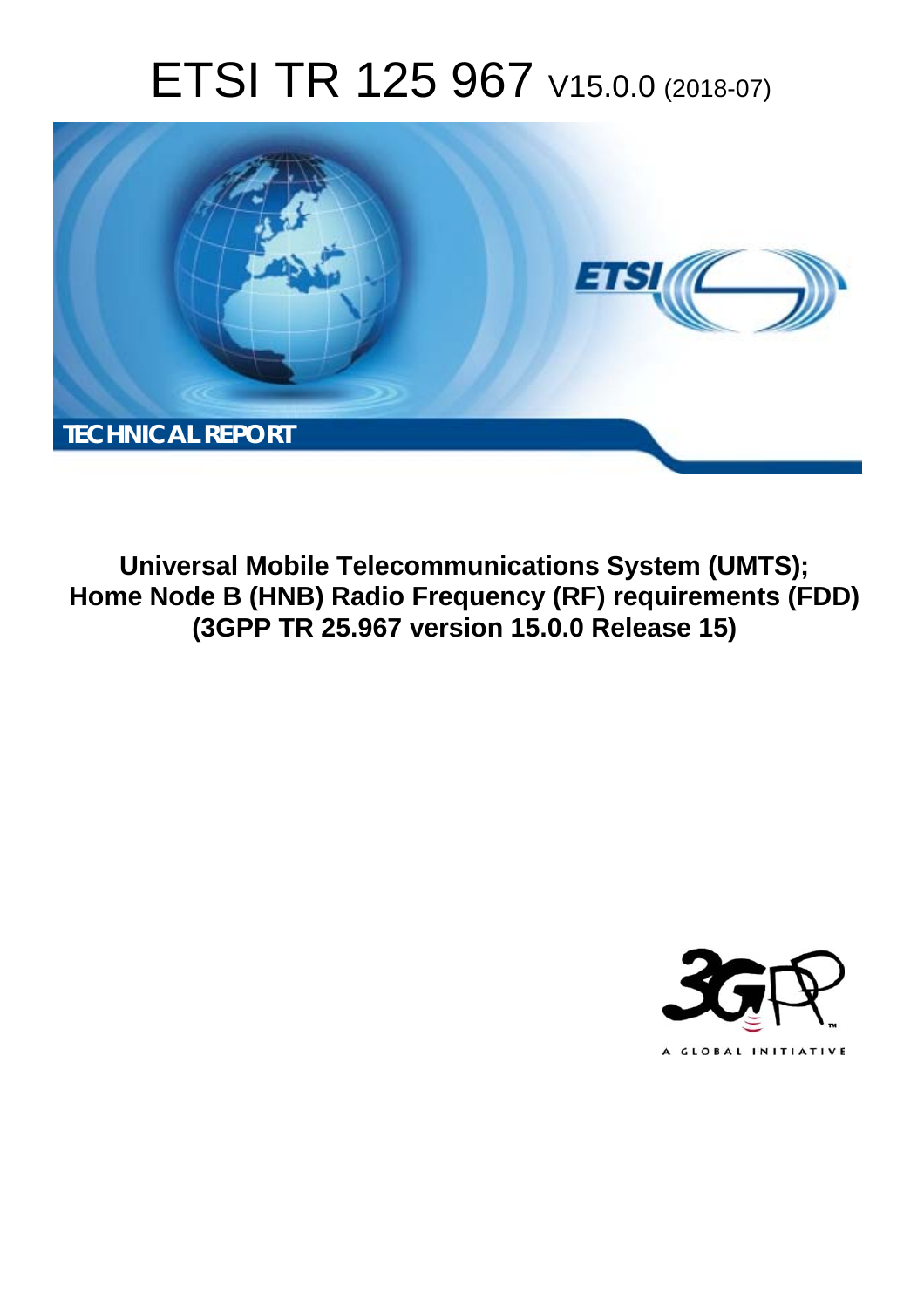Reference RTR/TSGR-0425967vf00

> Keywords UMTS

> > *ETSI*

#### 650 Route des Lucioles F-06921 Sophia Antipolis Cedex - FRANCE

Tel.: +33 4 92 94 42 00 Fax: +33 4 93 65 47 16

Siret N° 348 623 562 00017 - NAF 742 C Association à but non lucratif enregistrée à la Sous-Préfecture de Grasse (06) N° 7803/88

#### *Important notice*

The present document can be downloaded from: <http://www.etsi.org/standards-search>

The present document may be made available in electronic versions and/or in print. The content of any electronic and/or print versions of the present document shall not be modified without the prior written authorization of ETSI. In case of any existing or perceived difference in contents between such versions and/or in print, the only prevailing document is the print of the Portable Document Format (PDF) version kept on a specific network drive within ETSI Secretariat.

Users of the present document should be aware that the document may be subject to revision or change of status. Information on the current status of this and other ETSI documents is available at <https://portal.etsi.org/TB/ETSIDeliverableStatus.aspx>

If you find errors in the present document, please send your comment to one of the following services: <https://portal.etsi.org/People/CommiteeSupportStaff.aspx>

#### *Copyright Notification*

No part may be reproduced or utilized in any form or by any means, electronic or mechanical, including photocopying and microfilm except as authorized by written permission of ETSI. The content of the PDF version shall not be modified without the written authorization of ETSI. The copyright and the foregoing restriction extend to reproduction in all media.

> © ETSI 2018. All rights reserved.

**DECT**TM, **PLUGTESTS**TM, **UMTS**TM and the ETSI logo are trademarks of ETSI registered for the benefit of its Members. **3GPP**TM and **LTE**TM are trademarks of ETSI registered for the benefit of its Members and of the 3GPP Organizational Partners. **oneM2M** logo is protected for the benefit of its Members.

**GSM**® and the GSM logo are trademarks registered and owned by the GSM Association.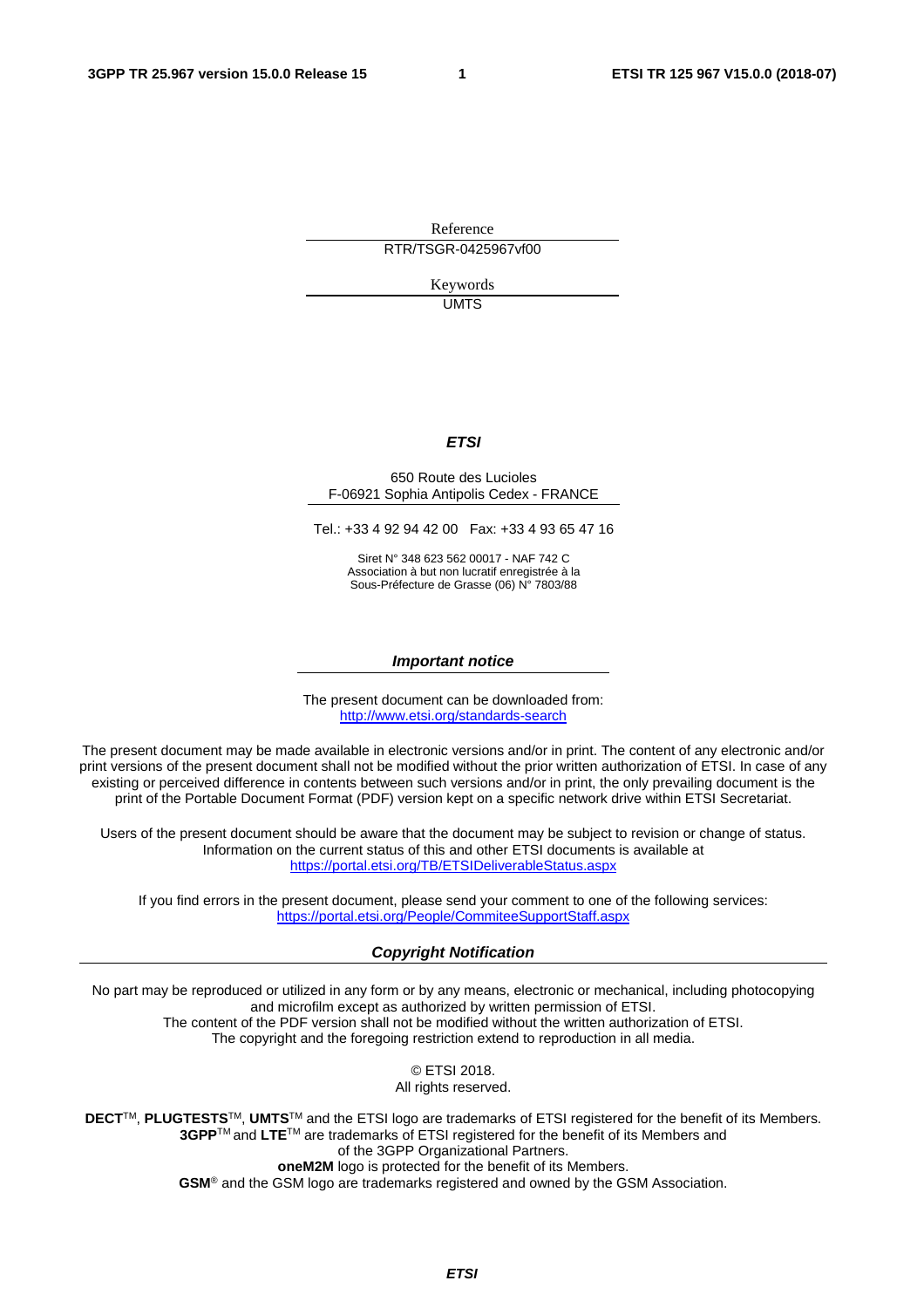# Intellectual Property Rights

#### Essential patents

IPRs essential or potentially essential to normative deliverables may have been declared to ETSI. The information pertaining to these essential IPRs, if any, is publicly available for **ETSI members and non-members**, and can be found in ETSI SR 000 314: *"Intellectual Property Rights (IPRs); Essential, or potentially Essential, IPRs notified to ETSI in respect of ETSI standards"*, which is available from the ETSI Secretariat. Latest updates are available on the ETSI Web server ([https://ipr.etsi.org/\)](https://ipr.etsi.org/).

Pursuant to the ETSI IPR Policy, no investigation, including IPR searches, has been carried out by ETSI. No guarantee can be given as to the existence of other IPRs not referenced in ETSI SR 000 314 (or the updates on the ETSI Web server) which are, or may be, or may become, essential to the present document.

#### **Trademarks**

The present document may include trademarks and/or tradenames which are asserted and/or registered by their owners. ETSI claims no ownership of these except for any which are indicated as being the property of ETSI, and conveys no right to use or reproduce any trademark and/or tradename. Mention of those trademarks in the present document does not constitute an endorsement by ETSI of products, services or organizations associated with those trademarks.

# Foreword

This Technical Report (TR) has been produced by ETSI 3rd Generation Partnership Project (3GPP).

The present document may refer to technical specifications or reports using their 3GPP identities, UMTS identities or GSM identities. These should be interpreted as being references to the corresponding ETSI deliverables.

The cross reference between GSM, UMTS, 3GPP and ETSI identities can be found under [http://webapp.etsi.org/key/queryform.asp.](http://webapp.etsi.org/key/queryform.asp)

# Modal verbs terminology

In the present document "**should**", "**should not**", "**may**", "**need not**", "**will**", "**will not**", "**can**" and "**cannot**" are to be interpreted as described in clause 3.2 of the [ETSI Drafting Rules](https://portal.etsi.org/Services/editHelp!/Howtostart/ETSIDraftingRules.aspx) (Verbal forms for the expression of provisions).

"**must**" and "**must not**" are **NOT** allowed in ETSI deliverables except when used in direct citation.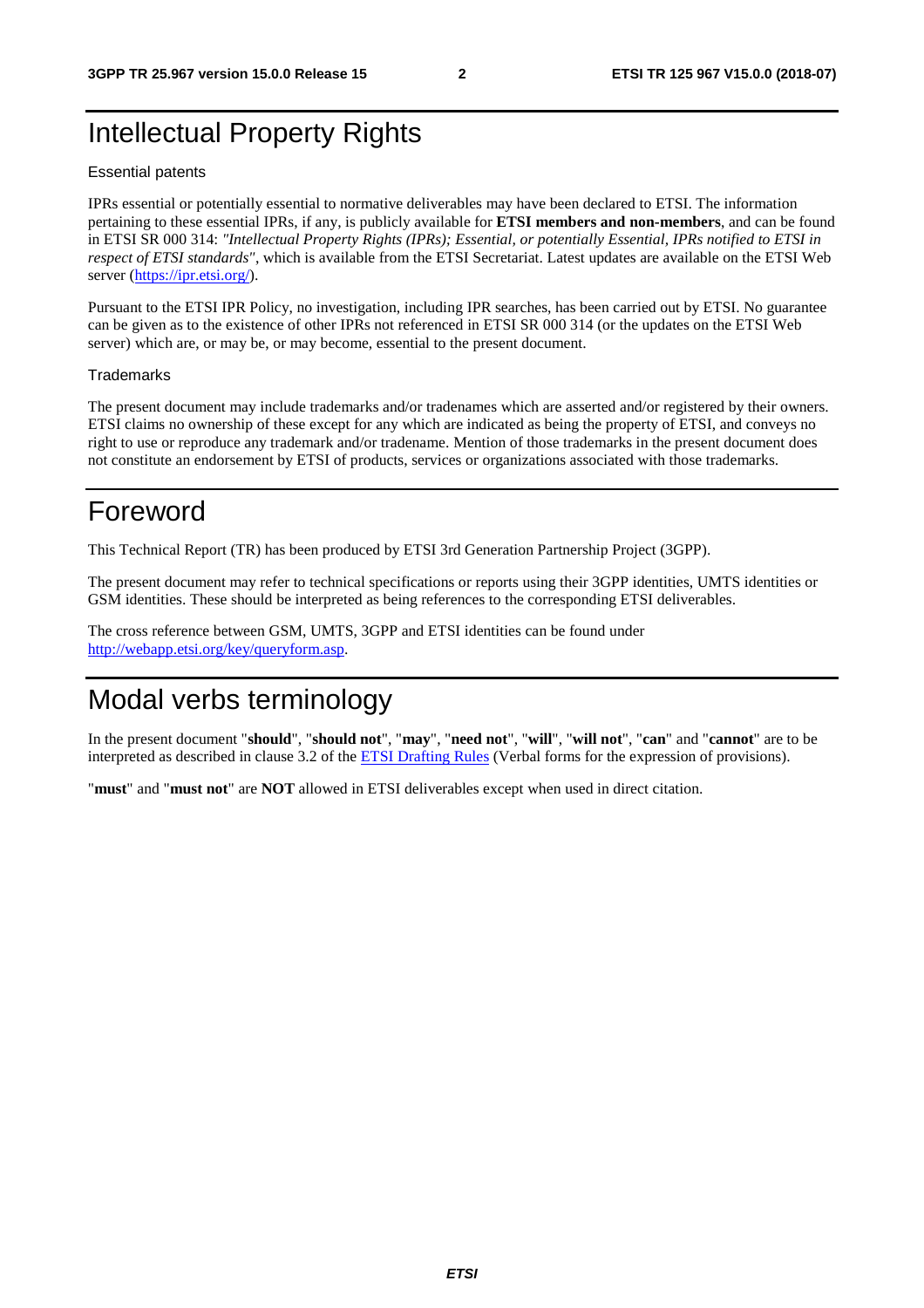$\mathbf{3}$ 

# Contents

| 1                  |  |
|--------------------|--|
| 2                  |  |
| 3<br>3.1           |  |
| 3.2                |  |
| 3.3                |  |
| 4                  |  |
| 4.1                |  |
| 4.1.1              |  |
| 4.1.2              |  |
| 5                  |  |
| 5.1                |  |
| 5.1.1              |  |
| 5.1.2              |  |
| 5.1.3              |  |
| 5.1.4<br>5.1.5     |  |
| 5.2                |  |
| 5.2.1              |  |
| 5.2.2              |  |
| 5.2.3              |  |
| 5.2.4              |  |
| 5.2.5              |  |
| 5.2.6              |  |
| 5.2.7              |  |
| 5.2.8              |  |
| 5.2.9              |  |
| 6                  |  |
| 6.1                |  |
| 6.1.1              |  |
| 6.1.1.1            |  |
| 6.1.1.2            |  |
| 6.1.2              |  |
| 6.1.2.1            |  |
| 6.1.2.2<br>6.1.2.3 |  |
| 6.1.2.4            |  |
| 6.2                |  |
|                    |  |
| 7                  |  |
| 7.1<br>7.1.1       |  |
| 7.1.2              |  |
| 7.1.3              |  |
| 7.1.4              |  |
| 7.2                |  |
| 7.2.1              |  |
| 7.2.1.1            |  |
| 7.2.1.1.1          |  |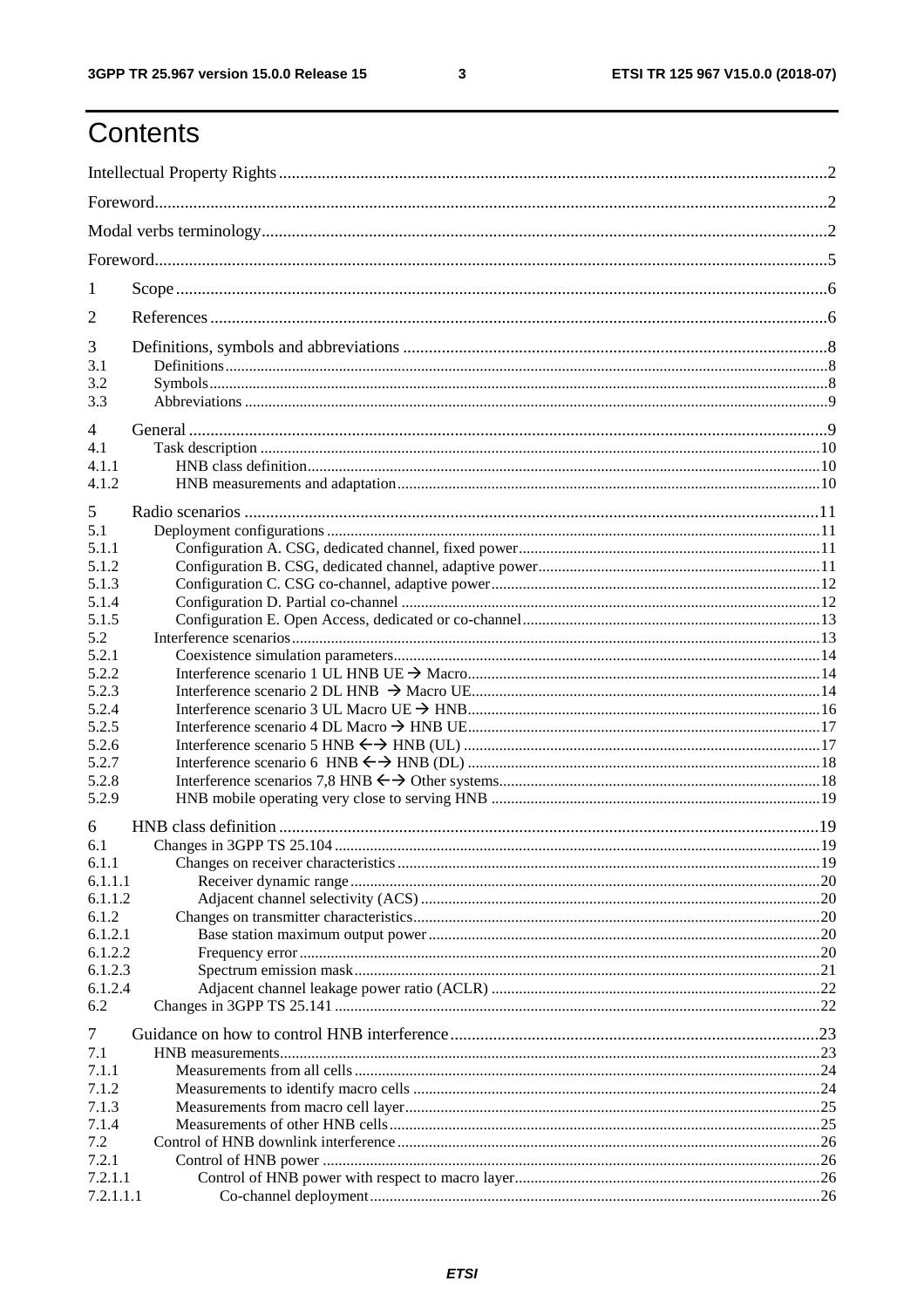| 7.2.1.1.2       |  |
|-----------------|--|
| 7.2.1.2         |  |
| 7.2.1.3         |  |
|                 |  |
| 7.2.1.5         |  |
| 7.2.1.5.1       |  |
| 7.2.1.5.2       |  |
| 7.3             |  |
| 7.3.1           |  |
| 7.3.2           |  |
| 7.3.3           |  |
| 7.3.3.1         |  |
| 7.3.3.1.1       |  |
| 7.3.3.1.2       |  |
| 7.4             |  |
| 7.4.1           |  |
| 7.4.2           |  |
| 7.4.3           |  |
| 7.4.4           |  |
| 7.4.5           |  |
| 7.4.6           |  |
| 7.4.7           |  |
| 7.5             |  |
| 7.5.1           |  |
| 7.5.2           |  |
| 8               |  |
| 8.1             |  |
| 8.1.1           |  |
| 8.1.1.1         |  |
| 8.1.1.2         |  |
| 8.1.1.3         |  |
| 8.1.2           |  |
| 8.2             |  |
| 8.2.1           |  |
| 8.2.1.1         |  |
| 8.2.1.2         |  |
| 8.2.2           |  |
| 8.2.2.1         |  |
| 8.2.2.1.1       |  |
| 8.2.2.1.2       |  |
| 8.2.2.1.3       |  |
| 8.2.2.2         |  |
| 9               |  |
| 10              |  |
|                 |  |
| <b>Annex A:</b> |  |
|                 |  |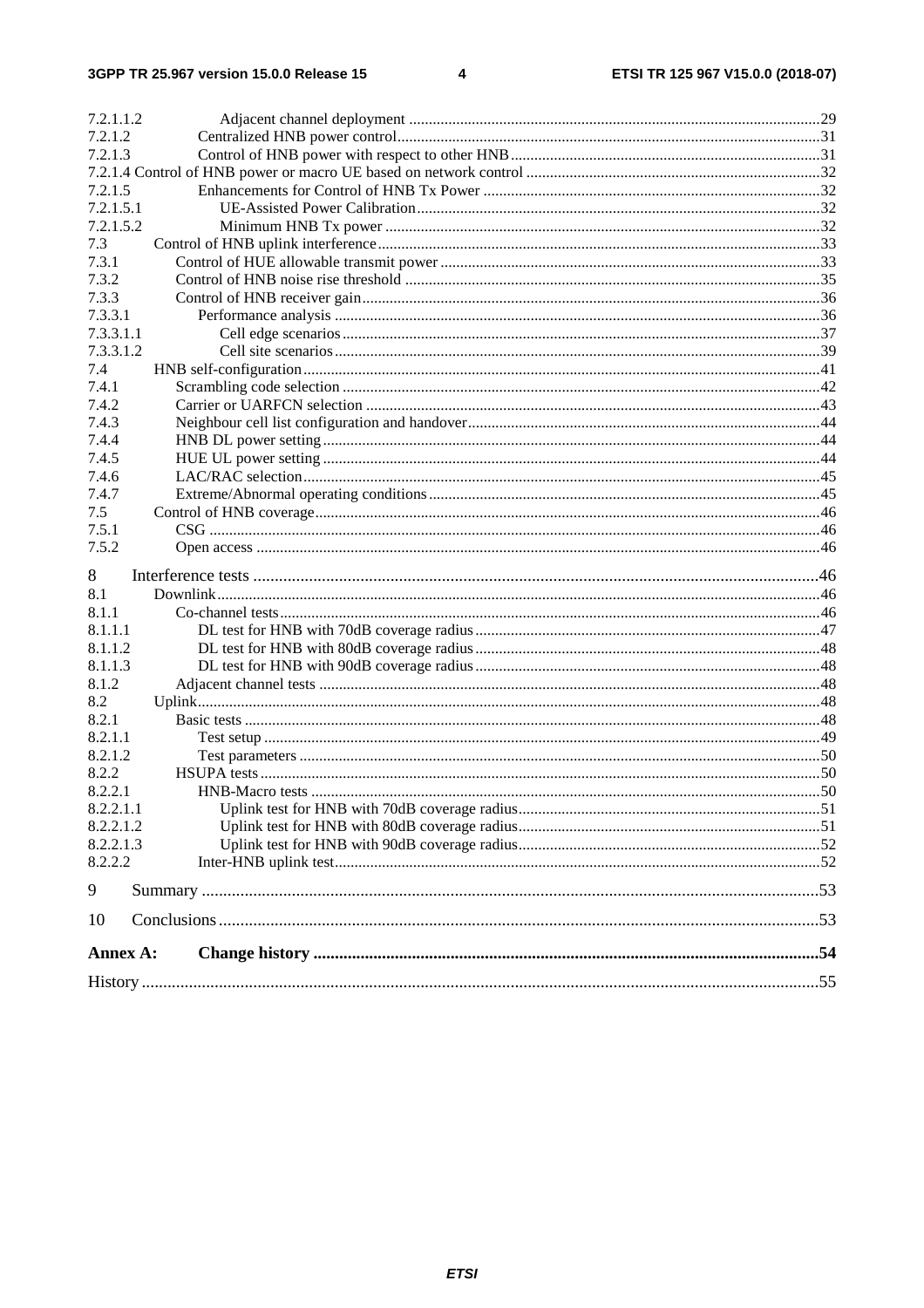# Foreword

This Technical Report has been produced by the 3rd Generation Partnership Project (3GPP).

The contents of the present document are subject to continuing work within the TSG and may change following formal TSG approval. Should the TSG modify the contents of the present document, it will be re-released by the TSG with an identifying change of release date and an increase in version number as follows:

Version x.y.z

where:

- x the first digit:
	- 1 presented to TSG for information;
	- 2 presented to TSG for approval;
	- 3 or greater indicates TSG approved document under change control.
- y the second digit is incremented for all changes of substance, i.e. technical enhancements, corrections, updates, etc.
- z the third digit is incremented when editorial only changes have been incorporated in the document.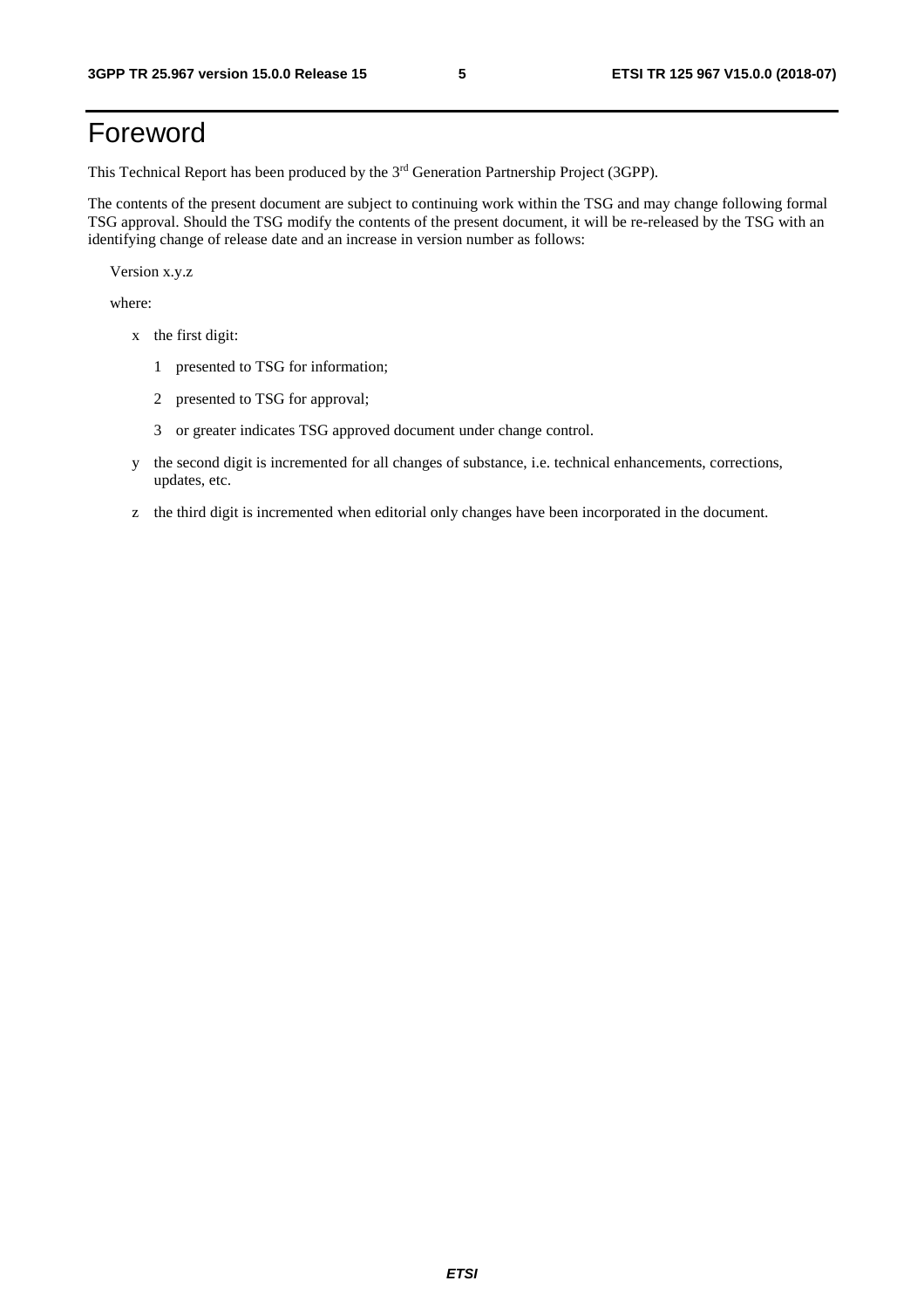# 1 Scope

This document is a technical report which was requested in the Objective 2 of the RAN4 work item description "FDD Home NodeB RF requirements" [5]. The goal of this technical report is to describe the agreed approach towards the RF related issues raised in [5]:

A) The existing UTRA BS classes did not fully address the RF requirements of the HNB application. Proposals for changes to radio performance requirement specifications TS 25.104 are therefore provided in this report, together with the proposals for the test specification TS 25.141. Most of the HNB-specific additions to TS 25.104 / 25.141 were accommodated in a manner similar to the other BS classes.

Editors note:

- Where square bracketed values are suggested in 3GPP TR 25.820, to conduct further work as required to agree appropriate values.
- Where it is suggested that performance values in 3GPP TS 25.104 may be subject to change to conduct further work as required to see if this is necessary.
- B) The report intends to ensure that operators are provided with sufficient information to fully understand the issues concerning the deployment of HNBs:
	- Deployment scenarios and their potential bottlenecks.
	- Guidance on how to control the interference to surrounding macro networks and provide good coverage for the HNB
	- Testing of the HNB.

# 2 References

The following documents contain provisions which, through reference in this text, constitute provisions of the present document.

- References are either specific (identified by date of publication, edition number, version number, etc.) or non-specific.
- For a specific reference, subsequent revisions do not apply.
- For a non-specific reference, the latest version applies. In the case of a reference to a 3GPP document (including a GSM document), a non-specific reference implicitly refers to the latest version of that document in the same Release as the present document.
- [1] R4-083117, "Feedback on output power requirement for TS 25.104, Picochip", 3GPP RAN WG4, 49th meeting, Prague, 2008
- [2] R4-083355, "CR on TS25.104 HNB adjacent channel protection requirements", 3GPP RAN WG4, 49th meeting, Prague, 2008
- [3] R4-083249, "Meeting minutes of the ad-hoc meeting", 3GPP RAN WG4, 49th meeting, Prague, 2008
- [4] R4-083087, "Meeting minutes of the phone meeting", 3GPP RAN WG4, 49th meeting, Prague, 2008
- [5] RP-080234, "RAN4 work item description "FDD Home NodeB RF Requirements,"
- [6] R4-071211, "Recommendations on transmit power of Home NodeB", Alcatel-Lucent
	- R4-071231, "Open and Closed Access for Home NodeBs", Nortel, Vodafone
- [7] R4-071241, "Regulatory aspects on Home Node B in the network architecture impacting RAN4 work", BMWi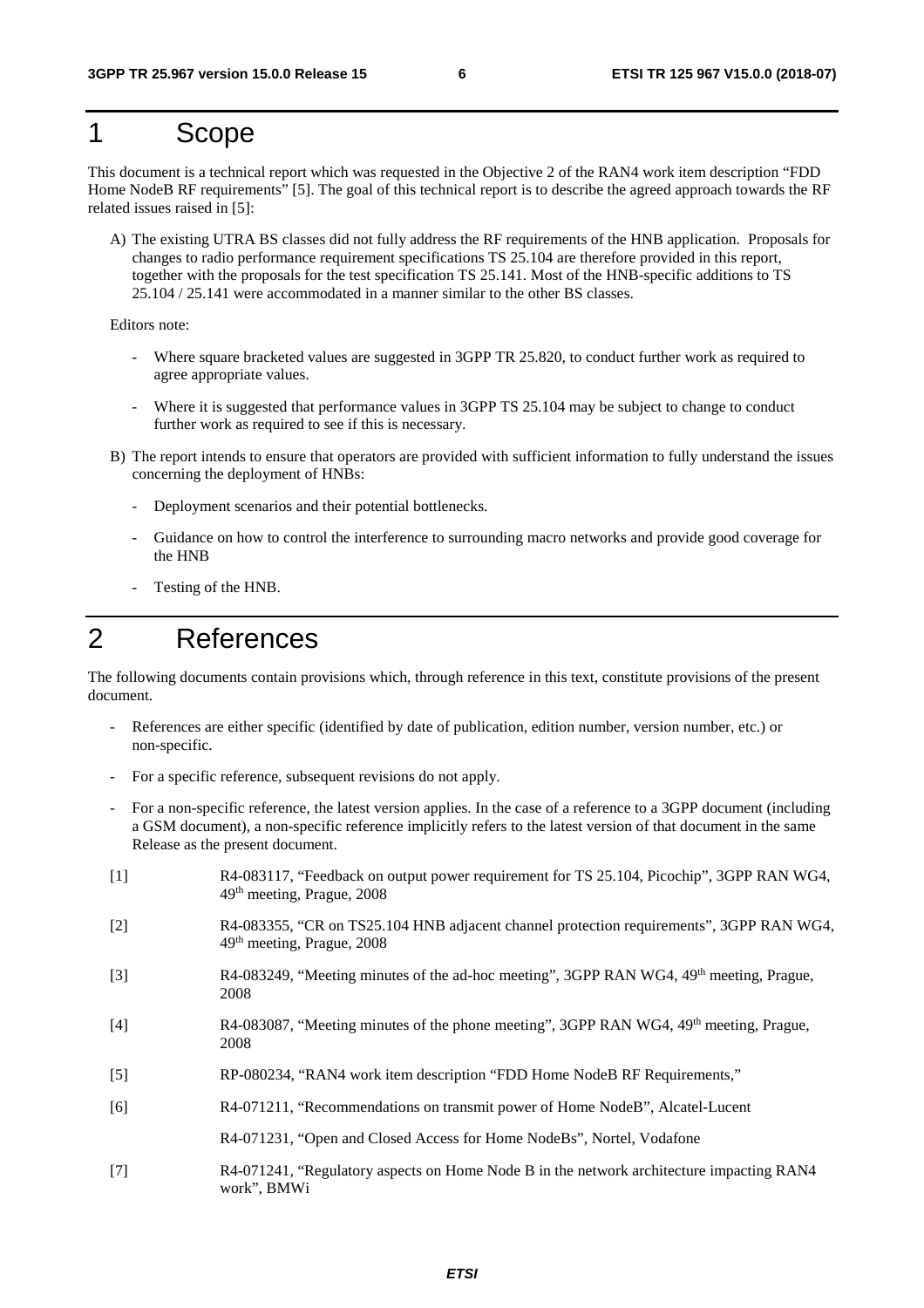- [8] R4-080409, "Home NodeB Interference Analysis", QUALCOMM Europe [9] R4-071540, "LTE Home Node B downlink simulation results with flexible Home Node B power", Nokia Siemens Networks [10] R4-071578, "Simulation results of macro-cell and co-channel Home NodeB with power configuration and open access", Alcatel-Lucent [11] R4-071617, "HNB and HNB-Macro Propagation Models", Qualcomm Europe [12] R4-071660, "Impact of HNB with fixed output power on macro HSDPA capacity" ,Ericsson [13] R4-072004, "Performance Evaluation about HNB coexistence with Macro networks", Huawei [14] R4-071661, "Impact of HNB with controlled output power on macro HSDPA capacity", Ericsson [15] R4-080149, "Simulation assumptions for the block of flats scenario", Ericsson [16] R4-070970, "Initial simulation results for Home Node B receiver sensitivity", Ericsson [17] R4-070971, "Initial simulation results for Home Node B receiver blocking", Ericsson [18] R4-071231, "Open and Closed Access for Home NodeBs", "Nortel, Vodafone" [19] R4-071619, "Analysis of Uplink Performance under Co-channel Home NodeB-Macro Deployment", Qualcomm Europe [20] R4-080409, "Home NodeB Interference Analysis", QUALCOMM Europe [21] R4-071185, "The analysis for Home NodeB receiver blocking requirements", Huawei [22] R4-071263, "System simulation results for Home NodeB interference scenario #2", Ericsson [23] R4-070902, "Initial home NodeB coexistence simulation results", Nokia Siemens Networks [24] R4-080151, "Simulation results for Home NodeB to macro UE downlink co-existence within the block of flats scenario", Ericsson [25] R4-071211, "Recommendations on transmit power of Home NodeB", Alcatel-Lucent [26] R4-071554, "The analysis for low limit for Home NodeB transmit power requirement", Huawei [27] R4-072025, "Proposed HNB Output Power Range", QUALCOMM Europe [28] R4-071150, "Home BTS output power", Orange [29] R4-071253, "Minutes of Home NodeB/ ENodeB Telephone Conference #3. Aug 7, 2007", Motorola [30] R4-070825, "Home BTS consideration and deployment scenarios for UMTS", Orange [31] R4-080097, "Minutes of Home NodeB/ ENodeB Telephone Conference #7, Jan 31, 2008" [32] R4-071618, "Home Node B HSDPA Performance Analysis", Qualcomm Europe [33] R4-080152, "Simulation results for Home NodeB uplink performance in case of adjacent channel deployment within the block of flats scenario", Ericsson [34] R4-080155, "Home NodeB maximum output power from the maximum UE input level point of view", Ericsson [35] R4-082153, "Transmitter characteristics of 3G Home NodeB" CR by Alcatel-Lucent, Ericsson, Vodafone, Orange, Huawei [36] R4-083255, "HNB adjacent channel protection requirements", CR by Nokia Siemens Networks, Vodafone Group, Ericsson, Huawei, Motorola, Alcatel-Lucent
- [37] R4-081938 TP for 25.9xx: Section 6.1.2 Frequency error, Ericsson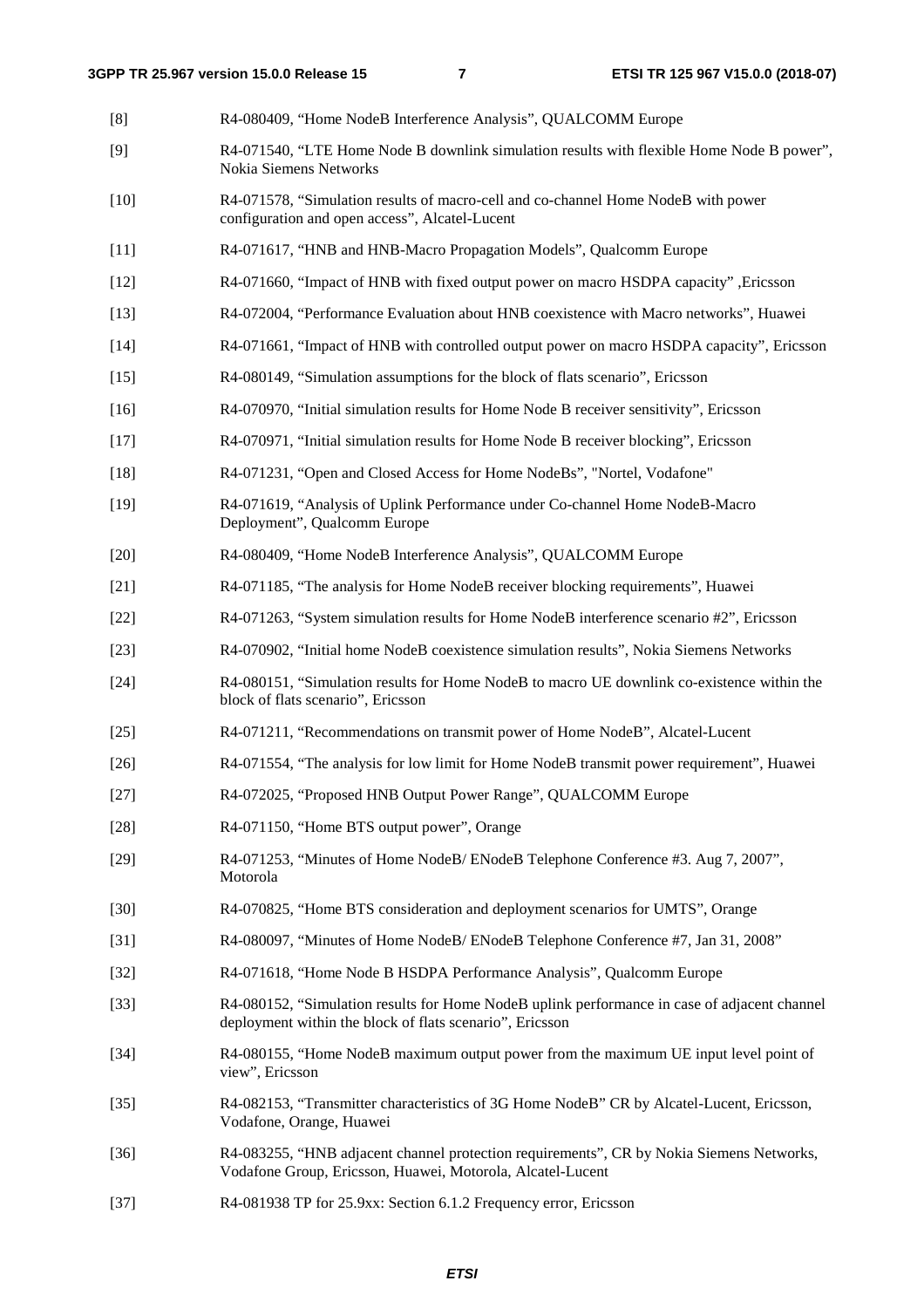| $[38]$ | R4-081939 TP for 25.9xx: Section 6.1.3 Spectrum emission mask                                                                                                                    |
|--------|----------------------------------------------------------------------------------------------------------------------------------------------------------------------------------|
| $[39]$ | R4-082146 TP for 25.9xx: Section 6.1.4 Adjacent Channel Leakage power Ratio (ACLR),<br>Ericsson                                                                                  |
| $[40]$ | R4-082664 Transmitter characteristics Tests for 3G Home NodeB, CR by Huawei.                                                                                                     |
| $[41]$ | R4-082665 Receiver characteristics Tests for 3G Home NodeB, CR by Huawei                                                                                                         |
| $[42]$ | R4-082666 Demodulation Requirements Tests for 3G Home NodeB, CR by Huawei                                                                                                        |
| $[43]$ | R4-083193 Modified Test Models for 3G Home NodeB, CR by Alcatel-Lucent, Huawei,<br>Qualcomm Europe, Vodafone.                                                                    |
| $[44]$ | R4-083149 Comparison on proposals on Modified Test Models for 3G Home NodeB, Alcatel-<br>Lucent                                                                                  |
| $[45]$ | R4-072006, "Clarification of Home eNB scenarios and issues for RAN2/3/4", NTT DoCoMo, T-<br>mobile                                                                               |
| $[46]$ | R4-082994, "HNB Output power for adjacent channel protection", Ericsson, RAN4 #49 Prague                                                                                         |
| $[47]$ | R4-082114, "Receiver Characteristics of 3G Home NodeB", Alcatel-Lucent, Nokia Siemens<br>Networks, Ericsson, Vodafone, Orange, RAN4 #48 Jeju, Korea                              |
| $[48]$ | R4-081886, "Home NodeB Co-existence Analysis with Adjacent-Channel Operator", Qualcomm<br>Europe, RAN4 #48 Jeju, Korea                                                           |
| $[49]$ | R4-081884, "Requirement for Co-existence of HNB with Adjacent Channel Operator",<br>Qualcomm Europe, Vodafone Group, ip.access, Airvana, RAN4 #48 Jeju, Korea                    |
| $[50]$ | R4-082613, "Requirement for Co-existence of HNB with Adjacent Channel Operator",<br>Qualcomm Europe, Airvana, AT&T, ip.access, Vodafone Group RAN4 #48bis Edinburgh,<br>Scotland |
| $[51]$ | R4-081597, "Impact of uplink co-channel interference from an un-coordinated UE on the Home<br>Node B", Airvana, Vodafone, ip.access, RAN4 #47, Munich, Germany                   |
| $[52]$ | R4-081598, "Requirement Impact of uplink adjacent channel interference from an un-coordinated<br>UE on the Home Node B", ip.access, Vodafone, Airvana, RAN4 #47, Munich, Germany |
| $[53]$ | 3GPP TR 21.905: Vocabulary for 3GPP Specifications                                                                                                                               |
| $[54]$ | Broadband Forum TR-069 Amendment 2, CPE WAN Management Protocol, Broadband Forum<br>Technical Report, 2007.                                                                      |
| $[56]$ | R4-090172, "Home Node B control and monitoring", BMWi, RAN4#49bis, Ljubljana, Slovenia.                                                                                          |
| $[57]$ | 3GPP TS 25.331 v8.3.0, "Radio Resource Control (RRC); Protocol specification".                                                                                                   |

# 3 Definitions, symbols and abbreviations

For the purposes of the present document, the terms and definitions given in TR 21.905 [54] and the following apply. A term defined in the present document takes precedence over the definition of the same term, if any, in TR 21.905 [54].

## 3.1 Definitions

Void.

# 3.2 Symbols

For the purposes of the present document, the following symbols apply:

No<sub>f i</sub> Interference on frequency fi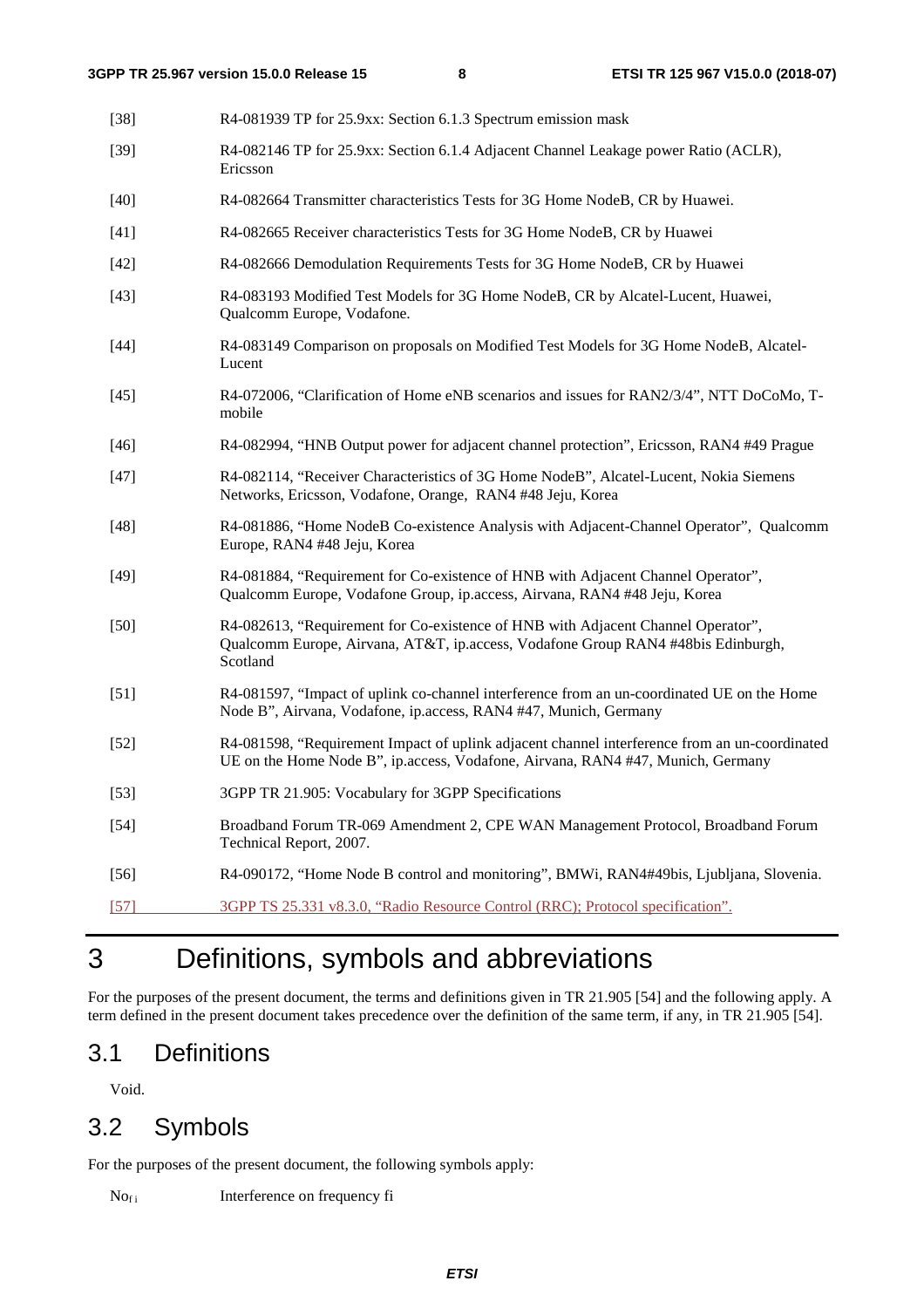| G <sub>ant</sub> | Gain of antenna                                                                                                                                                                                            |
|------------------|------------------------------------------------------------------------------------------------------------------------------------------------------------------------------------------------------------|
| $I_{oc}$         | The power spectral density (integrated in a noise bandwidth equal to the chip rate and normalized<br>to the chip rate) of a band limited white noise source (simulating interference from cells, which are |
|                  | not defined in a test procedure) as measured at the UE antenna connector. For DC-HSDPA $I_{\infty}$ is                                                                                                     |
|                  | defined for each of the cells individually and is assumed to be equal for both cells unless explicitly<br>stated per cell.                                                                                 |
| VUE max          | Maximum speed of UE                                                                                                                                                                                        |
| <b>VUE HNB</b>   | UE speed                                                                                                                                                                                                   |

# 3.3 Abbreviations

| <b>ACIR</b>    | Adjacent Channel Interference Rejection, can be translated to receiver selectivity when the                                                                                                  |
|----------------|----------------------------------------------------------------------------------------------------------------------------------------------------------------------------------------------|
|                | emission mask of the interfering signal is accounted for.                                                                                                                                    |
| BW             | <b>Band Width</b>                                                                                                                                                                            |
| <b>CSG</b>     | Closed Subscriber Group                                                                                                                                                                      |
| DL             | Downlink, the RF path from BS to UE                                                                                                                                                          |
| <b>E-DPDCH</b> | <b>Enhanced Dedicated Physical Data CHannel</b>                                                                                                                                              |
| E-DPCCH        | <b>Enhanced Dedicated Physical Control CHannel</b>                                                                                                                                           |
| <b>FRC</b>     | <b>Fixed Reference Channel</b>                                                                                                                                                               |
| <b>GSM</b>     | Mobile cellular system (throughout this document, this acronym is generally to also means the<br>services GPRS and EDGE, both enhancements to GSM, unless not applicable to the discussion.) |
| <b>HENB</b>    | Home Enhanced Node B                                                                                                                                                                         |
| <b>HNB</b>     | Home NodeB                                                                                                                                                                                   |
| <b>HNBAP</b>   | <b>HNB</b> Application Protocol                                                                                                                                                              |
| HNB-GW         | <b>HNB</b> GateWay                                                                                                                                                                           |
| <b>HSPA</b>    | <b>High Speed Packet Access</b>                                                                                                                                                              |
| HS-DPCCH       | High Speed Dedicated Physical Control CHannel                                                                                                                                                |
| <b>HUE</b>     | UE camping on HNB cell                                                                                                                                                                       |
| IE             | <b>Information Element</b>                                                                                                                                                                   |
| <b>IRAT</b>    | Inter-RAT                                                                                                                                                                                    |
| LAC            | <b>Location Area Code</b>                                                                                                                                                                    |
| LAU            | Location Area Update                                                                                                                                                                         |
| <b>MBSFN</b>   | Multicast/Broadcast over a Single Frequency Network                                                                                                                                          |
| <b>MNB</b>     | Macro NodeB                                                                                                                                                                                  |
| <b>MUE</b>     | UE camping on Macro cell                                                                                                                                                                     |
| NB             | NodeB                                                                                                                                                                                        |
| <b>NLM</b>     | Network Listen Mode                                                                                                                                                                          |
| <b>NR</b>      | Noise Rise                                                                                                                                                                                   |
| PL             | Path Loss                                                                                                                                                                                    |
| <b>REM</b>     | Radio Environment Measurement                                                                                                                                                                |
| <b>RRC</b>     | Radio Resource Control                                                                                                                                                                       |
| <b>RTWP</b>    | Receive Total Wideband Power                                                                                                                                                                 |
| RX, Rx         | Receive, Receiver                                                                                                                                                                            |
| <b>SIB</b>     | <b>System Information Block</b>                                                                                                                                                              |
| TX, Tx         | Transmit, Transmitter                                                                                                                                                                        |
| UE             | User Equipment, also cellular terminal                                                                                                                                                       |
| UL             | Uplink, the RF path from UE to BS                                                                                                                                                            |
|                |                                                                                                                                                                                              |

# 4 General

As agreed in the work item proposal [1]:

Within the course of increasing UMTS terminal penetration and fixed-mobile convergence, an upcoming demand for 3G Home NodeBs is observed to provide attractive services and data rates in *home environments*.

UTRAN is not optimally suited for this application as UTRAN was developed and defined under the assumption of coordinated network deployment, whereas Home NodeBs are typically associated with uncoordinated and large scale deployment.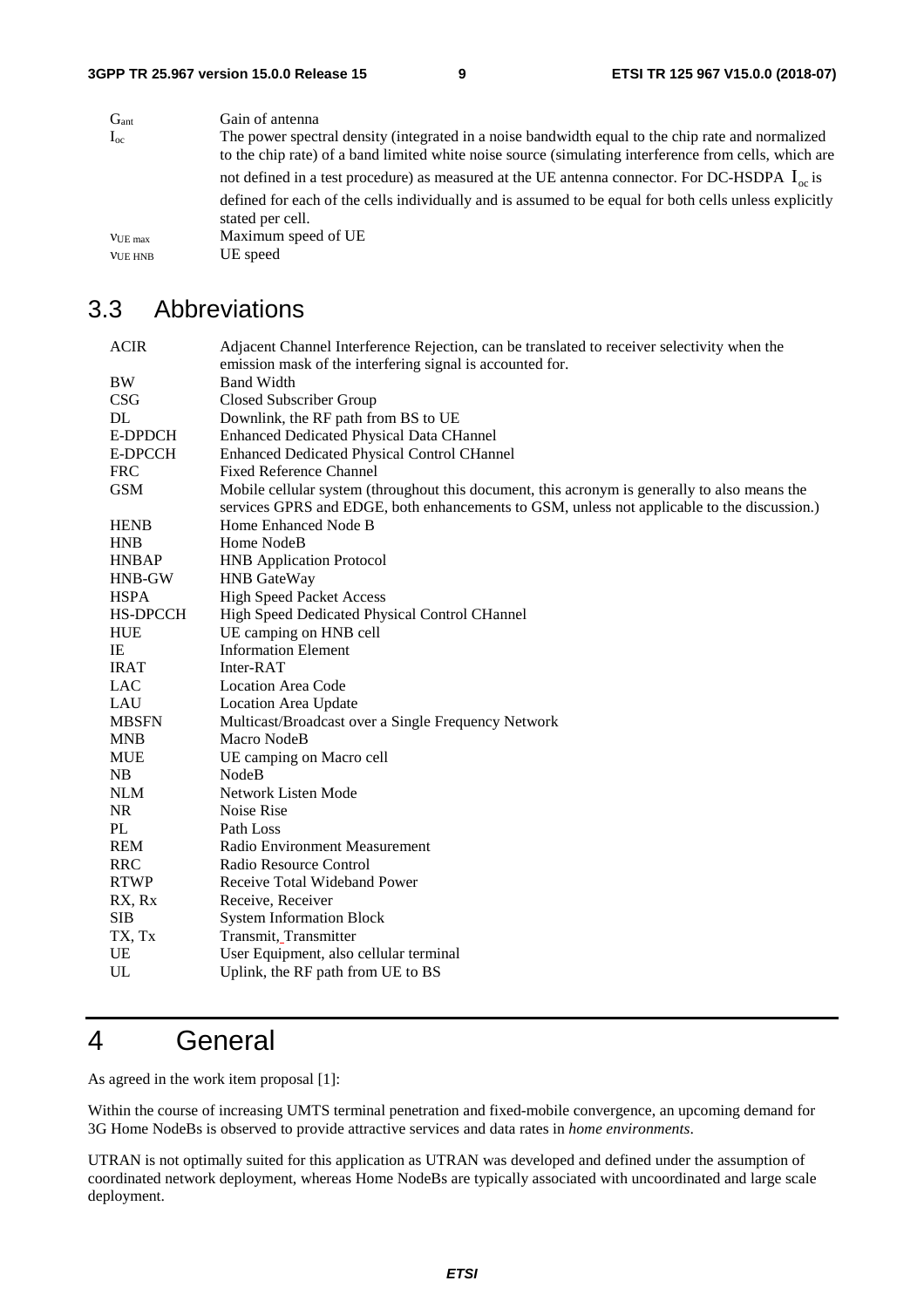Aim of this work item is to amend the UTRAN NodeB related RF specifications to support the Home NodeBs application. No changes to the UE RF specifications are foreseen.

The scope of this work item is limited to the UTRA FDD mode.

### 4.1 Task description

### 4.1.1 HNB class definition

The purpose of this work is to update the radio performance requirement specification TS 25.104, further work required to agree on *new parameter values will be documented in the TR and the updates required in test specification TS 25.141 will be documented.*

#### 4.1.2 HNB measurements and adaptation

The purpose of this work item is to ensure that operators have necessary information about how to adjust the output transmission power of HNB as a function of the signal strength from the macro cell layer, and/or from other HNBs, in order to enhance overall system performance.

In order to achieve this, (at least) the following areas should be addressed:

- 1) Guidance on how to control HNB power
	- a. The intention is to provide guidance to operators on possible strategies and expected performance in typical exemplary deployment scenarios.
	- b. Is it possible to have the same mechanism to control HNB output power with respect to the macro cell layer, other surrounding HNBs, and in the case of HNB coverage control for open access HNB.
	- c. It is not the intention to mandate HNB behaviour.
- 2) Measurements of surrounding environment (i.e. macro and other HNBs signal strength)
	- a. Issues to address include factors that govern accuracy and timeliness of the suggested measurements, and the ability to identify the macro neighbour cell list.
	- b. It is not the intention to restrict the vendor's scope about how to perform measurements.
	- c. It is envisaged that measurements will be performed directly by the HNB or by employing the UEs attached to the HNB, using existing UE defined measurements.
- 3) Mechanism to set maximum power
	- a. Issues to address include accuracy and timeliness of HNB maximum power setting.
	- b. It is not the intention to restrict the vendor's scope about how to process measurements.
	- c. It is not the intention to restrict the vendor's scope about which network element the measurements may be processed in.
	- d. It is not the intention to restrict to which network entities measurements are reported. However, it is not envisaged that new signalling will be standardised to support this.
- 4) Mechanism to adjust HNB uplink.
	- a. Issues to address include possibility to adjust uplink noise rise target.
	- b. It is not the intention to restrict the vendor's scope about what actions may be taken regarding HNB uplink.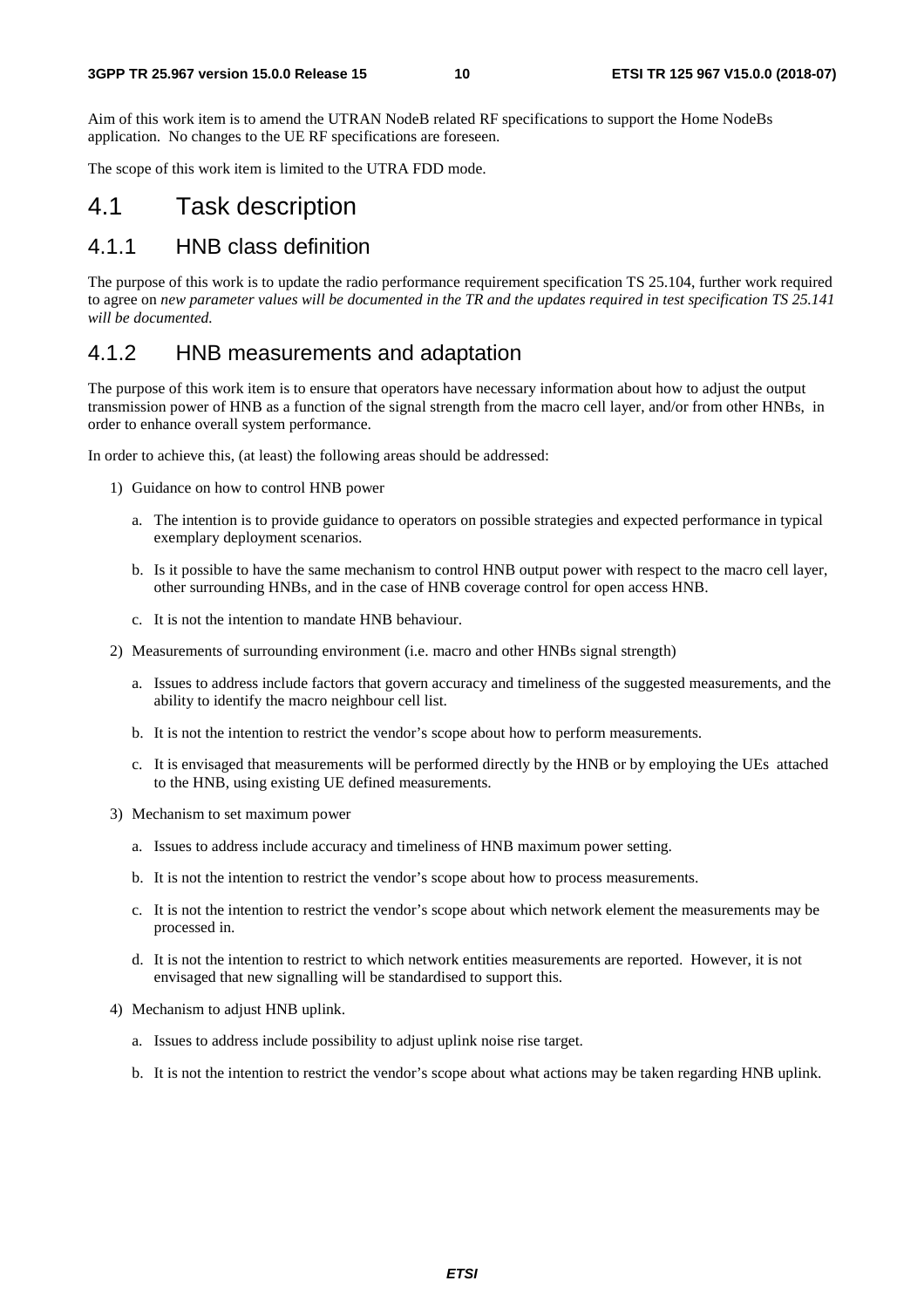# 5 Radio scenarios

### 5.1 Deployment configurations

A number of different deployment configurations have been considered for Home (e)NodeB. The aspects which define these are as follows:

- Open access or CSG (Closed Subscriber Group)
	- Open access HNBs can serve any UE in the same way as a normal NodeB
	- CSG HNBs only serve UEs which are a member of a particular Closed Subscriber Group
- Dedicated channel or co-channel
	- Whether HNBs operate in their own separate channel, or whether they share a channel with an existing (e)UTRAN network
- Fixed or adaptive (DL) maximum transmit power
	- Fixed: HNBs have a set fixed maximum transmit power
	- Adaptive: HNB's sense interference to existing networks, and adjust maximum transmit power accordingly

The following configurations are considered and are described in more detail in the following sections.

- A. CSG, Dedicated channel, Fixed Power
- B. CSG, Dedicated channel, Adaptive Power
- C. CSG, Co-channel, Adaptive Power
- D. Partial Co-Channel
- E. Open Access, dedicated or co-channel

### 5.1.1 Configuration A. CSG, dedicated channel, fixed power

HNB is configured as a Closed Subscriber Group. Access to HNB is controlled through an arrangement between the HNB owner and by the network operator. Access is restricted to a very limited number of UE; the majority of UE do not have access to the HNB. Therefore, a CSG covers the partially open system, as discussed in [46].

The HNB is deployed on a dedicated channel; i.e. a channel that is not used within the macro layer. The worst case dedicated channel deployment is the adjacent channel. The worst case adjacent channel deployment is when the adjacent channel is owned by a different operator.

Although the HNB is deployed on the dedicated frequency with respect to the macro network, a co-channel interference scenario remains between HNB's. HNB's must share the same frequency, hence co-channel coexistence must be analysed within a dense population of HNB.

In this configuration, the Home NodeB's maximum transmit power could potentially be fixed by the operator to be lower than the Maximum Transmit power capability. As analysed in detail in [13], the reduced power limit ensures the dominance of the HNB with respect to a macro cell is appropriately bounded. Therefore, the HNB cell size is limited with respect to a weak macro signal. Consequently, the HNB can operate with a fixed maximum power level even at the edge of a macro cell.

### 5.1.2 Configuration B. CSG, dedicated channel, adaptive power

HNB is configured as a Closed Subscriber Group.

The HNB is deployed on a dedicated channel.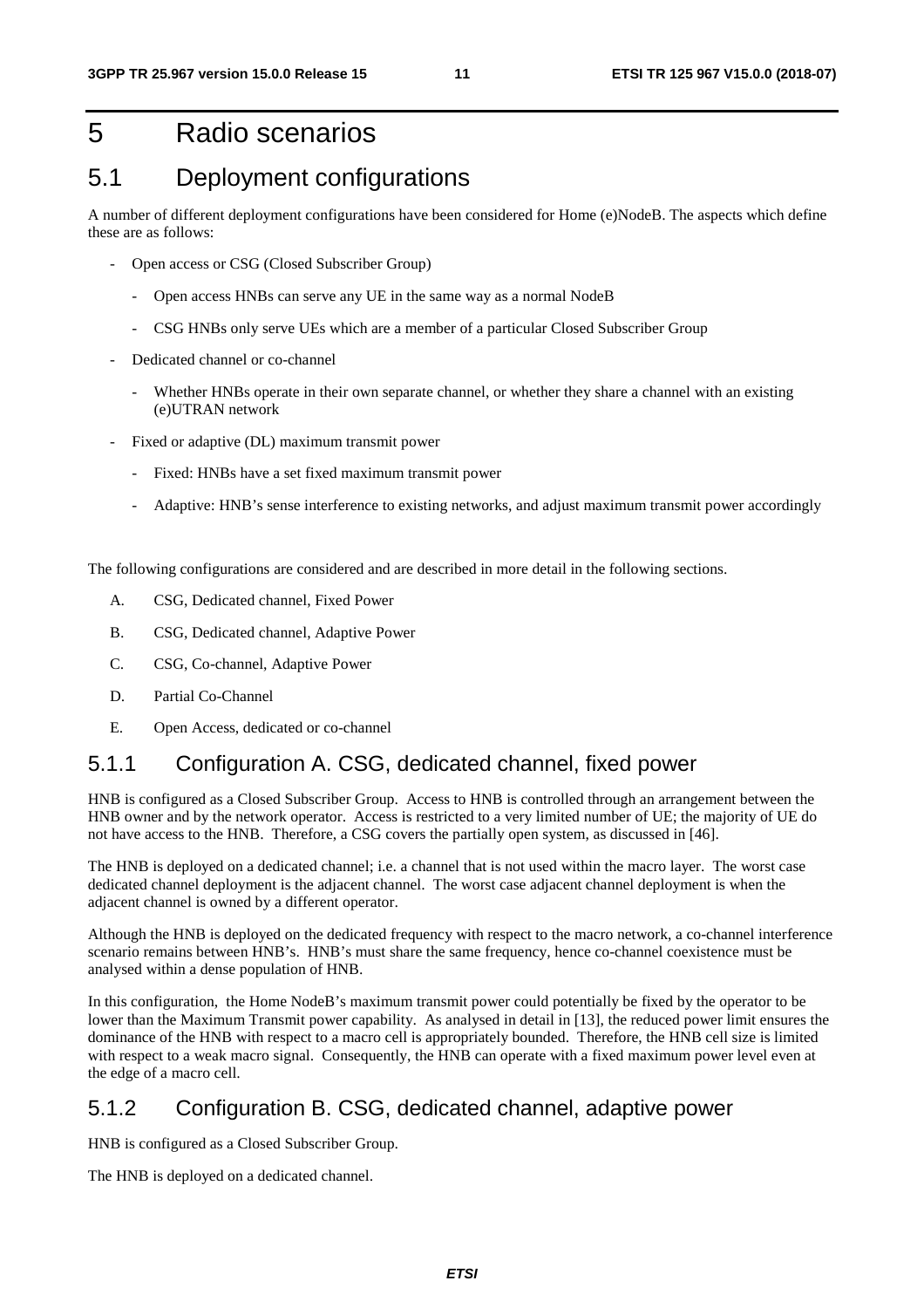Maximum transmit power may be set as high as the maximum capability of the HNB class of base stations. However, higher maximum power level than the acceptable "fixed" maximum power for dedicated channel deployment, Section 5.1.1 shall only be used when appropriate for the deployed environment, and when the resulting interference is acceptable.

### 5.1.3 Configuration C. CSG co-channel, adaptive power

HNB is configured as a Closed Subscriber Group.

The HNB is deployed on the same channel as the macro network. This is considered the worst case interference scenario; consequently this is the highest risk deployment. Power levels used by the Home Node B and all attached UE's must be set as appropriate for the deployed environment.

The fixed maximum transmit power limit is not considered feasible for co-channel deployment and has been removed from further analysis.

### 5.1.4 Configuration D. Partial co-channel

Partial co-channel is proposed for CSG operation for HNBs. This works by limiting frequencies which are shared by the "macro layer" and the HNB, as shown in Figure 5.1.4-1. The macro layer uses the all available frequencies, whereas the home NodeB only uses a subset – the shared part. Macro UEs can operate on any frequency. Macro UEs in the shared part experiencing "pathological" interference from home NodeBs can move to the clear part.

Whilst this configuration is indented as a solution for CSG operation, it may also be applicable to Open Access in order to limit the influence of the HNB in the overall network and allow more control over mobility.



**Figure 5.1.4-1 Spectrum arrangement for macro and home node Bs** 

Figure 5.1.4-2 shows how this could be implemented in UTRAN. Two channels are needed, one for Macro+HNB, the other for Macro only. Macro-only UEs experiencing HNB interference in channel 1 would handover to channel 2.



**Figure 5.1.4-2 Spectrum arrangement for UTRAN** 

Figure 5.1.4-3 shows how this could be implemented for EUTRAN. Since it has scalable bandwidth, it does not necessarily require two channels as with UTRAN. Provided the HENB sub-band does not overlap the central 6 RBs of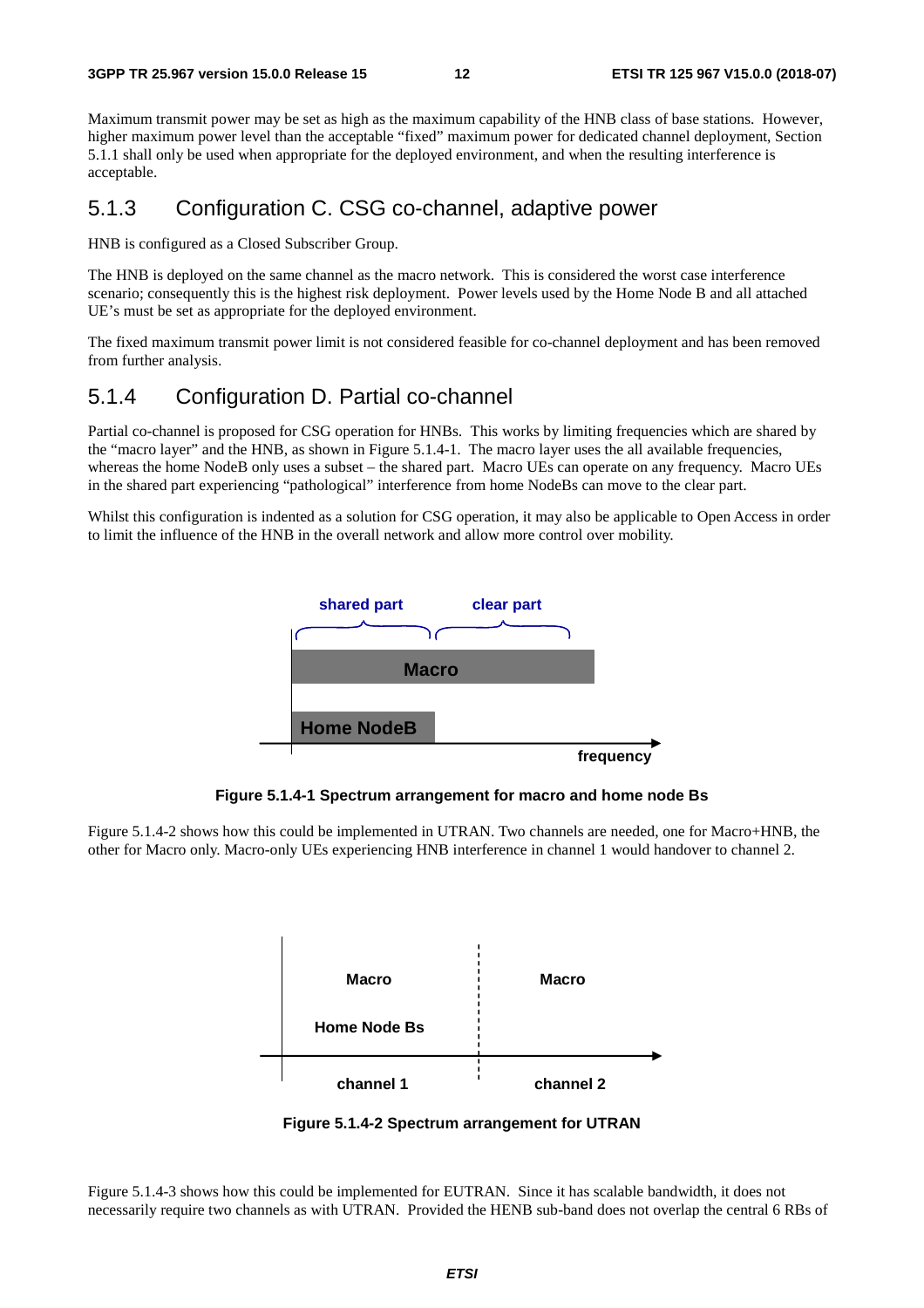the macro's channel, then it will not prevent UEs receiving the BCH and SCH and connecting to the macro layer. Frequency hopping and Frequency dependent scheduling will ensure UEs experiencing HNB interference on part of the band will still be able to function.



**Figure 5.1.4-3 Spectrum arrangement for EUTRAN** 

Providing UEs hand over to the clear channel when experiencing HNB interference , the performance of this configuration should be similar to that of configuration A (dedicated channel, fixed power)

### 5.1.5 Configuration E. Open Access, dedicated or co-channel

Open access Home NodeBs serve all UEs, in the same way as other NodeBs do [6-8] . The results referenced in Section 5.2 explain the level of openness supported by a HNB deployment when explaining the model and assumptions used. A completely open system is already covered by the existing classes of Node B.

### 5.2 Interference scenarios

Home Node B's are intended to enhance the coverage of a UMTS Radio Access Network in the *home environment*. However, it is not feasible to completely control the deployment of the HNB layer within the UMTS RAN. Therefore, interference due to the HNB is a concern and interference mitigation techniques are required. Interference mitigation techniques will impact the HNB performance, which will present the HNB with challenges in managing its radio resources and maintaining Quality of Service to its attached users. In the following sections the interference scenarios that exist between a HNB and the macro layer, and among HNBs, are discussed in more detail.

Priority of the interference scenario investigations has been established as shown in Table 5.1.5-1.

| <b>Number</b> | Aggressor           | <b>Victim</b>         | <b>Priority</b> |
|---------------|---------------------|-----------------------|-----------------|
|               | UE attached to      | Macro Node B Uplink   | yes             |
|               | Home Node B         |                       |                 |
| 2             | Home Node B         | Macro Node B Downlink | yes             |
| 3             | UE attached to      | Home Node B Uplink    | yes             |
|               | Macro Node B        |                       |                 |
| 4             | Macro Node B        | Home Node B Downlink  |                 |
| 5             | UE attached to      | Home Node B Uplink    | yes             |
|               | Home Node B         |                       |                 |
| 6             | Home Node B         | Home Node B Downlink  | ves             |
|               | UE attached to      | <b>Other System</b>   |                 |
|               | Home Node B and/or  |                       |                 |
|               | Home Node B         |                       |                 |
| 8             | <b>Other System</b> | UE attached to Home   |                 |
|               |                     | Node B and/or Home    |                 |
|               |                     | Node B                |                 |

**Table 5.2-1 Interference scenarios** 

In addition to the above scenarios, we also addressed the scenario of a HNB mobile operating very close to its serving HNB, simulation results are referred to in Section 5.2.9.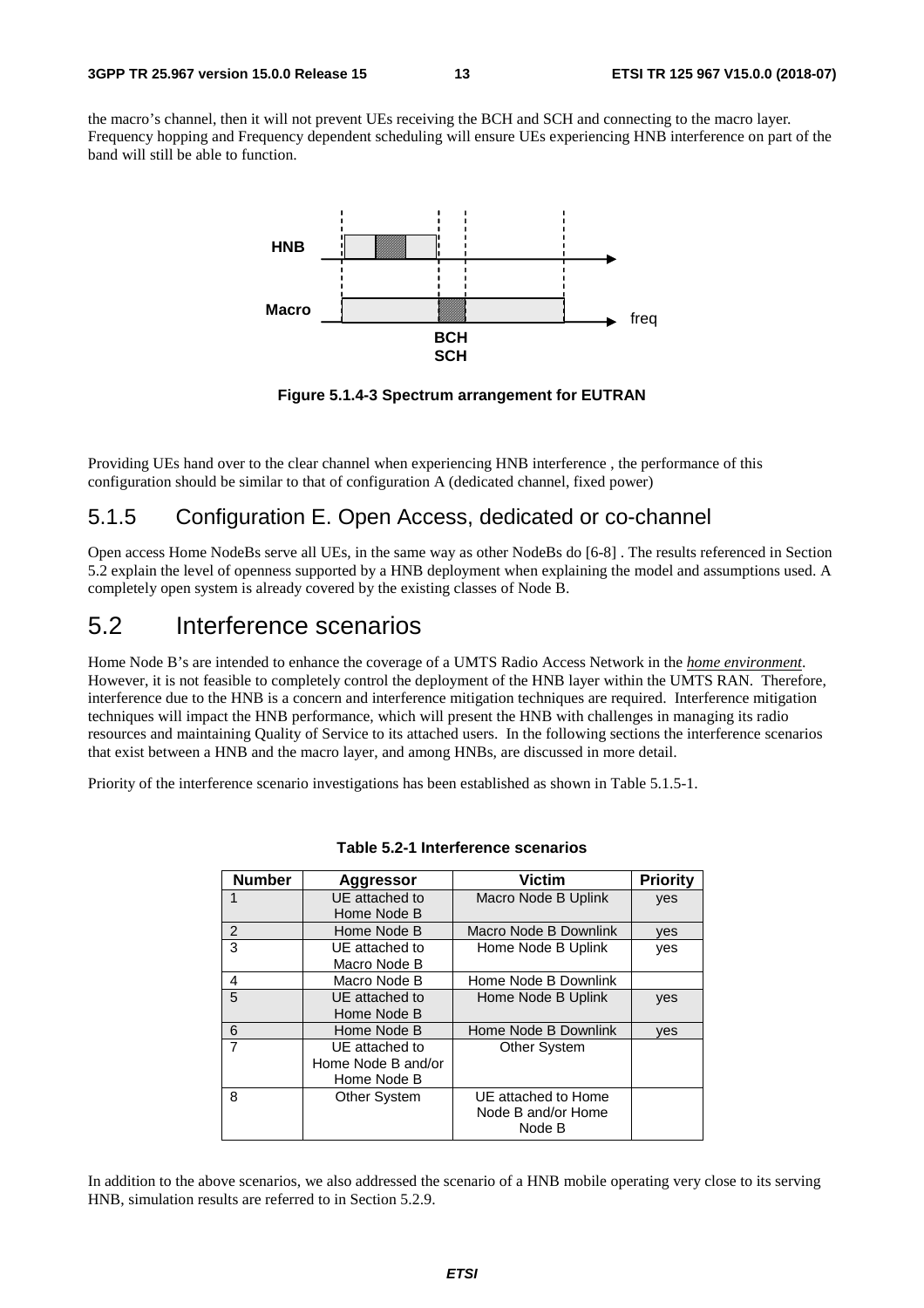Additionally, possible methods for assessing HNB performance in the different interference scenarios were proposed in [9].

### 5.2.1 Coexistence simulation parameters

Simulation results assuming a wide range of parameters were performed to ensure a robust and diverse analysis of the problem. The results in this section were generated over a range of simulation assumptions. Simulation models are described for different HNB deployment scenarios in [10-14]. Models for the dense urban apartment building, HNB-Macro are provided in [12,16].

### 5.2.2 Interference scenario 1 UL HNB UE  $\rightarrow$  Macro

Noise rise on the macro layer will significantly reduce macro performance; consequently, the transmit power of the UE should be controlled. The following mechanisms are investigated to limit the interference cause by an HNB attached UE:

- HNB receiver performance will have an impact on UE transmit power; therefore any relaxation of the BS receiver required must be carefully investigated.
- UE power limitations such as maximum transmit power limits, and strict scheduling limits and noise rise limitation for HSUPA
- Open access; UEs are permitted to move easily between the macro and HNB layers, thereby ensuring each uplink connection requires the least amount of UE transmit power and generates the least amount of interference [11].

|                              | Refer-       | Summary of analysis provided;                                | WG       |
|------------------------------|--------------|--------------------------------------------------------------|----------|
| <b>Requirements Affected</b> | ences        | Recommendation endorsed by cited reference                   | affected |
| <b>High Level</b>            |              |                                                              |          |
| <b>Requirement</b>           |              |                                                              |          |
|                              | [14, 17, 18] | CSG Performance analysis                                     |          |
|                              | [11, 19]     | Performance analysis of open system                          |          |
| <b>System Performance</b>    |              | Need to address trade-off between macro and HNB              |          |
|                              |              | performance. Adaptive uplink attenuation can improve         |          |
|                              | [20, 21]     | performance.                                                 |          |
| <b>Base station</b>          |              |                                                              |          |
| <b>Requirements</b>          |              |                                                              |          |
|                              |              | As per Local Area BS class spec. Acknowledgement that        |          |
| Receiver Sensitivity (for    |              | desensitisation of the CSG HNB receiver will potentially     |          |
| CSG HNB)                     | [17, 21]     | increase HNB UE interference on Macro                        | RAN4     |
|                              |              | As per Local Area BS class spec. Acknowledgement that        |          |
|                              |              | poor performance of the HNB receiver will potentially        |          |
|                              |              | increase HNB UE interference on Macro.                       |          |
| Receiver Performance (for    |              | However, testing for high speed mobile may no longer be      |          |
| HNB)                         | $[17]$       | required, if lower maximum UE speed is adopted               | RAN4     |
|                              |              | As per Local Area BS class spec, (but may change if a        |          |
| In band blocking tests       | [18, 22]     | different Minimum Coupling Loss is chosen)                   | RAN4     |
| <b>HNB system</b>            |              |                                                              |          |
| <b>Requirements</b>          |              |                                                              |          |
|                              |              | No protocol changes required. A limit is required to protect |          |
|                              |              | macro performance. Note: this is operator implementation     |          |
| UE power limits              | [11]         | specific; no need to standardise.                            |          |
|                              |              | Deployment Scenario B will see highest UE power levels;      |          |
|                              |              | hence most likely to require a limit.                        |          |

**Table 5.2-2. Directory of results for interference scenario 1 UL HNB UE Macro** 

### 5.2.3 Interference scenario 2 DL HNB  $\rightarrow$  Macro UE

In a CSG, downlink interference from an HNB will result in coverage holes in the macro network. In co-channel deployment the coverage holes are considerably more significant than when the HNB is deployed on a separate carrier. Several mechanisms are considered to reduce the impact on the macro coverage:

- fixed HNB transmit power. (this is only applicable to dedicated channel deployment)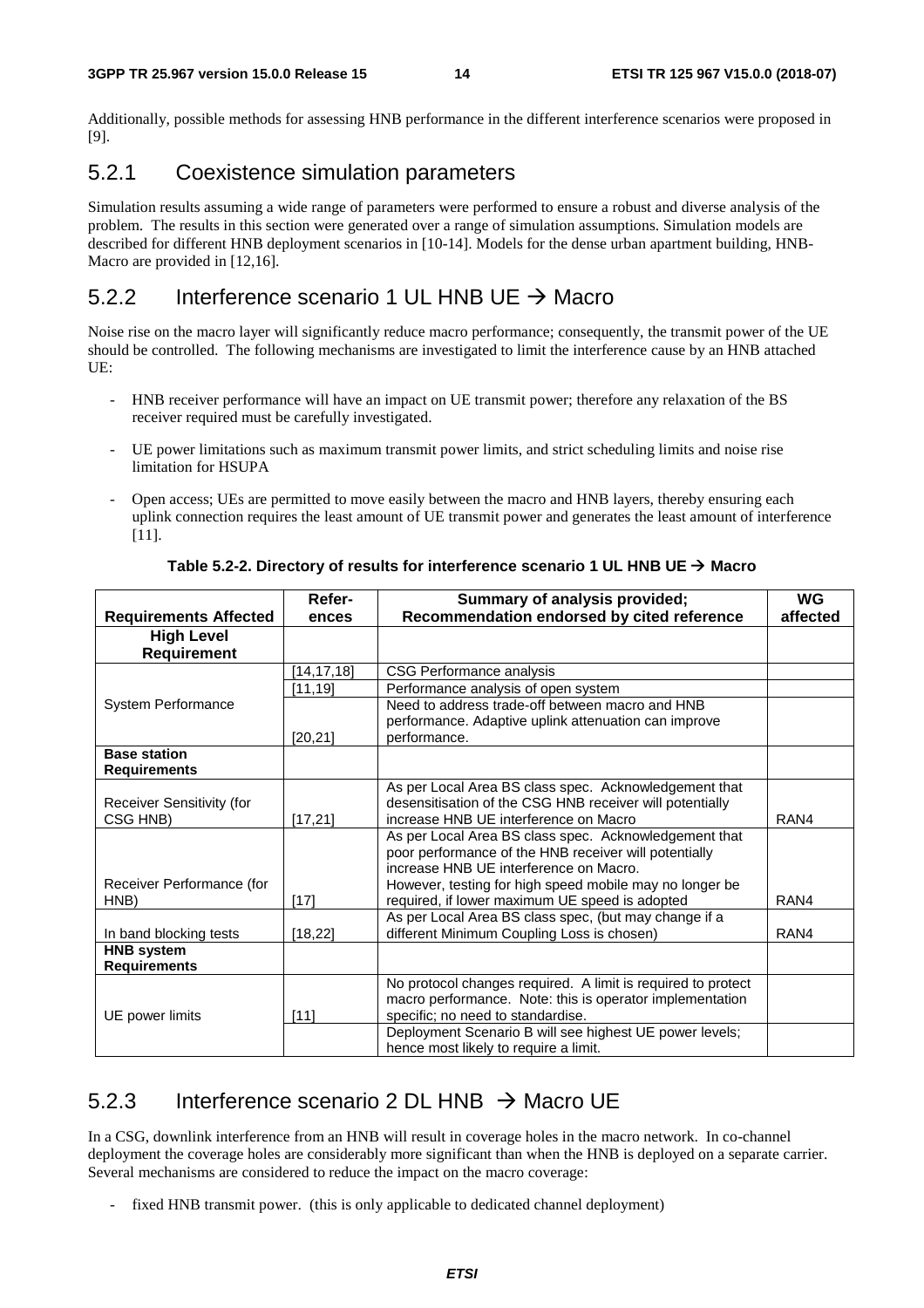- control of HNB behaviour with respect to setting its maximum transmit power
- moving macro UE to another carrier. (this is only applicable to the areas deploying overlay carriers)
- open access systems.

Deployment scenario C reduces the impact on the macro layer by automatically adjusting the HNB transmit power. The algorithm used to control the HNB transmission power will be left as an implementation detail; consequently a variety of models are explored when setting the HNB transmission power. Some options are as follows:

- In [13], the maximum output power for each HNB is set based on a fixed limit in the "dead zone" (out-ofcoverage area) that would be caused by any adjacent channel macro UE.
- In [10], the transmit power for each HNB is set based on the inverted power control scheme used for macro/macro coexistence simulation (power control set 1, power control set 2)
- In [11], the average transmit power for both the HNB and the macro are balanced at the HNB cell edge.

Deployment scenario B, where the HNB output power is controlled and the HNB's are deployed on an adjacent carrier to the macro layer, is shown to be of limited use [15], since the reduced power limit of Deployment Scenario A is adequate for coverage of the majority of homes. An increase in power may be desirable when a large coverage area is desired, or when coverage within the home is difficult. However, when the density of HNB is very high, inter-HNB interference dominates, and an increase in HNB power beyond Deployment scenario A does not result in performance gains.

Open access provides an alternative solution, as illustrated in [11] and [19].

When specifying HNB behaviour, it is the goal of this study item to avoid any RAN1 impact if possible. If possible, RAN4 will determine the framework to allow a range of implementation to set the maximum transmit power. For example, a framework may consist of requirements and tests for a suitable target power level, but will not specify the algorithm.

It is acknowledge that no single mechanism alone provides a definitive solution. Any solution will likely involve a combination of methods, and will certainly have to reach a suitable compromise between macro layer and HNB layer performance.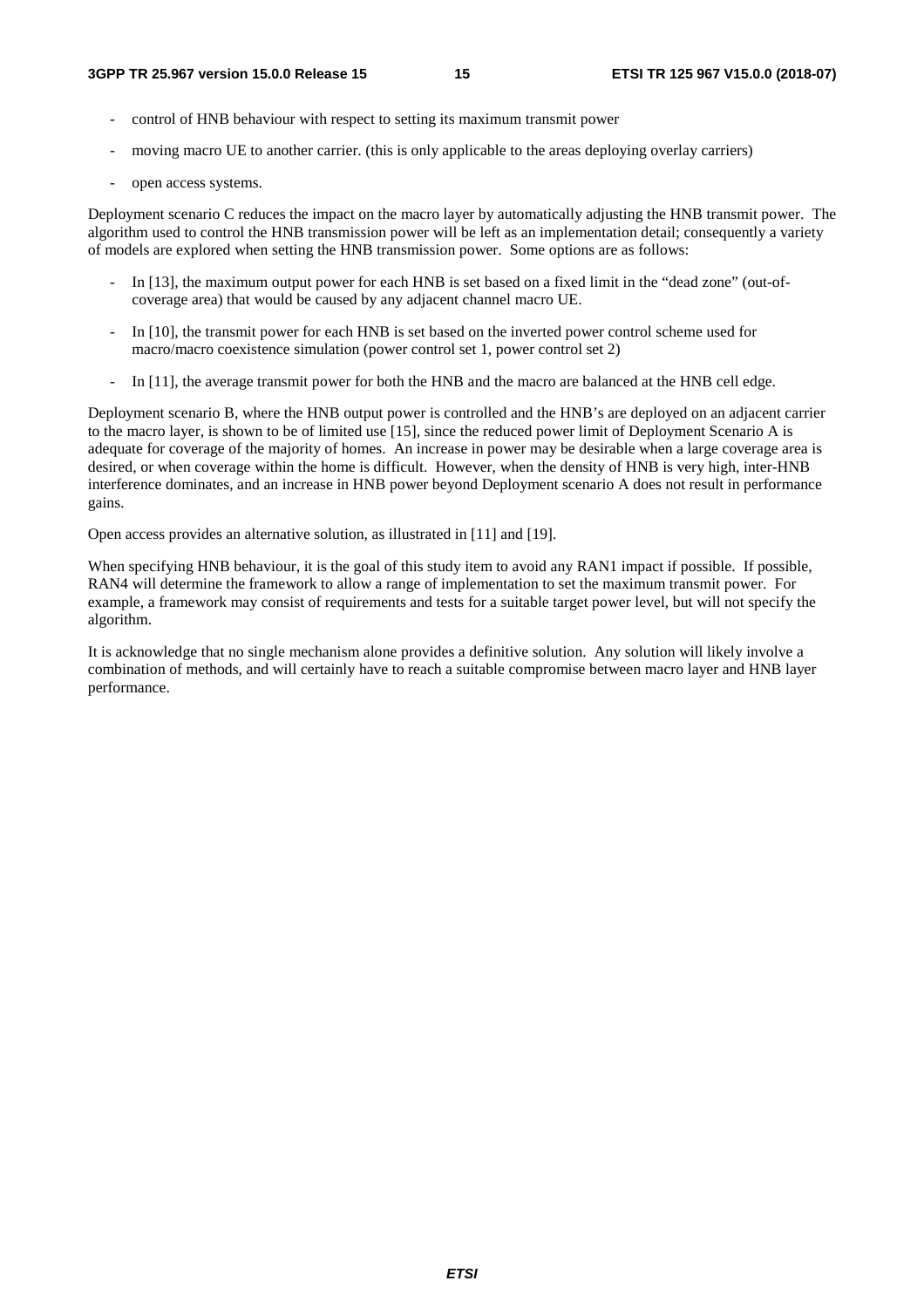| <b>Requirements</b>              | Refer-           | Summary of analysis provided;                                | <b>WG</b>        |
|----------------------------------|------------------|--------------------------------------------------------------|------------------|
| <b>Affected</b>                  | ences            | Recommendation endorsed by cited reference                   | affected         |
| <b>High Level</b><br>Requirement |                  |                                                              |                  |
|                                  | [13, 14, 23]     | CSG Performance analysis, Deployment Configuration A         |                  |
|                                  | [10, 14, 15, 21, |                                                              |                  |
|                                  | 231              | CSG Performance analysis, Deployment Configuration B,C       |                  |
|                                  |                  | Performance analysis of open system, Deployment              |                  |
|                                  | [11, 19]         | Configuration E                                              |                  |
| System Performance               |                  | CSG deployment of HNB's using fixed HNB transmit power       |                  |
|                                  |                  | results in unacceptable performance for co-channel           |                  |
|                                  | [13, 21, 23, 24] | deployments                                                  |                  |
|                                  |                  | CSG deployment of HNB's using fixed HNB transmit power       |                  |
|                                  |                  | results in unacceptable performance both for co-channel and  |                  |
|                                  | $[21]$           | dedicated channel deployments                                |                  |
| <b>Base station</b>              |                  |                                                              |                  |
| <b>Requirements</b>              |                  |                                                              |                  |
|                                  |                  | <b>Deployment Configuration A:</b>                           |                  |
|                                  |                  | agreement that Adjacent Channel interference still exists    | RAN4,            |
| Maximum transmit power           | [21, 25]         | without some control or reduction of power.                  | RAN <sub>2</sub> |
|                                  |                  | General agreement that CSG HNB performance may benefit       |                  |
|                                  |                  | from the ability to set the maximum transmit power to lower  |                  |
|                                  |                  | values. This will require a change to Primary CPICH Tx       | RAN4,            |
| Maximum transmit power           |                  | Power in TS 25.331, Section 10.3.6.61 and is currently under | RAN <sub>2</sub> |
| dynamic range                    | [23, 26, 27, 28] | discussion with RAN2 via LS, [77].                           |                  |
| Electromagnetic Field            |                  |                                                              |                  |
| protection. Need for             |                  |                                                              |                  |
| <b>Radiated Power Tests</b>      | [29]             | Raised in [30], no recorded objections                       |                  |
| <b>HNB system</b>                |                  |                                                              |                  |
| <b>Requirements</b>              |                  |                                                              |                  |
| Need for BS to set               |                  |                                                              |                  |
| transmit power                   |                  | <b>Deployment Configuration B,C:</b>                         | RAN4,            |
| appropriate for macro            |                  | Acknowledged that interference in closed system is too high, | RAN2,            |
| environment.                     | [21, 25]         | interference management mechanism required.                  |                  |
|                                  |                  | <b>Deployment Configuration B,C:</b>                         |                  |
|                                  |                  | Multiple possibilities exist to define HNB power level:      |                  |
|                                  |                  | - Relative to macro CPICH RSCP                               |                  |
|                                  |                  | - Relative to macro CPICH Ec/lo                              |                  |
|                                  |                  | - Relative to total RSSI                                     |                  |
|                                  |                  | Could be defined as:                                         | RAN4,            |
| Definition of transmit           |                  | - HNB dominance level                                        | RAN <sub>2</sub> |
| power level                      | $[30]$           | - Size of dead zone caused.                                  |                  |
|                                  |                  | <b>Deployment Configuration A,B,C:</b>                       |                  |
|                                  |                  | General consensus that aspects of open system help in        |                  |
|                                  |                  | managing HNB interference scenarios. interference            |                  |
| Hand In requirement for          |                  | mitigation is required in a closed system; hand in should be | RAN2,            |
| Interference mitigation          | $[30]$           | permitted as an option.                                      | RAN4             |

Table 5.2-3. Directory of results for interference scenario 2 DL HNB → Macro UE

### 5.2.4 Interference scenario 3 UL Macro UE  $\rightarrow$  HNB

As described in interference scenario 1, the HNB attached UE is constrained in its transmit power. Consequently, the HNB attached UE is especially susceptible to interference from the macro UE. The HNB receiver must reach a compromise between protecting itself against uncoordinated interference from the macro UEs, while controlling the interference caused by its own UE's towards the macro layer.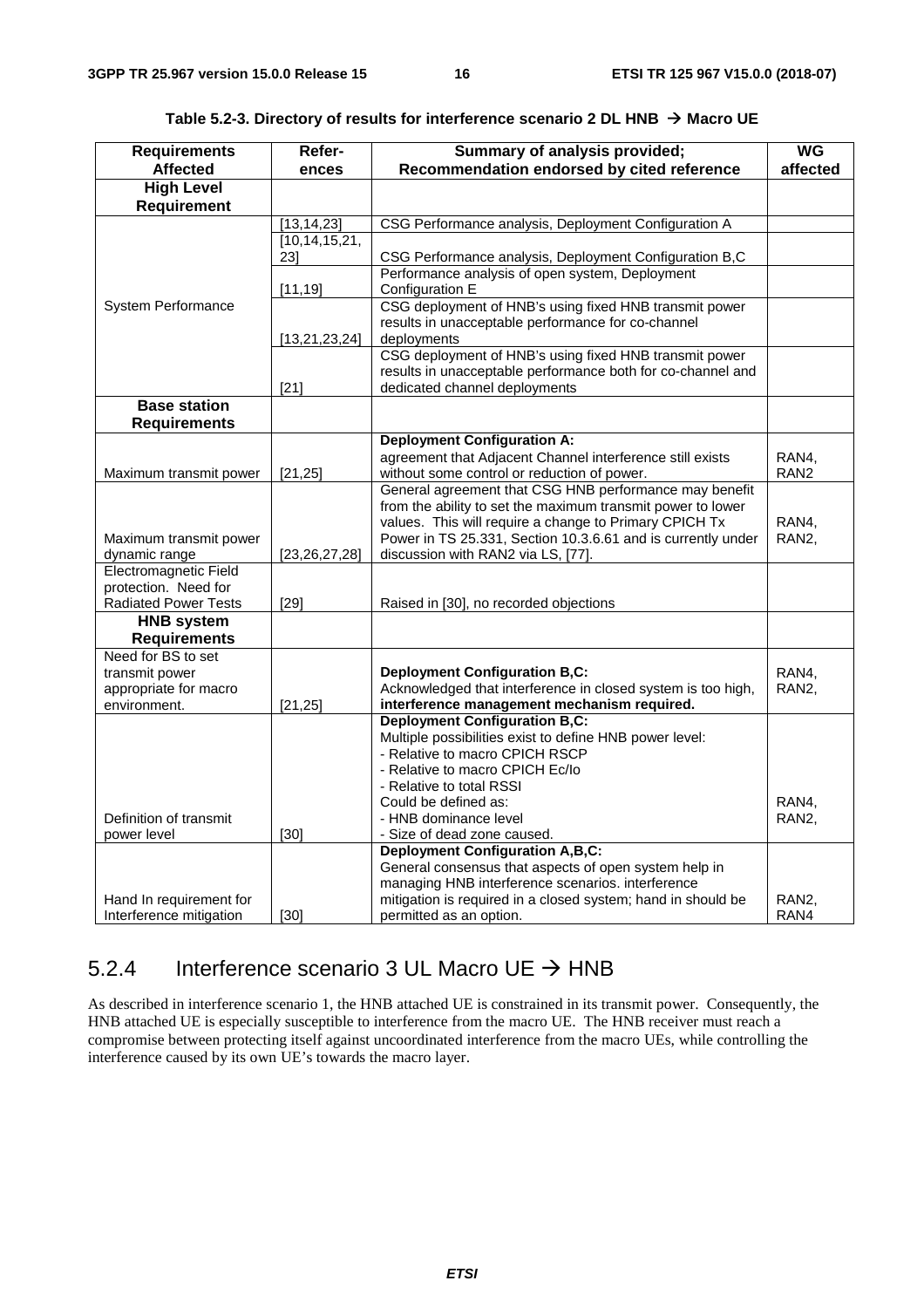|                                                                  | Ref-             | Summary of analysis provided;                                                                                                                                                                                                        | WG            |
|------------------------------------------------------------------|------------------|--------------------------------------------------------------------------------------------------------------------------------------------------------------------------------------------------------------------------------------|---------------|
| <b>Requirements Affected</b>                                     | erences          | Recommendation endorsed by cited reference                                                                                                                                                                                           | affected      |
| <b>High Level Requirement</b>                                    |                  |                                                                                                                                                                                                                                      |               |
| <b>System Performance</b>                                        | [20, 21]<br>[14] | Need to address trade-off between macro and CSG HNB<br>performance. Adaptive uplink attenuation can improve<br>performance.<br>CSG performance analysis                                                                              | RAN2.<br>RAN4 |
| <b>Base station</b><br><b>Requirements</b>                       |                  |                                                                                                                                                                                                                                      |               |
| <b>Receiver Sensitivity</b>                                      | [17]             | In general can be the same as local area BS                                                                                                                                                                                          | RAN4          |
|                                                                  | [17, 31]         | <b>Deployment Scenario B,C:</b><br>In a CSG, co-channel deployment, HNB must manage<br>noise rise of other UE's. It is noted that HNB<br>desensitisation has an impact of system performance, eg.<br>a reduction on UE battery life. | RAN4          |
| Receiver Dynamic Range                                           |                  | In general can be the same as local area BS                                                                                                                                                                                          | RAN4          |
|                                                                  | [31]             | <b>Deployment Scenario B,C:</b><br>In a CSG, co-channel deployment, HNB must manage<br>noise rise of other UE's. Local Area BS class spec is<br>sufficient.                                                                          | RAN4          |
| <b>Adjacent Channel Selectivity</b>                              |                  | As per Local Area BS class spec.                                                                                                                                                                                                     | RAN4          |
| Receiver Performance (fading)                                    | $[32]$           | general consensus on max user speed < 30 km/h;                                                                                                                                                                                       | RAN4          |
| Receiver Performance (delay<br>spread)<br>In band blocking tests |                  | 50 m cell radius<br>As per Local Area BS class spec (dependent on MCL).                                                                                                                                                              | RAN4<br>RAN4  |

Table 5.2-4. Directory of results for interference scenario 3 UL Macro UE → HNB

### 5.2.5 Interference scenario 4 DL Macro  $\rightarrow$  HNB UE

A trade off exists between the HNB coverage and the impact on the macro network coverage (discussed in Section 5.2.3). The HNB downlink transmit power can be adjusted to maintain coverage if the dynamic range of the HNB power is large enough [16]. Additional performance analysis in a closed system is provided in [14].

No changes to UE. This is expected to hold for LTE as well. The Wide Area Base Station defines the UE RF performance. The UE will then be expected to work with all other classes of eNodeB.

### 5.2.6 Interference scenario 5 HNB  $\leftrightarrow$  HNB (UL)

With respect to other HNB, co-channel interference must be considered. This is especially important to deployment option A, where a strong macro presence is not available on the same frequency to act as a reference level to determine UE power limits.

It is difficult to avoid co-channel interference between CSG HNB's, which limits the interference reductions achieved by deploying a CSG HNB on an separate carrier from the macro network, as shown in [15,18,33]. Interference management techniques are required to manage HNB to HNB interference.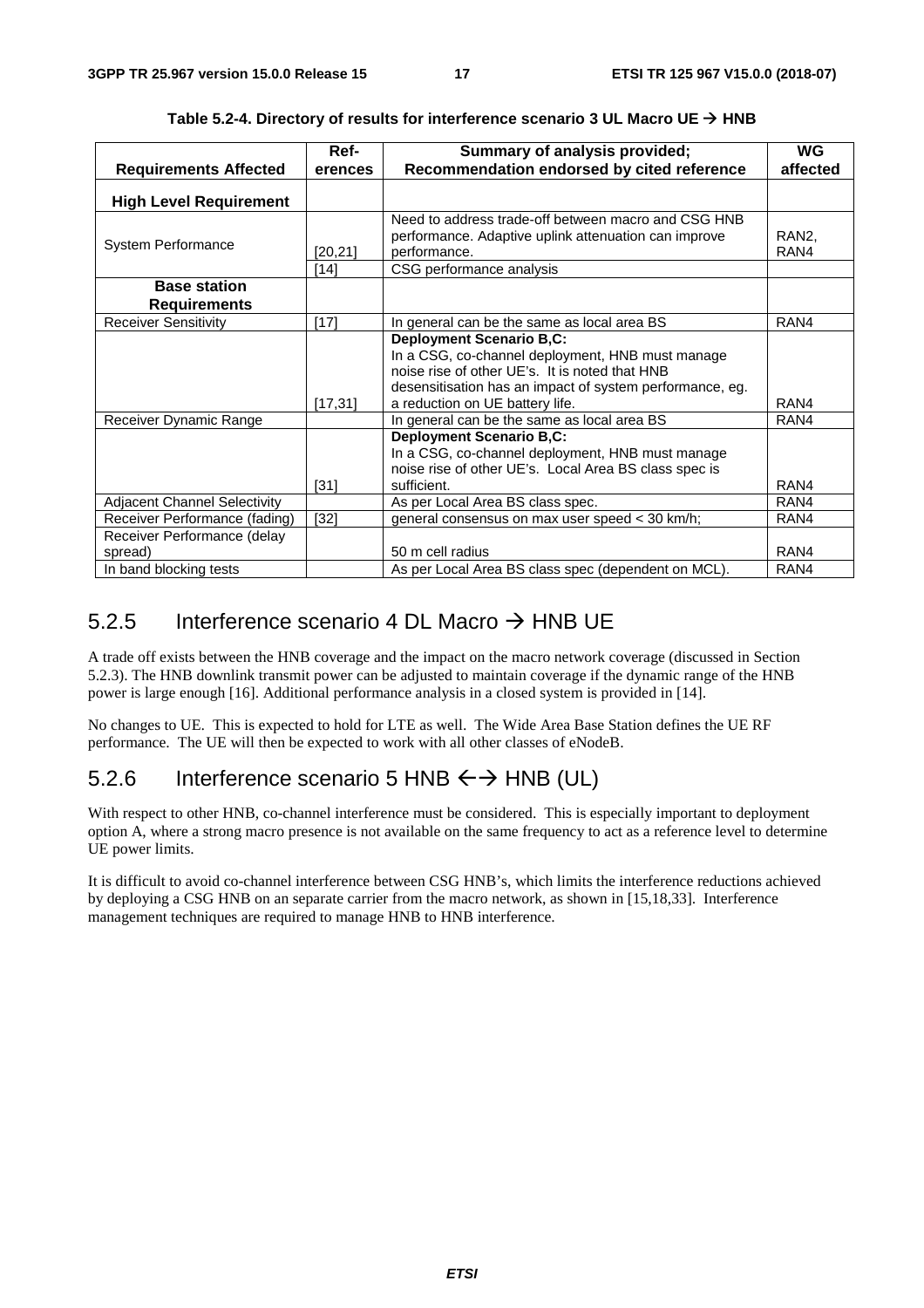| <b>Requirements</b>         |                   | Summary of analysis provided;                            | <b>WG</b> |
|-----------------------------|-------------------|----------------------------------------------------------|-----------|
| <b>Affected</b>             | <b>References</b> | Recommendation endorsed by cited reference               | affected  |
| <b>High Level</b>           |                   |                                                          |           |
| <b>Requirement</b>          |                   |                                                          |           |
|                             |                   | The performance of CSG HNBs is degraded unless           |           |
|                             | [21, 33]          | interference mitigation techniques are used.             | RAN4      |
| <b>System Performance</b>   |                   | Without interference mitigation techniques, there is a   |           |
|                             |                   | clear impact on CSG HNB performance. However, the        |           |
|                             |                   | significant of the impact must be judged by the operator |           |
|                             | $[34]$            | in the context of the desired system performance.        |           |
| <b>Base station</b>         |                   |                                                          |           |
| <b>Requirements</b>         |                   |                                                          |           |
|                             |                   | Acknowledgement that a large number of HNB could be      | RAN4      |
| <b>Receiver Sensitivity</b> | [21,33]           | located very close together                              |           |
|                             |                   | Acknowledgement that a large number of HNB could be      | RAN4      |
| Receiver Dynamic Range      | [21, 33]          | located very close together                              |           |
| Adjacent Channel            |                   | Acknowledgement that a large number of HNB could be      | RAN4      |
| Selectivity                 |                   | located very close together                              |           |
|                             |                   | Acknowledgement that a large number of HNB could be      | RAN4      |
| In band blocking tests      |                   | located very close together                              |           |
| <b>HNB</b> system           |                   |                                                          |           |
| <b>Requirements</b>         |                   |                                                          |           |
| UE power limits             |                   | No protocol changes required                             | RAN4      |

Table 5.2-5. Directory of results for interference scenario 5 HNB  $\leftrightarrow$  HNB (UL)

### 5.2.7 Interference scenario 6 HNB  $\leftrightarrow$  HNB (DL)

With respect to other HNB, co-channel interference must be considered. This is especially important to deployment option A where a strong macro presence is not available on the same frequency to act as a reference to determine HNB transmit power settings.

Table 5.2-6. Directory of results for interference scenario 6 HNB  $\leftrightarrow$  HNB (DL)

| <b>Requirements Affected</b>   | Ref-<br>erences | Summary of analysis provided;<br>Recommendation endorsed by cited reference | WG<br>affected     |
|--------------------------------|-----------------|-----------------------------------------------------------------------------|--------------------|
| <b>High Level Requirement</b>  |                 |                                                                             |                    |
|                                |                 |                                                                             |                    |
|                                |                 | The performance of CSG HNBs is significantly degraded                       |                    |
|                                | [21, 33]        | unless interference mitigation techniques are used.                         |                    |
| <b>System Performance</b>      |                 | CSG DL performance analysis including apartment                             |                    |
|                                | [16, 25]        | blocks and macro layer.                                                     |                    |
| <b>HNB system Requirements</b> |                 |                                                                             |                    |
| Need for HNB to set transmit   |                 | <b>Deployment Scenario B,C:</b>                                             | RAN4.              |
| power based on neighbouring    |                 | Acknowledged that interference in closed system is too                      | RAN <sub>2</sub> . |
| HNB power.                     |                 | high, interference management mechanism required.                           |                    |

### 5.2.8 Interference scenarios 7,8 HNB  $\leftrightarrow$  Other systems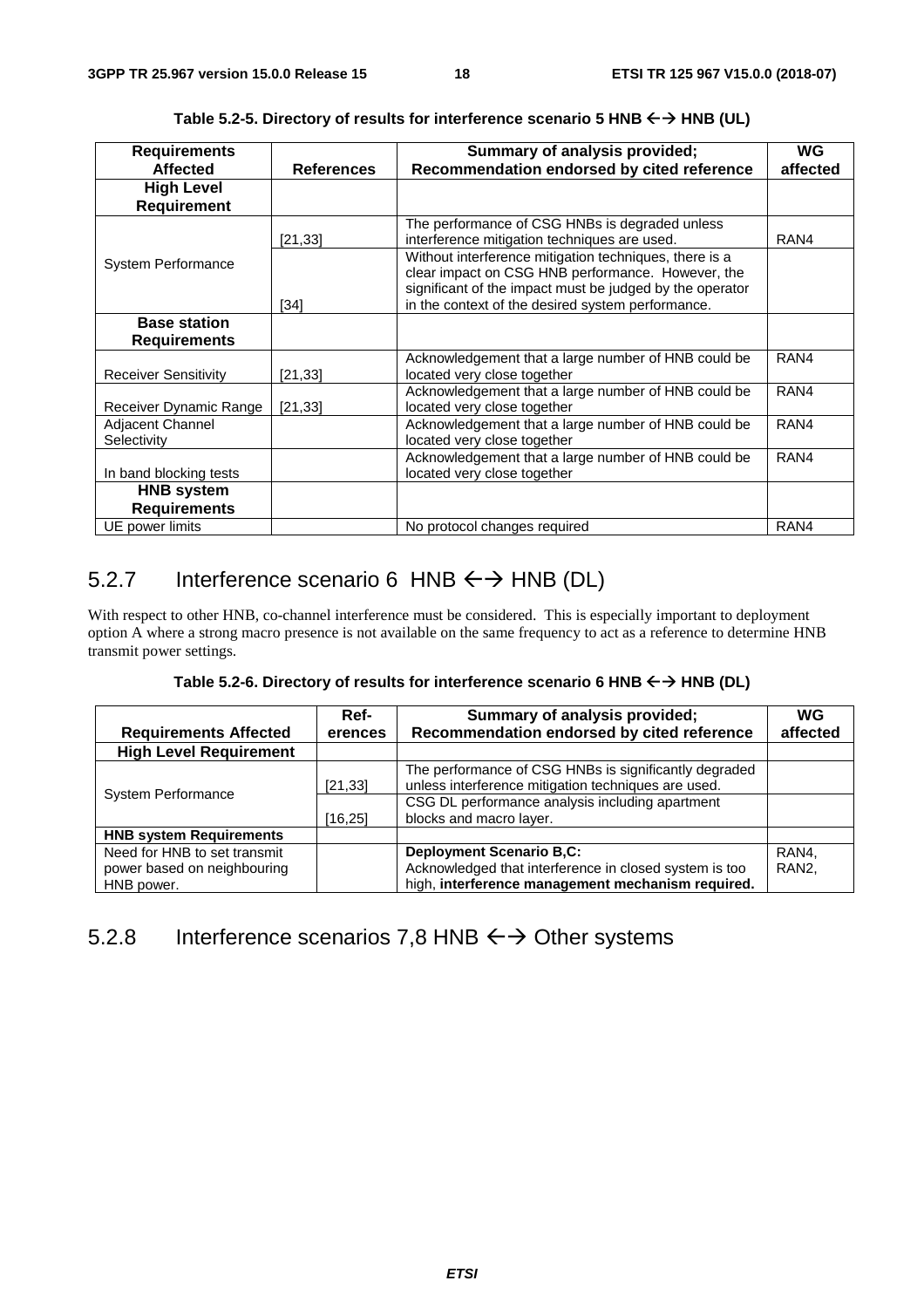|                                  | Ref-    | Summary of analysis provided;                                                                                                                                                                                                  | WG       |
|----------------------------------|---------|--------------------------------------------------------------------------------------------------------------------------------------------------------------------------------------------------------------------------------|----------|
| <b>Requirements Affected</b>     | erences | Recommendation endorsed by cited reference                                                                                                                                                                                     | affected |
| <b>Base station Requirements</b> |         |                                                                                                                                                                                                                                |          |
|                                  |         | Need for new out of band blocking requirements due to<br>different transceivers on top of each other in the home.<br>[30][31] recommends a 15 dB MCL, 20 cm minimum<br>spacing should be considered for investigations in RAN4 |          |
| Out of band blocking             | [31]    | Status: An LS reply [73] was sent to ETSI TC DECT,<br>stating that inter-operation studies are best done in ECC<br>PT <sub>1</sub>                                                                                             | RAN4     |
| <b>Spurious Emissions</b>        | [31]    | As above.                                                                                                                                                                                                                      |          |

**Table 5.2-7. Directory of results for interference scenarios 7 and 8** 

### 5.2.9 HNB mobile operating very close to serving HNB

| <b>Requirements Affected</b>     | Ref-<br>erences | Summary of analysis provided;<br>Recommendation endorsed by cited reference                                                                                 | WG<br>affected |
|----------------------------------|-----------------|-------------------------------------------------------------------------------------------------------------------------------------------------------------|----------------|
| <b>Base station Requirements</b> |                 |                                                                                                                                                             |                |
|                                  |                 | Possible impact on a HNB mobile operating very close<br>its serving HNB is addressed. Indicates that power<br>levels lower than 20dBm may be recommended to |                |
| Maximum output power             | [35]            | ensure correct mobile operation.                                                                                                                            | RAN4           |

# 6 HNB class definition

# 6.1 Changes in 3GPP TS 25.104

This section describes the changes to BS RF requirements specifications TS 25.104

### 6.1.1 Changes on receiver characteristics

The changes on receiver characteristics are summarized in Table 6.1-1 and were approved in [48].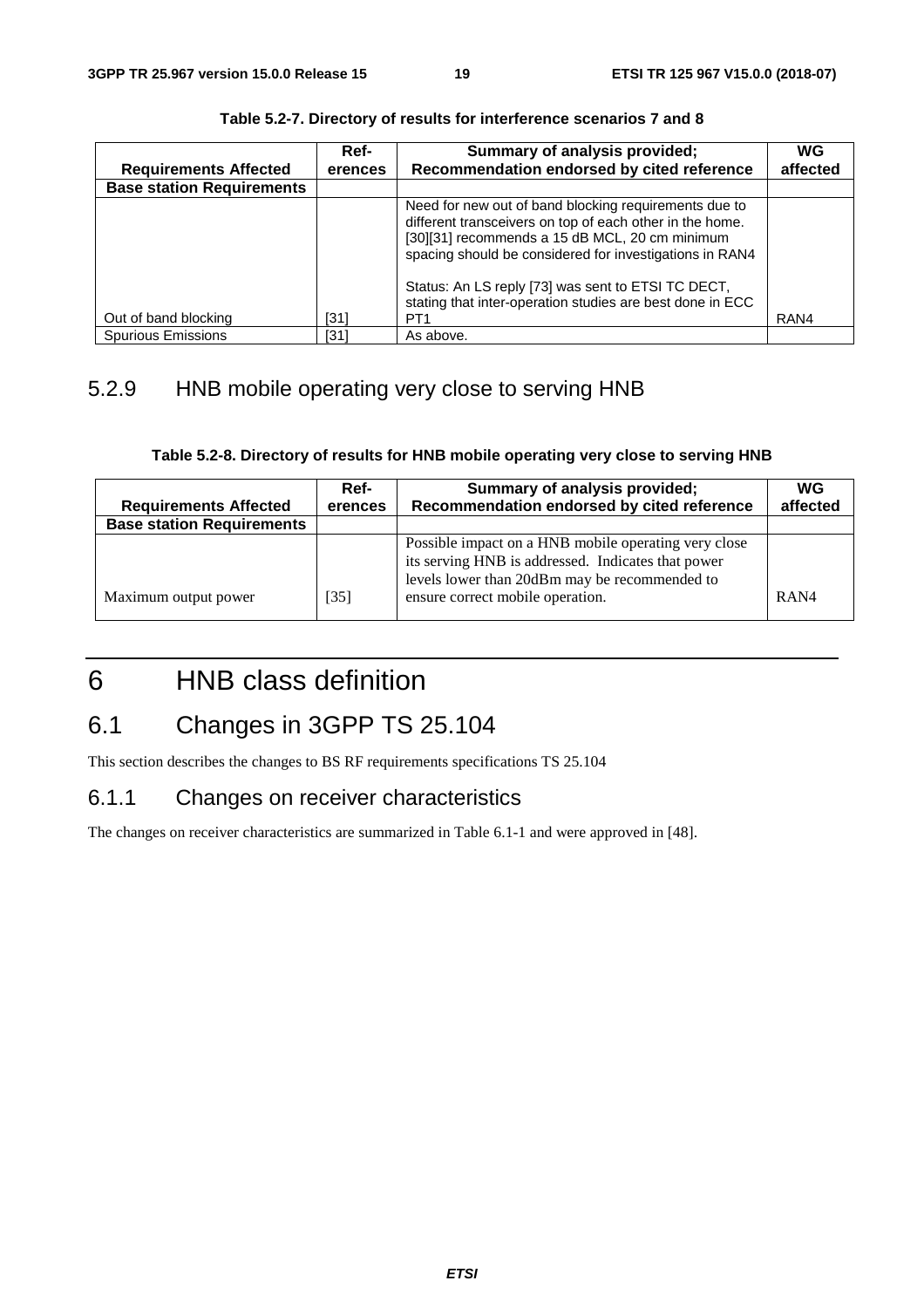| <b>Section</b> | <b>Requirement</b>                                                                 | <b>Discussion / Required Changes</b>                                                                                             |
|----------------|------------------------------------------------------------------------------------|----------------------------------------------------------------------------------------------------------------------------------|
| 7.2.1          | Reference Sensitivity Level                                                        | Same requirements I as for Local Area BS                                                                                         |
| 7.3.1          | Dynamic Range                                                                      | Introduced new requirements for Home BS                                                                                          |
| 7.4.1          | ACS                                                                                | Introduced new requirements for Home BS                                                                                          |
| 7.5            | <b>Blocking Characteristics</b>                                                    | Same requirements as for Local Area BS. The minimum requirements<br>for Home BS when co-located with DECT and WiFi/WLAN are FFS. |
| 7.6.1          | Intermodulation<br>characteristics                                                 | Same requirements as for Local Area BS.                                                                                          |
| 8.1.           | General                                                                            | Only Static and Multipath Case 1 for Home BS                                                                                     |
| 8.4            | Demodulation of DCH                                                                | This requirement shall not be applied to Home BS.                                                                                |
| 8.5            | Demodulation of DCH                                                                | This requirement shall not be applied to Home BS.                                                                                |
| 8.7            | Perf. Req for RACH                                                                 | Requirements in Tables 8.10, 8.10A, 8.12, 8.12A shall not be applied<br>for Home BS.                                             |
| 8.10           | Perf. Of ACK/NACK                                                                  | Not applicable for Home BS                                                                                                       |
| 8.12           | Performance of signaling<br>detection for E-DPCCH in<br>multipath fading condition | Requirements in Tables 8.21 and 8.22 are not applicable for Home BS.                                                             |

**Table 6.1-1 Summary of changes on receiver characteristics in TS 25.104** 

#### 6.1.1.1 Receiver dynamic range

The impact of co-channel uplink interference on the Home NodeB has been investigated in [51] for a scenario where the receiver can be exposed to strong blocking signals from un-coordinated UEs. It was shown that the HNB dynamic range requirement needs to be extended by 20dB to protect the HNB from the strong blocking signal of an un-coordinated UE.

#### 6.1.1.2 Adjacent channel selectivity (ACS)

The impact of adjacent channel uplink interference on the Home NodeB has been investigated in [52] for a scenario where the receiver can be exposed to strong blocking signals from un-coordinated UEs. It was shown that the HNB ACS requirement needs to be extended by 10dB to protect the HNB from the strong blocking signal of an uncoordinated UE.

### 6.1.2 Changes on transmitter characteristics

The main changes on transmitter characteristics were agreed and approved in [36] and [37].

#### 6.1.2.1 Base station maximum output power

Maximum output power, Pmax, of the base station is the mean power level per carrier measured at the antenna connector in specified reference condition. The rated output power, PRAT, of the BS shall be as specified in Table 6.0A in the TS 25.104. In summary:

- the output power of the HNB is limited to 20 dBm (17 dBm for MIMO)
- a power level of 8 dBm is always accepted
- an upper limit on the output power of HNB is introduced to protect an adjacent-channel operator [37]

A minimum requirements was also introduced: In normal conditions, the Base station maximum output power shall remain within +2 dB of the manufacturer's rated output power. In extreme conditions, the Base station maximum output power shall remain within +2.5 dB of the manufacturer's rated output power. In certain regions, the minimum requirement for normal conditions may apply also for some conditions outside the range of conditions defined as normal.

#### 6.1.2.2 Frequency error

During the Home NodeB study item a consensus was reached that the Home NodeB is expected to support UE speeds up to 30 kmph, see the RAN4 conclusions in TR 25.820. Since the UEs are anyhow required to operate with speeds up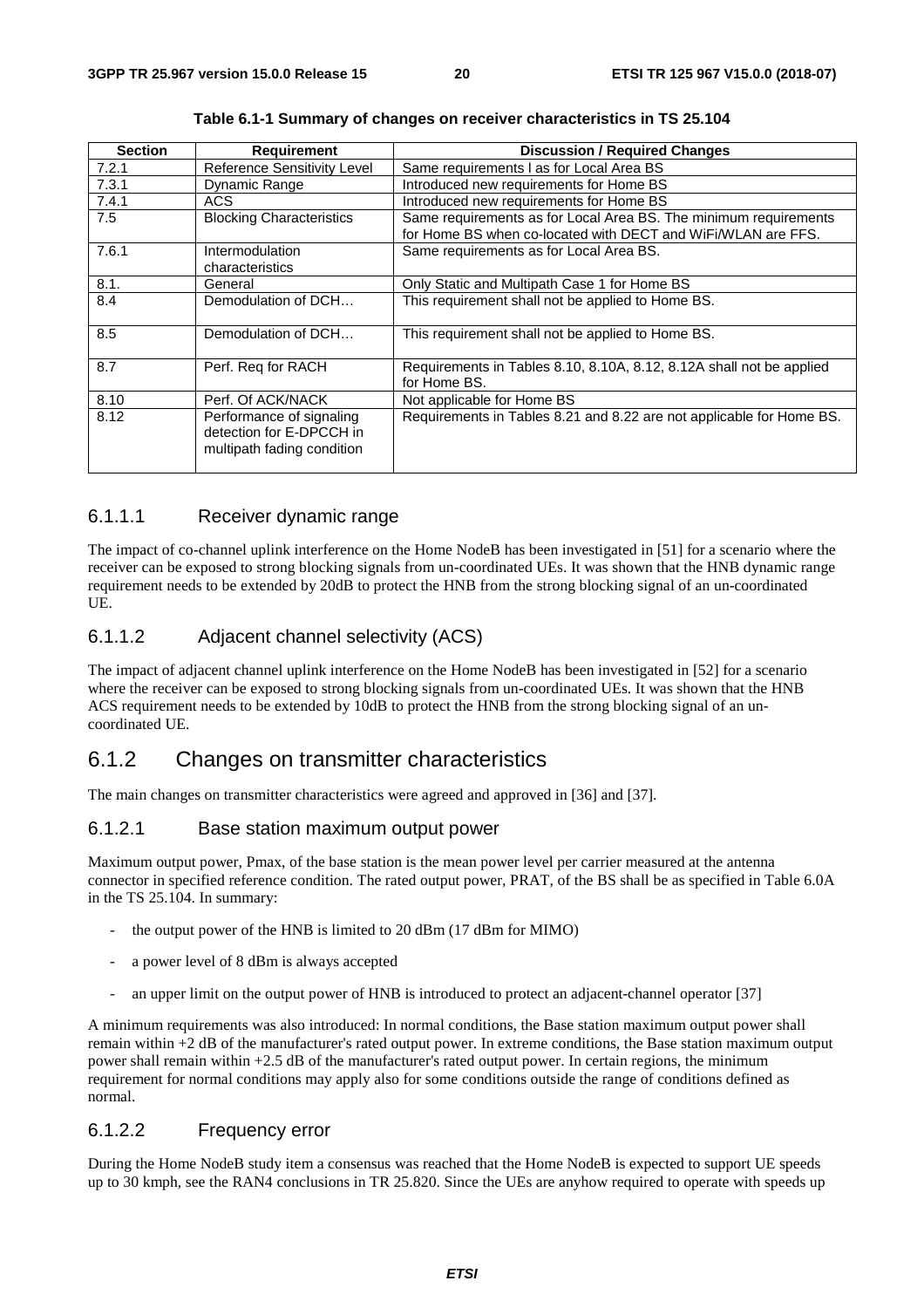to 250 kmph within a macro cell, the approach here is to keep the same total frequency error tolerance but allow a larger BS frequency error as a result of the smaller Doppler.

Considering the maximum UE speed of 30 kmph (8.3 m/s), and following the same approach as in TR 25.951 and R4- 070687, the corresponding frequency reference error can be calculated as

$$
\Delta_{freq,ppm} = \frac{10^6}{f_c} \cdot \left( \frac{v_{UE,max} \cdot f_c}{c} + \frac{0.05 \cdot f_c}{10^6} - \frac{v_{UE, HNB} \cdot f_c}{c} \right) = \frac{v_{UE,max}}{300} + 0.05 - \frac{v_{UE, HNB}}{300}
$$

Assuming *vUE,max* = 69.4 m/s (250 kmph), <sup>Δ</sup>*freq,ppm* becomes equal to 0.254 ppm. It is therefore proposed to relax the frequency error requirement for Home BS class to 0.25 ppm.

The corrsponding text proposal [38] was approved in [36] during RAN 4 #48.

#### 6.1.2.3 Spectrum emission mask

The BS spectrum emission mask specifies the maximum allowed BS emission level in the frequency range from  $\Delta f =$ 2.5 MHz to Δfmax from the carrier frequency. In between 2.5 MHz and 12.5 MHz frequency offsets the BS emissions are also limited by the ACLR requirements. However, for scenarios where the frequency offset to the UMTS Tx band edge is larger than 12.5 MHz, the emissions beyond 12.5 MHz offset, e.g. "ACLR3", are limited only by the spectrum emission mask.



**Figure 6.1. Base station spectrum emission limits within the UMTS tx band.** 

Considering now the current requirements for the Home BS, it is quite straightforward to notice that the ACLR results in considerably stringent emission requirements compared to the spectrum emission mask currently applicable for HNB (P < 31 dBm), see Figure 6.1. Hence, as a result the required ACLR3 becomes considerably smaller than the required ACLR2 as highlighted also in Tdoc R4-080942.

As a solution to avoid this kind of "jumping" ACLR, it is proposed to introduce an additional requirement, valid only for the Home BS and for frequency offset 12.5 MHz  $\lt \Delta f \lt \Delta f_{\text{max}}$ . Based on the results in Tdoc R4-080942, and assuming that the maximum output power of the Home BS is less than 20 dBm, it is proposed that the emissions within 12.5 MHz  $< \Delta f < \Delta f_{max}$  shall not exceed:

P - 56 dBm/MHz, for 6 dBm ≤ P < 20 dBm

and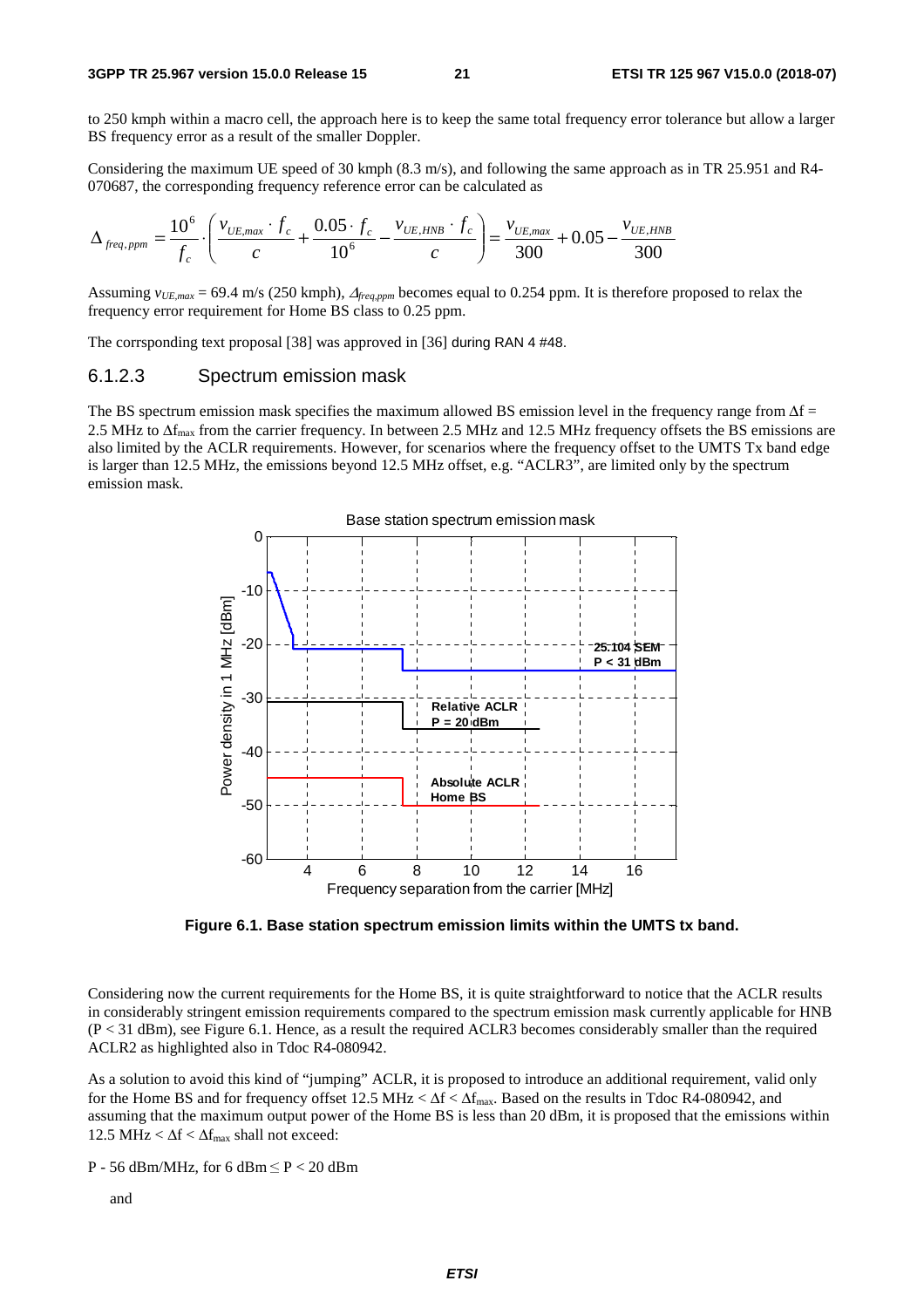$-50$  dBm/MHz for P  $<$  6 dBm.

The corresponding text proposal [39] was included and approved in [36]

#### 6.1.2.4 Adjacent channel leakage power ratio (ACLR)

Based on the findings in Tdoc R4-080939 and R4-080941 the current (relative) ACLR requirements of 45 dBc (5 MHz offset) and 50 dBc (10 MHz offset) are sufficient also for Home BS. However, as proposed by the results in Tdoc R4- 081378 and R4-081379, an absolute emission requirement can be introduced for Home BS in addition to the existing relative requirement. System simulation results for this were presented in [49]. The value for the absolute requirement is proposed to be equal to -50 dBm/MHz for both 5 MHz and 10 MHz frequency offsets. The minimum requirement is calculated from the relative requirement or the absolute requirement, whichever is less stringent.

The corresponding text proposal [40] was included and approved in [36].

# 6.2 Changes in 3GPP TS 25.141

This section describes the considered changes to base station conformance testing.

The changes in TS 25.141 are summarised in the following tables.. Requirements which are not shown are applicable to Home BS without any modifications from the existing specifications.

The necessary modifications to TS 25.141 were approved in [41-43]. The modifications for test models were approved in [44], based on the comparison of different proposals described in [45].

| <b>Section</b> | <b>Requirement</b>                   | <b>Discussion / Required Changes</b>                                                                                                                                                                                                                                                                                  |
|----------------|--------------------------------------|-----------------------------------------------------------------------------------------------------------------------------------------------------------------------------------------------------------------------------------------------------------------------------------------------------------------------|
| 4.3A           | Base station classes                 | Added a new BS class - Home Base Station. Home Base Stations are<br>characterized by requirements derived from Femto Cell scenarios.                                                                                                                                                                                  |
| 6.2.1          | Base station maximum<br>output power | Added rated output power requirement for Home BS.<br>It was agreed on 20 dBm (without MIMO) or 17 dBm (with MIMO).                                                                                                                                                                                                    |
| 6.3            | Frequency error                      | Added frequency error requirement for Home BS<br>It was agreed on a minimum frequency error of -0.25ppm-12Hz and<br>maximum frequency error of +0.25ppm+12 Hz.                                                                                                                                                        |
| 6.5.2.1        | Spectrum emission mask               | Added additional requirements for Home BS. Introduction of tabled 6.21D<br>and 6.21E, See [41].                                                                                                                                                                                                                       |
| 6.5.2.2        | <b>ACLR</b>                          | Added additional ACLR absolute limit requirement for Home BS. It was<br>agreed that for Home BS, the adjacent channel power (the RRC filtered<br>mean power centered on an adjacent channel frequency) shall be less than<br>or equal to -49.2 dBm/MHz or as specified by the ACLR limit, whichever is<br>the higher. |
| 6.5.3          | <b>TX Spurious emissions</b>         | Added Home BS spurious emissions limits for protection of the BS receiver<br>and coexistence with Home BS operating in other bands. Added Tables<br>6.37C and 6.47. See [41].                                                                                                                                         |

#### **Table 6.2-1 Changes on transmitter characteristics to TS 25.141**

#### **Table 6.2-2 Changes on receiver characteristics to TS 25.141**

| <b>Section</b> | Requirement                               | <b>Discussion / Required Changes</b>                             |
|----------------|-------------------------------------------|------------------------------------------------------------------|
| 7.2            | Reference sensitivity<br>level            | Added requirement for Home BS. See [42].                         |
| 7.3            | Dynamic range                             | Added general and additional requirement for Home BS. See [42].  |
| 7.4            | ACS                                       | Added general and additional requirement for Home BS. See [42].  |
| 7.5            | <b>Blocking characteristics</b>           | Added minimum and narrowband requirements for Home BS. See [42]. |
| 7.6            | <b>Intermodulation</b><br>characteristics | Added minimum and narrowband requirements for Home BS. See [42]. |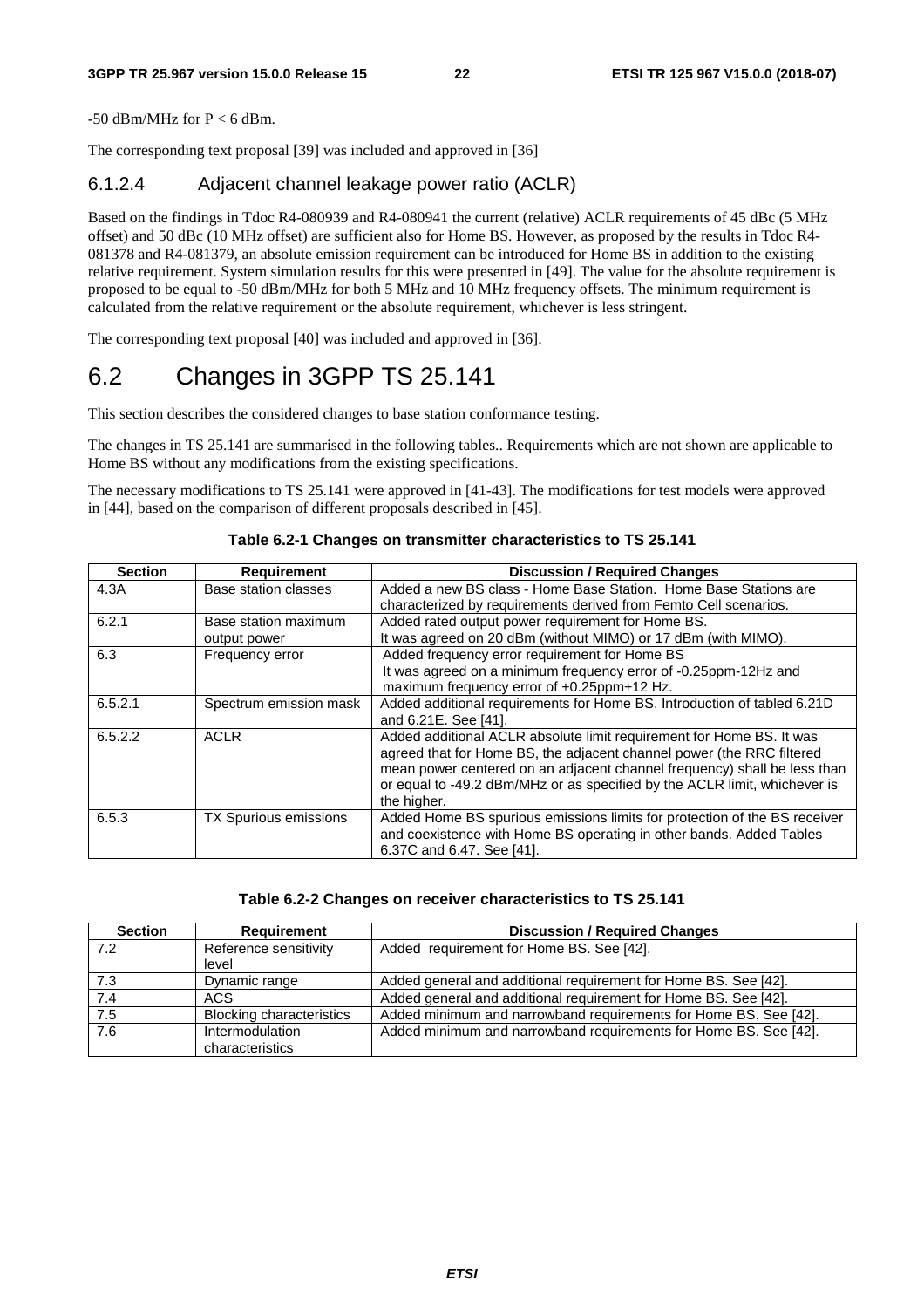| <b>Section</b> | Requirement                                                     | <b>Discussion / Required Changes</b>                                                                               |
|----------------|-----------------------------------------------------------------|--------------------------------------------------------------------------------------------------------------------|
| 8.2            | Demodulation of DCH in<br>static propagation<br>conditions      | The requirement is applied to Home BS. See [43].                                                                   |
| 8.3.1          | Demodulation of<br>multipath fading case 1                      | The requirement is applied to Home BS. See [43].                                                                   |
| 8.3.2          | Demodulation of<br>multipath fading case 2                      | The requirements shall not be applied to Home BS. See [43].                                                        |
| 8.3.3          | Demodulation of<br>multipath fading case 3                      |                                                                                                                    |
| 8.4            | Demodulation of DCH in<br>moving propagation<br>conditions      |                                                                                                                    |
| 8.5            | Demodulation of DCH in<br>birth/death propagation<br>conditions |                                                                                                                    |
| 8.5A           | Demodulation of DCH in<br>high speed train<br>conditions        |                                                                                                                    |
| 8.8            | RACH performance                                                | Only requirements in static propagation conditions or multipath fading case<br>1 are applied to Home BS. See [43]. |
| 8.11           | Performance of signaling<br>detection for HS-DPCCH              | Only requirements in static propagation conditions or multipath fading case<br>1 are applied to Home BS. See [43]. |
| 8.12           | Demodulation of E-<br>DPDCH in multipath<br>fading conditions   | Only requirements in Pedestrian A are applied to Home BS. See [43].                                                |
| 8.13.1         | E-DPCCH false alarm in<br>multipath fading<br>conditions        | Only requirements in Pedestrian A are applied to Home BS. See [43].                                                |
| 8.13.2         | E-DPCCH missed<br>detection in multipath<br>fading conditions   |                                                                                                                    |

**Table 6.2-3 Changes on demodulation requirements to TS 25.141** 

#### **Table 6.2-4 Modifications of the transmitter test models in TS 25.141**

| <b>Section</b> | <b>Requirement</b> | <b>Discussion / Required Changes</b>                                                                                  |
|----------------|--------------------|-----------------------------------------------------------------------------------------------------------------------|
| 6.1.1.1        | Test Model 1       | For Home base station, additional options of this test model containing 8<br>and 4 DPCH are also specified. See [44]. |
| 6.1.1.3        | Test Model 3       | For Home base station, additional options of this test model containing 8<br>and 4 DPCH are also specified.           |
| 6.1.1.4A       | Test Model 5       | For Home base station, an additional option of this test model containing 4<br>HS-PDSCH + 4 DPCH is also specified.   |
| 6.1.1.4B       | Test Model 6       | For Home base station, an additional option of this test model containing 4<br>HS-PDSCH + 4 DPCH is also specified.   |

# 7 Guidance on how to control HNB interference

### 7.1 HNB measurements

Several types of measurements that HNB can perform are listed in the following subsections. The objectives of the HNB measurements are

- to provide sufficient information to the HNB for the purpose of interference mitigation
- to provide sufficient information to the HNB such that the HNB coverage can be maintained.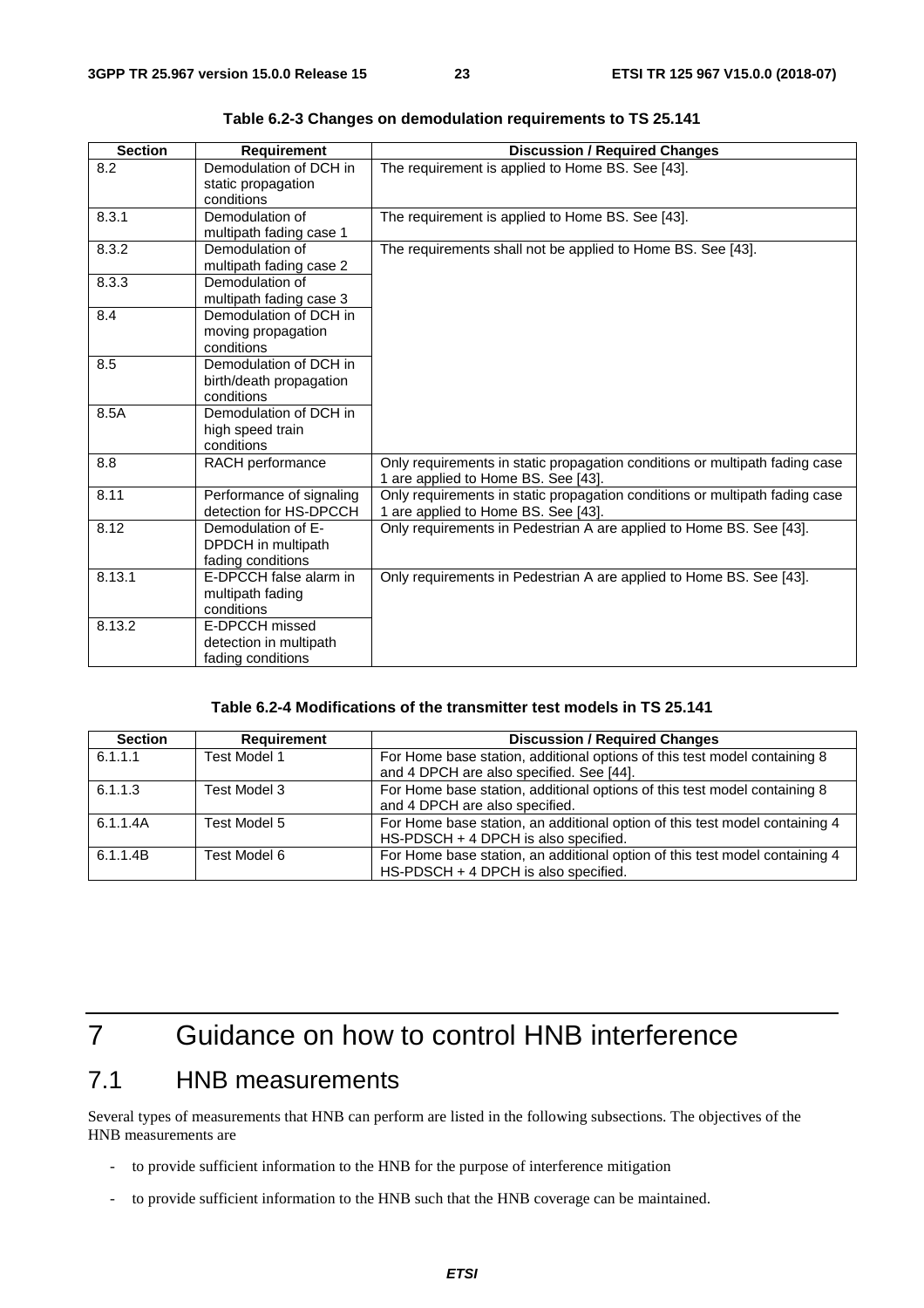According to the measurement type, some of these measurements can be collected through Connected Mode UEs attached to the HNB or via a DL Receiver function within the HNB itself. Such DL receiver function is also called Network Listen Mode (NLM), Radio Environment Measurement (REM) or "HNB Sniffer".

These measurements can also be used during the HNB self-configuration process.

### 7.1.1 Measurements from all cells

This section identifies the potential measurements performed by HNB during self-configuration and normal operation. Based on the measurements in Table 7.1.1-1, the HNB can obtain useful information from its surrounding cells for purposes such as interference management.

| <b>Measurement Type</b>                 | <b>Purpose</b>                                                                             | <b>Measurement</b><br>Source(s)      |
|-----------------------------------------|--------------------------------------------------------------------------------------------|--------------------------------------|
| Co-channel carrier RSSI                 | Calculation of co-channel DL<br>interference towards HUEs from<br>neighbouring cells       | <b>HNB DL Receiver</b><br><b>HUE</b> |
| Adjacent channel carrier<br><b>RSSI</b> | Calculation of adjacent channel DL<br>interference towards HUEs from<br>neighbouring cells | <b>HNB DL Receiver</b><br><b>HUE</b> |
| CPICH Ec/No                             | Calculation of DL interference<br>towards HNB                                              | <b>HNB DL Receiver</b><br><b>HUE</b> |
| <b>RTWP</b>                             | Calculation of UL interference<br>towards HNB                                              | <b>HNB Physical Layer</b>            |

|  | Table 7.1.1-1: HNB measurements from surrounding cells |  |
|--|--------------------------------------------------------|--|
|--|--------------------------------------------------------|--|

The CPICH Ec/No measurement could be used in the scenario where the HNB is installed near a macro NodeB such that the HNB coverage is sufficient to meet the user requirements.

The HNB downlink interference level depends on the HNB location and coverage area. It can be indicated whether the interference at the coverage edge is larger than the interference at the location of HNB by a pre-defined value. Therefore, HNB's coverage performance can be improved by changing the location of HNB if needed. The downlink interference at the coverage edge can be obtained by UE measurement reports.

The interference level can be indicated to the HNB's owner. With this indication, the owner can make a decision as to where the proper place is to install HNB.

HNB could use the RTWP measurement to monitor the uplink interference. For example, a RTWP measurement value larger than a pre-defined threshold (where an interfering MUE is close to HNB) would mean that the MUE's Tx power would cause significant interference towards the HNB.

### 7.1.2 Measurements to identify macro cells

This section identifies the potential measurements performed by HNB during self-configuration and normal operation. Based on the measurements in Table 7.1.2-1, the HNB can obtain useful information to identify its surrounding macrocells and indirectly identifies other HNBs nearby for purposes such as mobility handling.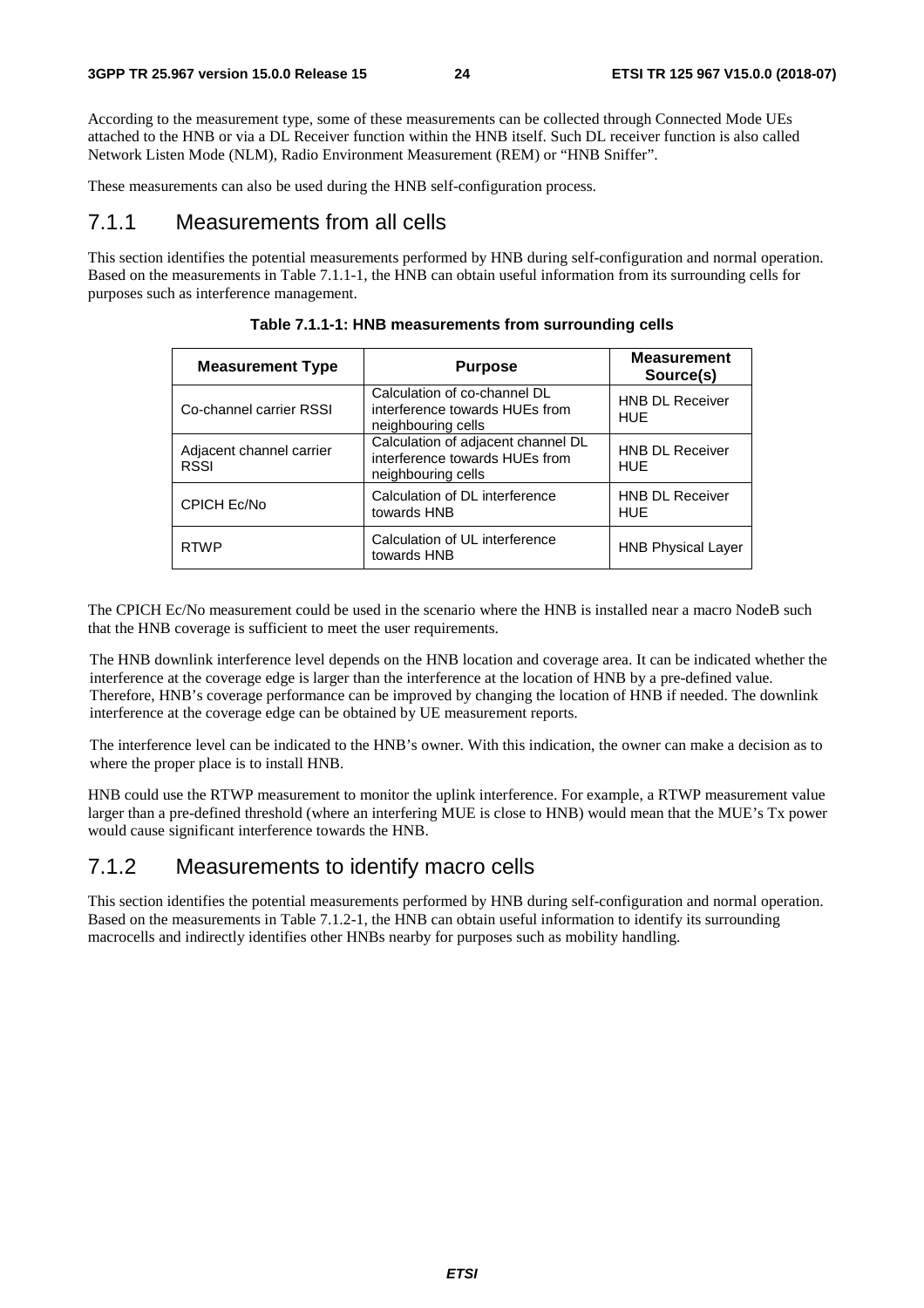| <b>Measurement Type</b> | <b>Purpose</b>                                                      | <b>Measurement</b><br>Source(s) |
|-------------------------|---------------------------------------------------------------------|---------------------------------|
| <b>PLMN ID</b>          | Identification of operator<br>Distinction between macrocell and HNB | <b>HNB DL Receiver</b>          |
| Cell ID                 | Identification of surrounding macrocells                            | <b>HNB DL Receiver</b>          |
| <b>LAC</b>              | Distinction between macrocell and HNB                               | <b>HNB DL Receiver</b>          |
| <b>RAC</b>              | Distinction between macrocell and HNB                               | <b>HNB DL Receiver</b>          |

|  |  | Table 7.1.2-1: HNB measurements to identify macro cells |
|--|--|---------------------------------------------------------|
|--|--|---------------------------------------------------------|

Note: These measurements are all made as decoded System Information IEs.

### 7.1.3 Measurements from macro cell layer

This section identifies the potential measurements performed by HNB during self-configuration and normal operation. Based on the measurements in Table 7.1.2-1, the HNB can obtain useful information from its surrounding macrocells for purposes such as interference management.

|  | Table 7.1.3-1: HNB measurements from surrounding macro cells |  |  |
|--|--------------------------------------------------------------|--|--|
|--|--------------------------------------------------------------|--|--|

| <b>Measurement Type</b>       | <b>Purpose</b>                                                                                                                                                        | <b>Measurement Source(s)</b>         |
|-------------------------------|-----------------------------------------------------------------------------------------------------------------------------------------------------------------------|--------------------------------------|
| Co-channel CPICH RSCP         | Calculation of co-channel DL interference towards<br>macro UEs (from HNB)<br>Calculation of co-channel UL interference towards<br>macro layer (from HUEs)             | <b>HNB DL Receiver</b><br><b>HUE</b> |
| Adjacent channel CPICH RSCP   | Calculation of adjacent channel DL interference<br>towards macro UEs (from HNB)<br>Calculation of adjacent channel UL interference<br>towards macro layer (from HUEs) | <b>HNB DL Receiver</b><br><b>HUE</b> |
| P-CPICH Tx Power <sup>1</sup> | Calculation of pathloss to MNB                                                                                                                                        | <b>HNB DL Receiver</b>               |

Note 1: "P-CPICH Tx Power" is a decoded System Information IE, rather than a direct physical layer measurement

### 7.1.4 Measurements of other HNB cells

This section identifies the potential measurements performed by HNB during self-configuration and normal operation. Based on the measurements in Table 7.1.4-1, the HNB can obtain useful information from its adjacent HNBs for purposes such as interference management.

|  | Table 7.1.4-1: HNB measurements from adjacent HNBs |  |
|--|----------------------------------------------------|--|
|--|----------------------------------------------------|--|

| <b>Measurement Type</b>     | <b>Purpose</b>                                                                                                                                                                | <b>Measurement Source(s)</b>         |
|-----------------------------|-------------------------------------------------------------------------------------------------------------------------------------------------------------------------------|--------------------------------------|
| Co-channel CPICH RSCP       | Calculation of co-channel DL interference towards<br>neighbour HUEs (from HNB)<br>Calculation of co-channel UL interference towards<br>neighbour HNBs (from HUEs)             | <b>HNB DL Receiver</b><br>HUE        |
| Adjacent channel CPICH RSCP | Calculation of adjacent channel DL interference<br>towards neighbour HUEs (from HNB)<br>Calculation of adjacent channel UL interference<br>towards neighbour HNBs (from HUEs) | <b>HNB DL Receiver</b><br><b>HUE</b> |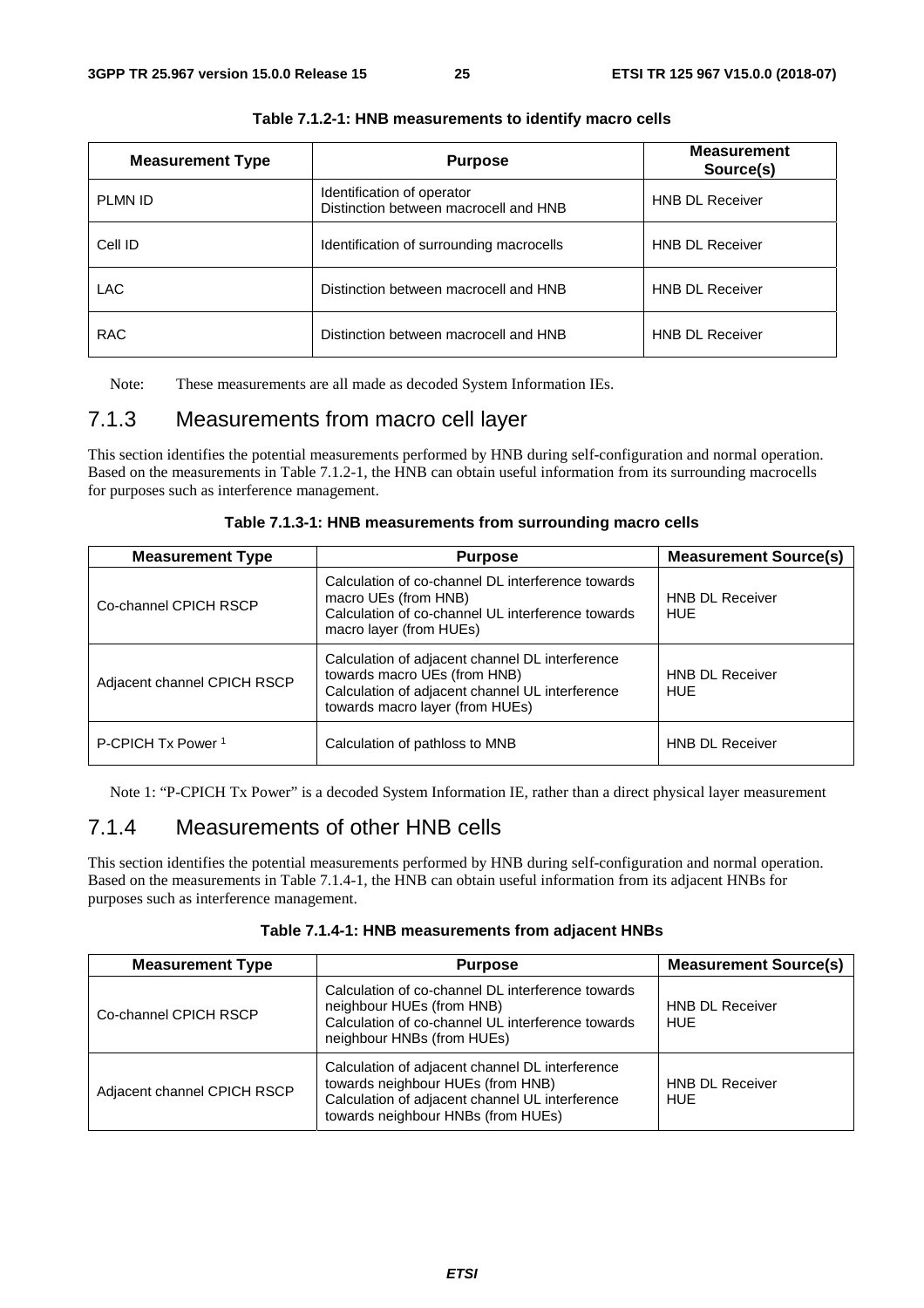# 7.2 Control of HNB downlink interference

### 7.2.1 Control of HNB power

The following subsections provide some guidance on the control of HNB power relative to its surrounding macro cells and/or other HNBs, as part of interference mitigation techniques used by the HNB. The control mechanisms can be either used during HNB normal operation or during self-configuration process.

#### 7.2.1.1 Control of HNB power with respect to macro layer

This section provides guidelines on setting the HNB total DL transmit power (data and control channel power) based on the following deployment scenarios:

- HNB and MNB operate in either co-channel or adjacent channel
- HNB situated far away from the MNB (i.e. cell edge scenario)
- HNB situated close to the MNB (i.e. cell site scenario)

Based on these deployment scenarios, it is therefore expected that there will be trade-off between the HUE performance and MUE performance when the HNB transmit power is varied.

First the co-channel deployment of HNB and MNB is analyzed for both cell site and cell edge cases. The analysis setup assumes a MNB and a HNB. A MUE is connected to the MNB and a HUE is connected to the HNB as shown in Figure 7.2.1.1-1.



**Figure 7.2.1.1-1: DL Interference Setup** 

#### 7.2.1.1.1 Co-channel deployment

In this section, the performance of HNB when deployed co-channel with MNB is analysed, for both cell site and cell edge cases. For the analysis, some simplified assumptions have been made in an effort to show the basic bottlenecks that arise from such deployment scenarios.

The system model is also simplified (compared to a real situation) as shown in Figure 7.2.1.1-1, which consists of one MNB and one HNB. Only one MUE is connected to the MNB and only one HUE is connected to the HNB. We assume the pathloss from the MUE, HUE, HNB to the MNB are all equal to PL\_MNB, i.e., X=PL\_MNB. The parameters for the setup are given in Table 7.2.1.1.1-1. The total received signal level (i.e., RSSI) in the table includes the signals received from all NBs (MNBs and HNBs) other than the HNB under consideration. The RSSI is assumed to be the same at the HNB, HUE and MUE. Both the MUE and the HUE are placed at PL\_HNB from the HNB, i.e., Y=Z=PL\_HNB.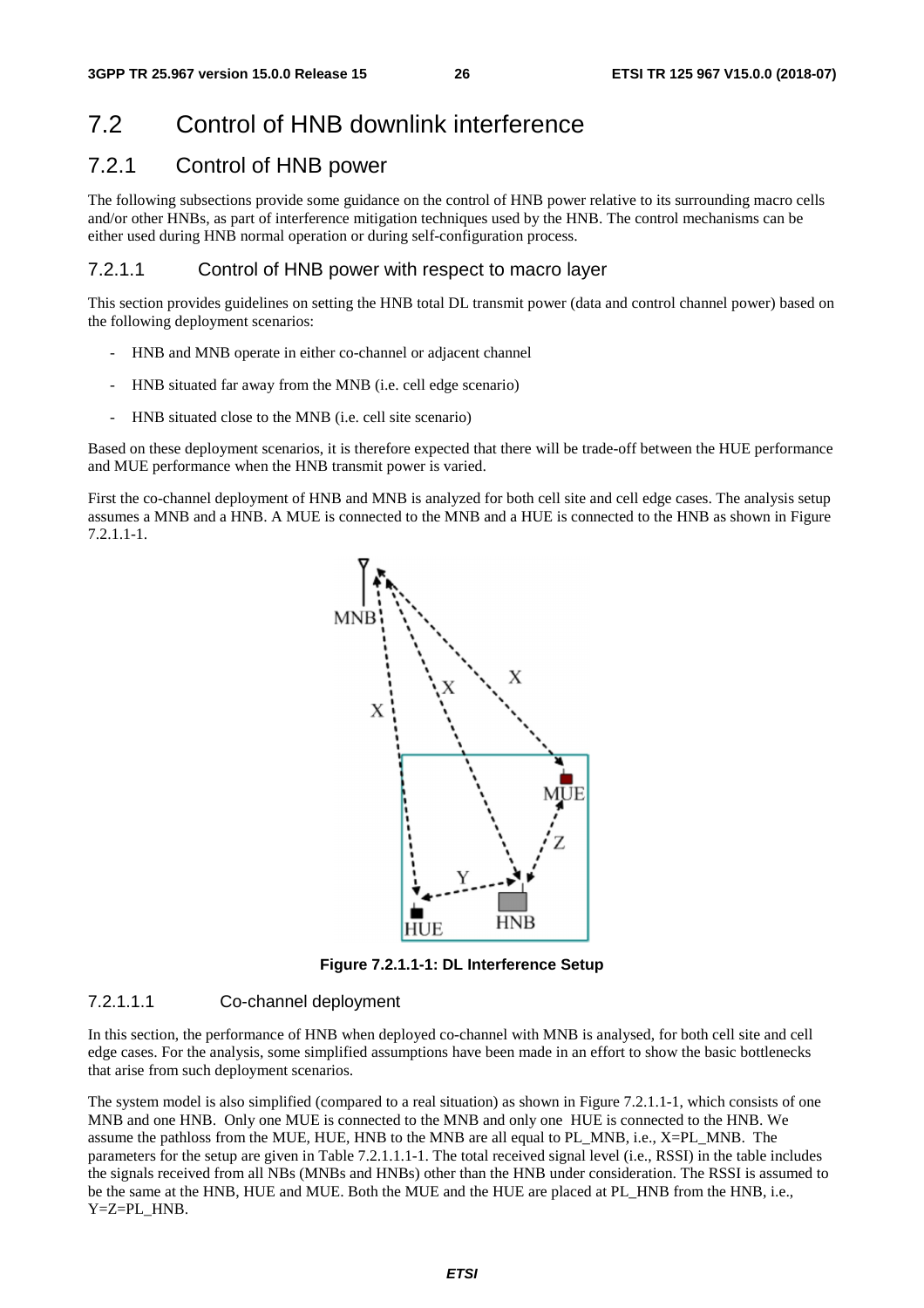| <b>Parameters</b>          | <b>Cell Edge</b> | <b>Cell Site</b> |
|----------------------------|------------------|------------------|
| PL to MNB [dB]             | 140              | 100              |
| RSSI [dBm]                 | $-95$            | -60              |
| MNB RSCP [dBm]             | $-107$           | $-67$            |
| MNB maximum Tx Power [dBm] | 43               | 43               |
| MNB Tx CPICH Ec [dBm]      | 33               | 33               |
| HNB CPICH Ec/lor [dB]      | $-10$            | $-10$            |
| MNB load factor [%]        | 50               | 50               |
| HNB load factor [%]        | 100              | 100              |

**Table 7.2.1.1.1-1: Parameters for co-channel deployment: cell edge versus cell site** 

In the analysis, the HNB Tx power is varied and the corresponding CPICH Ec/No of both the MUE and the HUE are calculated for different values of PL\_HNB.

For the Cell Edge case the trade-off results are shown in Figure 7.2.1.1.1-2.



**Figure 7.2.1.1.1-2: Trade-off between HUE and MUE performance as a function of HNB tx power at cell edge** 

It is observed that the at the cell edge*, the HNB needs to transmit at low power to maintain the required coverage for the MUE*. Also, as the desired coverage radius reduces, the HNB power has to be lower to maintain the MUE performance.

For the Cell Site case the tradeoff results are shown in Figure 7.2.1.1.1-3. *At the cell site the HNB has to increase its power to maintain good coverage for the HUE while not creating "much" interference for the MUE*. More power is required to maintain the same coverage for the HUE compared to the cell-edge case, due to larger interference from the MNB.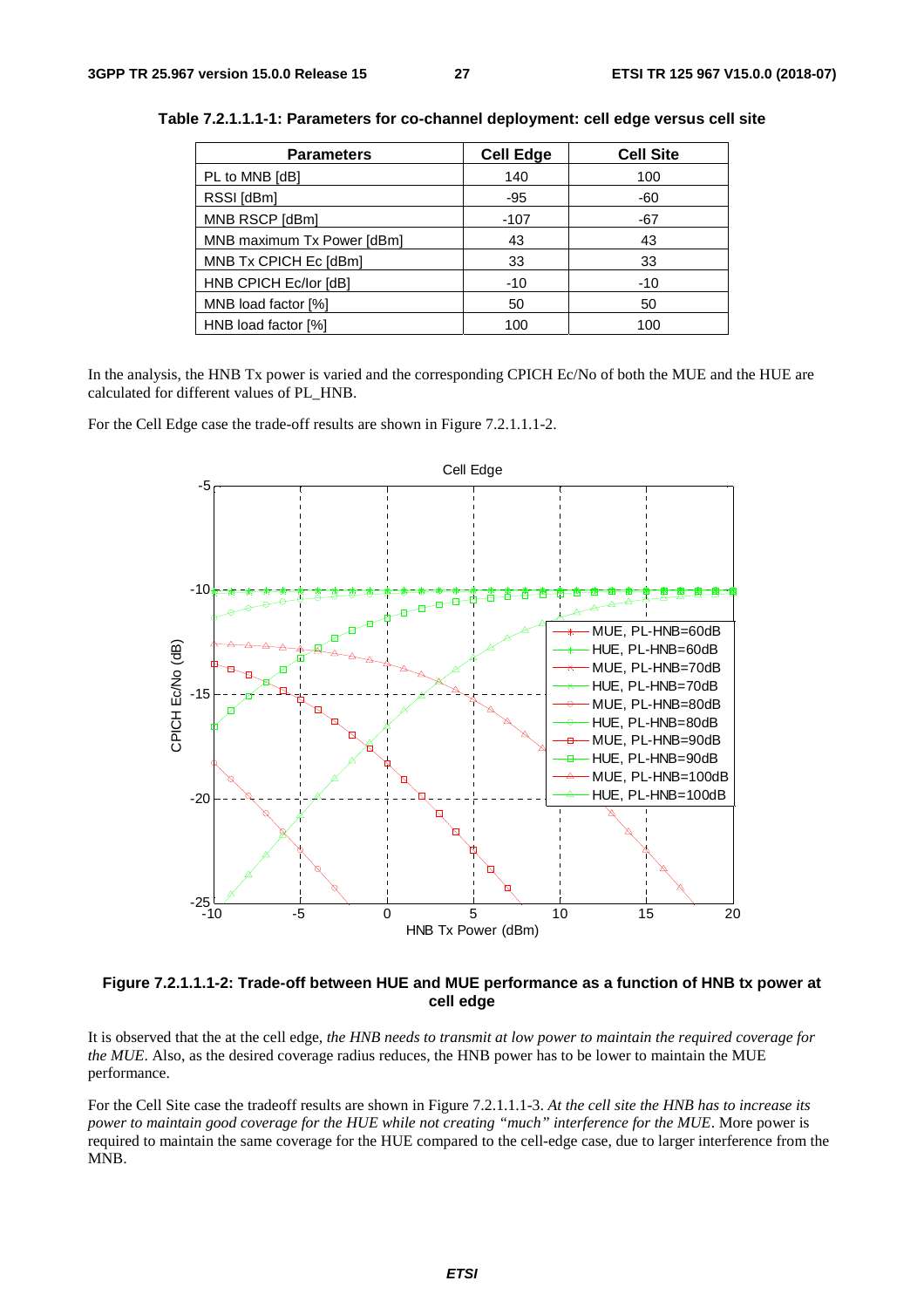

**Figure 7.2.1.1.1-3: Trade-off between HUE and MUE performance as a function of HNB tx power at cell site** 

In these figures, different PL\_HNB values correspond to different HNB deployment scenarios. Depending on the particular deployment scenario (e.g., suburban, urban, dense-urban), the HNB can have different coverage radius (i.e., link budget). For example, in a suburban scenario, the HNB coverage can be 100dB whereas a lower HNB coverage radius (e.g., 70dB) may be more suitable for dense-urban deployments. It is seen that in the cell edge scenario, using high HNB Tx power results in poor CPICH Ec/No for the MUE. On the other hand, when HNB is close to the macrocell site, a low HNB Tx power results in poor CPICH Ec/No for the HUE. As the HNB Tx power increases, the MUE CPICH Ec/No degrades. Therefore, the HNB transmit power needs to be adjusted properly to maintain an acceptable performance for both the HNB and the MNB.

In order to exemplify how to adjust the HNB DL transmit power, we employ the following algorithm, where the transmit power of HNB is determined based on the results of a few measurements. Each HNB measures the total signal strength (No) from all the other NodeBs (including MNBs and HNBs). It also measures the pilot strength from the best co-channel and adjacent-channel MNBs. Based on these measurements, the HNB can calculate its transmit power:

- 1. To maintain an CPICH Ec/No of -18dB for a MUE located X1 dB away from the HNB on the same channel (i.e., protect the co-channel macro user)
- 2. To maintain an CPICH Ec/No of -18dB for a MUE located X2 dB away from the HNB on the adjacent channel (i.e., protect the adjacent channel macro user)
- 3. To make sure that HNB is not causing unnecessary interference to others by enforcing a cap on CPICH Ec/No of the HUE of -15 dB at X3 dB away from the HNB.

Using the algorithm above with  $X1=X3=PL$  HNB, the calibrated HNB transmit powers for the co-channel case for different PL\_HNB values are shown in the following table.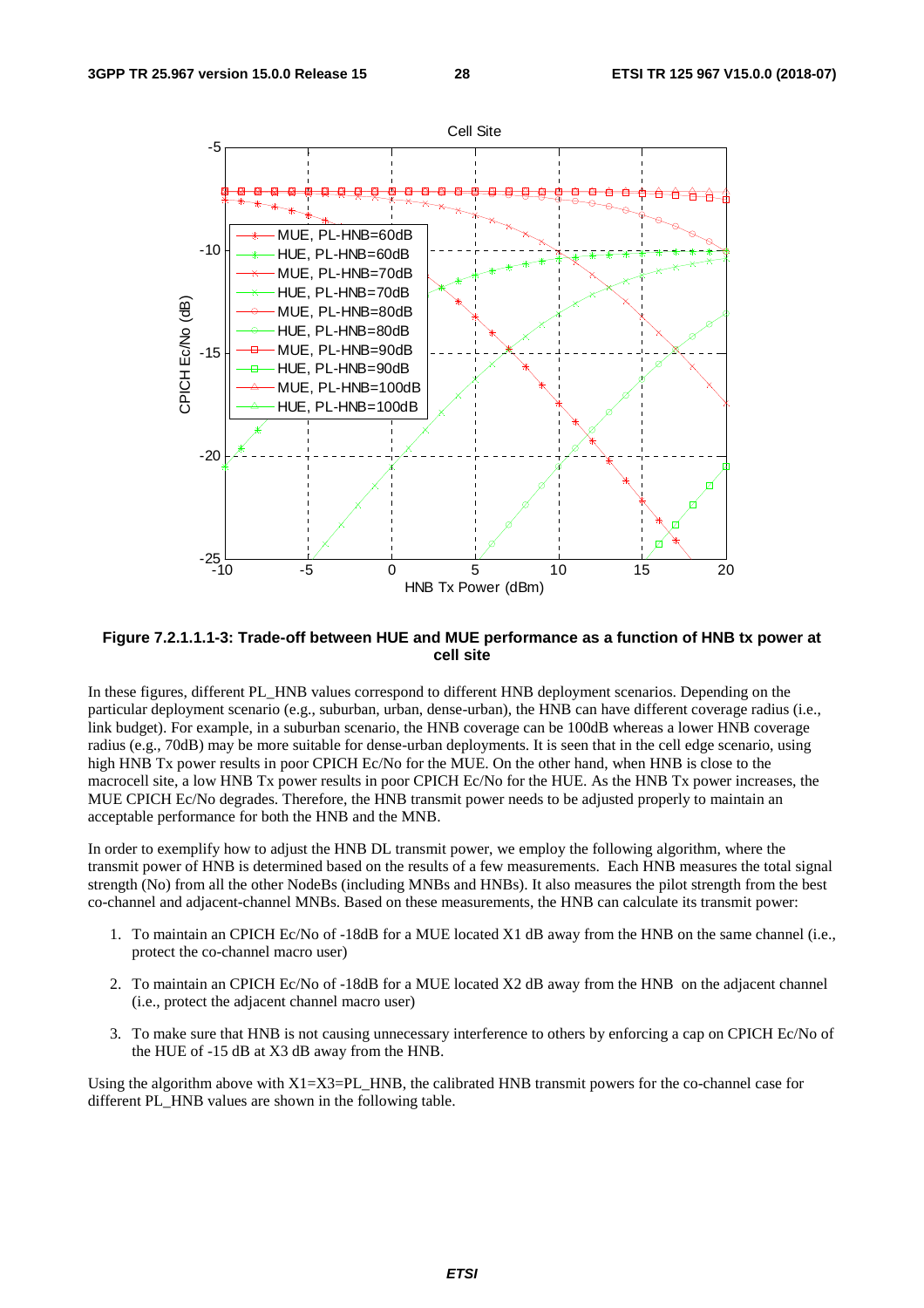| PL HNB (dB)                                 | 60     |     | 80   | 90 |    |
|---------------------------------------------|--------|-----|------|----|----|
| <b>Cell Edge: HNB Transmit Power in dBm</b> | -10    |     |      |    |    |
| <b>Cell Site: HNB Transmit Power in dBm</b> | $-3.2$ | 6.8 | 16.8 |    | 20 |

#### **Table 7.2.1.1.1-2: Calibrated HNB transmit power for cell-edge and cell-site scenarios**

The performance of the HUE and the MUE at the specified coverage radius and specified HNB output power is given in Table 7.2.1.1.1-3 and 7.2.1.1.1-4 for cell edge and cell site cases, respectively.

| PL_HNB (dB)                 | 60  |       | 80 | 90 | <b>OC</b> |
|-----------------------------|-----|-------|----|----|-----------|
| <b>MUE CPICH Ec/No (dB)</b> | -37 | $-27$ |    | 14 |           |
| <b>HUE CPICH Ec/No (dB)</b> | 10  |       |    |    |           |

#### **Table 7.2.1.1.1-.4: Performance for cell-site scenario based on the HNB tx powers in Table 7.2.1.1.1-2**

| PL HNB (dB)                 | 60   |        | 80   | 90 |  |
|-----------------------------|------|--------|------|----|--|
| <b>MUE CPICH Ec/No (dB)</b> | -8.8 | $-8.8$ | -8.8 |    |  |
| HUE CPICH Ec/No (dB)        | -15  |        | - 1  |    |  |

In general, we observe that at the cell edge deployment, the HNB should transmit at lower power compared to the cell site deployment. This is to maintain the minimum level of performance requirements for the MUE at the coverage radius. In some cases, the HNB will end up hitting the minimum transmit power level (e.g., -10dBm) in an attempt to satisfy the requirement for the MUE. For the cell-site, in some cases the HNB will end up hitting the maximum transmit power level (e.g., +20dBm) in an attempt to provide coverage for the HUE at the HNB coverage radius.

#### 7.2.1.1.2 Adjacent channel deployment

For the adjacent channel scenario, we consider the case when the two operators have macrocell Node Bs that are *not collocated*. The simulation parameters for the adjacent operator deployment are shown in Table 7.2.1.1.2-1.

#### **Table 7.2.1.1.2-1: Parameters for adjacent channel non-collocated operator deployment.**

| <b>Parameters</b> | <b>Operator 1</b> | <b>Adjacent Operator</b> |
|-------------------|-------------------|--------------------------|
| PL to MNB         | 100dB             | 120dB                    |
| RSSI              | $-60$ dBm         | $-80$ dBm                |
| <b>MNB RSCP</b>   | $-67$ dBm         | $-87$ dBm                |

The other simulation parameters are the same as for the co-channel deployment. A NodeB ACLR of 45dB and UE ACS of 33 dB are assumed, which result in an ACIR of 33 dB. The MUE and the HUE will have the same pathloss to the HNB (after taking the ACIR into account), as this is the worst case envisioned in this study.

The trade-off between the performance of the MUE and the HUE as a result of varying the HNB transmit power is shown in Figure 7.2.1.1.2-1.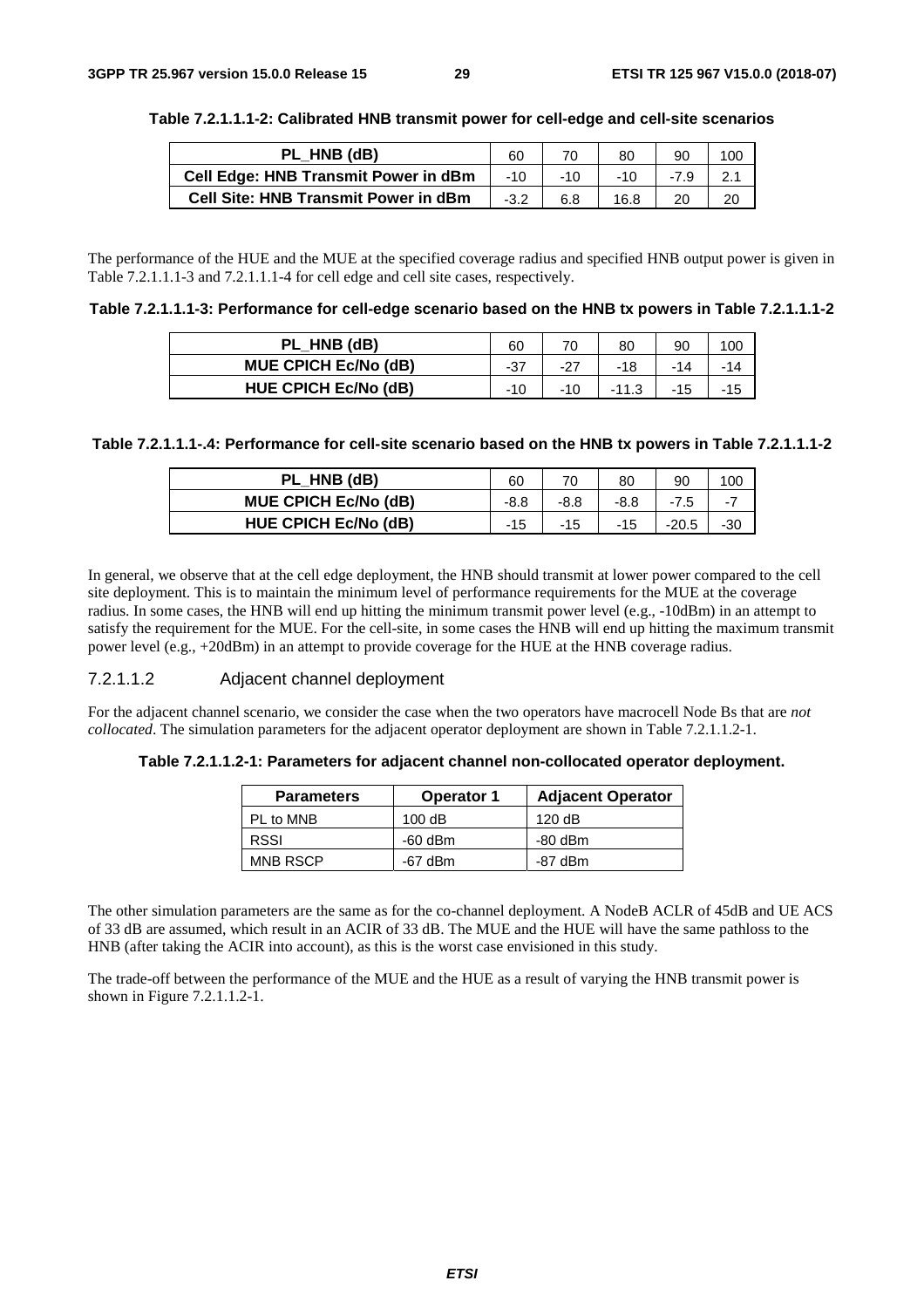

#### **Figure 7.2.1.1.2-1: Trade-off between HUE and MUE (on adjacent channel) performance as a function of HNB tx power for non-collocated operators**

The calculated HNB transmit powers as obtained from the example algorithm described above with  $X1=X3=PL$  HNB and X2=47dB are in the following table.

| Table 7.2.1.1.2-2: Calibrated HNB transmit power for adjacent channel non-collocated operator |
|-----------------------------------------------------------------------------------------------|
| deployment.                                                                                   |

| HNB (dB)                         | $\overline{\phantom{a}}$ | 80 | 90 |  |
|----------------------------------|--------------------------|----|----|--|
| <b>HNB Transmit Power in dBm</b> | 6.8                      |    |    |  |

The CPICH Ec/No performance of the HUE and the MUE at the specified coverage radius and specified HNB output power is given in Table 7.2.1.1.2-3.

#### **Table 7.2.1.1.2-3: Performance for adjacent-channel scenario based on the HNB tx powers in Table 8.6**

| PL HNB (dB)                 |     | 80  | 90      |  |
|-----------------------------|-----|-----|---------|--|
| <b>MUE CPICH Ec/No (dB)</b> |     | -18 |         |  |
| <b>HUE CPICH Ec/No (dB)</b> | -15 | -20 | $-29.6$ |  |

It is observed that the although the HNB is close to the adjacent-channel cell site, the calibrated powers for the HNB are lower than those in Table 7.2.1.1.1-2 for the co-channel cell site case. This is because the HNB has to lower its power to maintain the coverage for the adjacent operator's MUE. The case is of interest when the MNBs of the two operators are not collocated.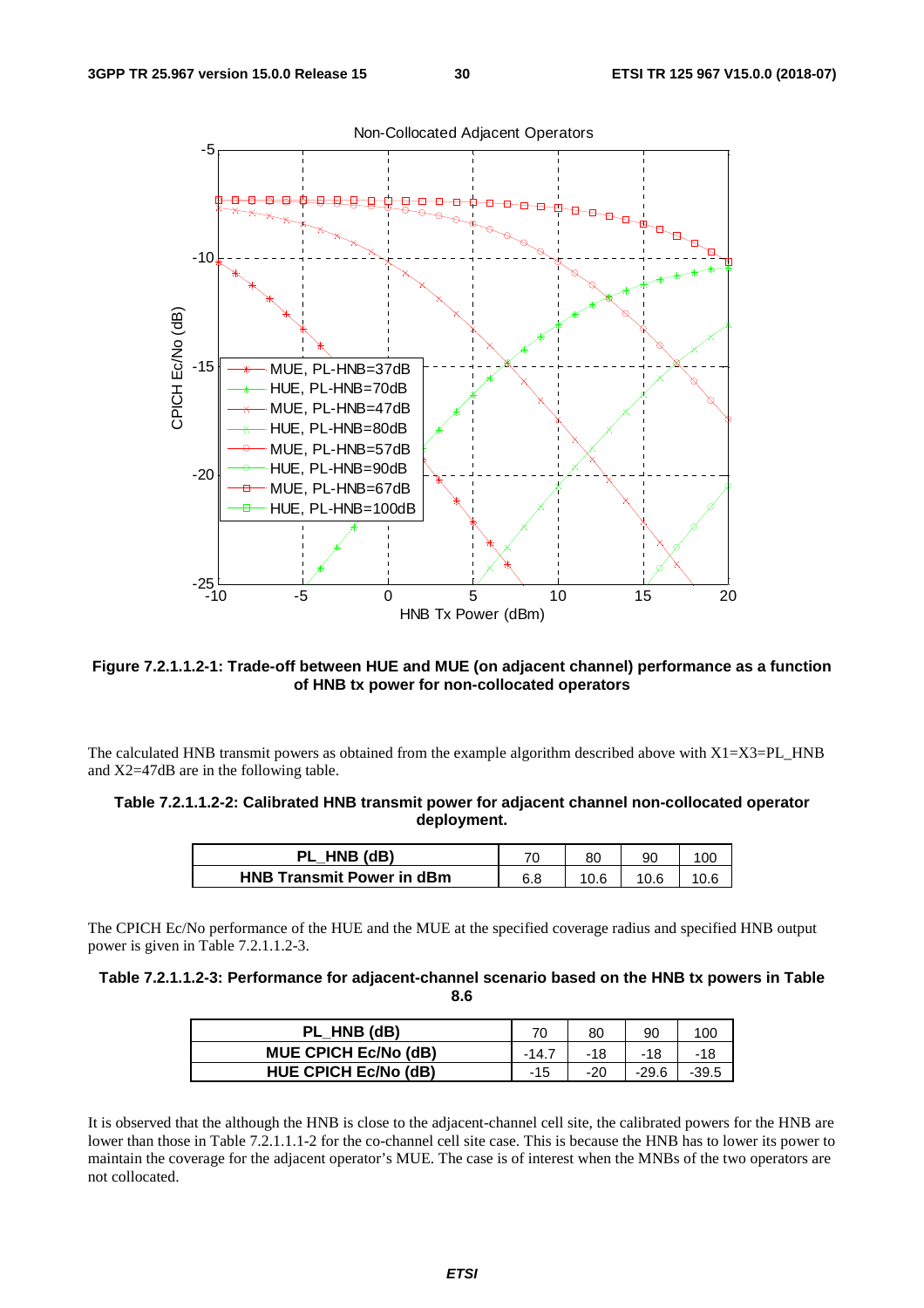### 7.2.1.2 Centralized HNB power control

From the previous studies we noticed that when HNB tries to self calibrate the transmission power it sometime faces an important bottleneck: the power necessary for guaranteed coverage in higher that a level which would also insure the coand adjacent channels protection. In the scenarios we assumed, there are cases when either one of them has to be compromised in the favour of the other. One of the problems is that HNB measurements on the surrounding environment are not precise enough (i.e. we refer at the tolerance of the measurements, how often the HNB can perform these measurement, etc.), to allow the presented algorithm to calculate the ideal transmission power for the respective moment in time.

In this section, we explore an alternative approach, when the HNB power control algorithm is implemented in a *"centralized"* manner. The HNBs may be initially configured with default thresholds for one or more parameters: HNB data rate, macro cell dead-zone, CIR of HUEs, detection of a nearby macro UE etc. The individual HNB then locally calibrates the transmission power to meet these thresholds by monitoring the relevant parameters using the algorithm above. As traffic conditions vary, the HNB gateway, which is an element owned by the operator deploying HNBs,, may compute the desired thresholds for these parameters and communicate to the HNBs at a slower or faster time-scale. This network command is not time-critical and does not rely on all HNBs being able to "hear" the network. It is meant to simply optimize system performance.

Three options for enhancing the power adjustment of HNBs are proposed below. Note that these techniques are not mutually exclusive, and may co-exist with each other.

- **Usage of macro network specific information.** The desired thresholds for the relevant system parameters (data rate, macro cell dead-zone coverage etc) are computed by the network for all HNBs. To do this, the network may take into account macro NodeB load, number of active HNBs, distance of the HNB to the macro cell, fading environment, time-of-day etc. The network command with threshold is communicated to the HNB either through the Broadcast Control Channel (BCCH) or the backhaul such as DSL or cable connection. By sharing information between HNB and macro NodeBs using the backhaul, it is possible for HNB to get more information than otherwise could obtain by listening the broadcast channels. For example, the close-by macro UE's target signal to noise ratio (SNR), measured SNR, and received power are information that can be utilized for HNB power adjustment in a more proper way with respect to the interference caused to the surrounding macro networks However, it is required to modify the signalling at the macro layer to support this functionality and carefully design the backhaul information exchange by controlling the overhead.
- **Pseudo-static power assignment for HNB.** In addition to dynamic power calibration, it may be desirable to have a pseudo-static power assignment to the HNB. The transmit power of the HNB is a simple function of the HNB's geographical location. The default value for transmit power and a geographical zone can be preconfigured at the time of buying a HNB or when there is a change in the location of the HNB. Any changes to the zone-wise power setting of HNB can be communicated at a slower time-scale over BCCH or the backhaul such as DSL or cable connection. However, it is again required to modify the signalling at the macro layer to support this functionality.
- **Control channel data channel power ratio.** The proposal is to manipulate the ratio between HNB control channels power and HNB data channels power. For example, depending on the expected throughput, we can fix the control channel power, while reducing the maximum data channel power. This will ensure that the coverage area (for the assumed expected throughput) for HUE does not diminish, but the allowed total transmit power of HNBs reduces. This will result in improved macro cell coverage and reduced HNB maximum power requirement, at the same time. Note that the HNBs can support relatively high data rates even at low data channel power settings.

#### 7.2.1.3 Control of HNB power with respect to other HNB

Similar principles as in Section 7.2.1.1 and Section 7.2.1.2 can be applied to set the Tx power of the HNB in a dedicated deployment. One difference is that the co-channel macro condition does not apply in this case. For example, the transmit power of HNB may be determined as follows.

Each HNB measures the total signal strength (No) from all the other NodeBs (including MNBs and HNBs). It also measures the pilot strength from the best MNB on the adjacent channel. Based on these measurements, the HNB determines its transmit power:

i. To maintain an CPICH Ec/No of -18dB for a MUE located X2 dB away from the HNB on the adjacent channel (i.e., protect the adjacent channel macro user)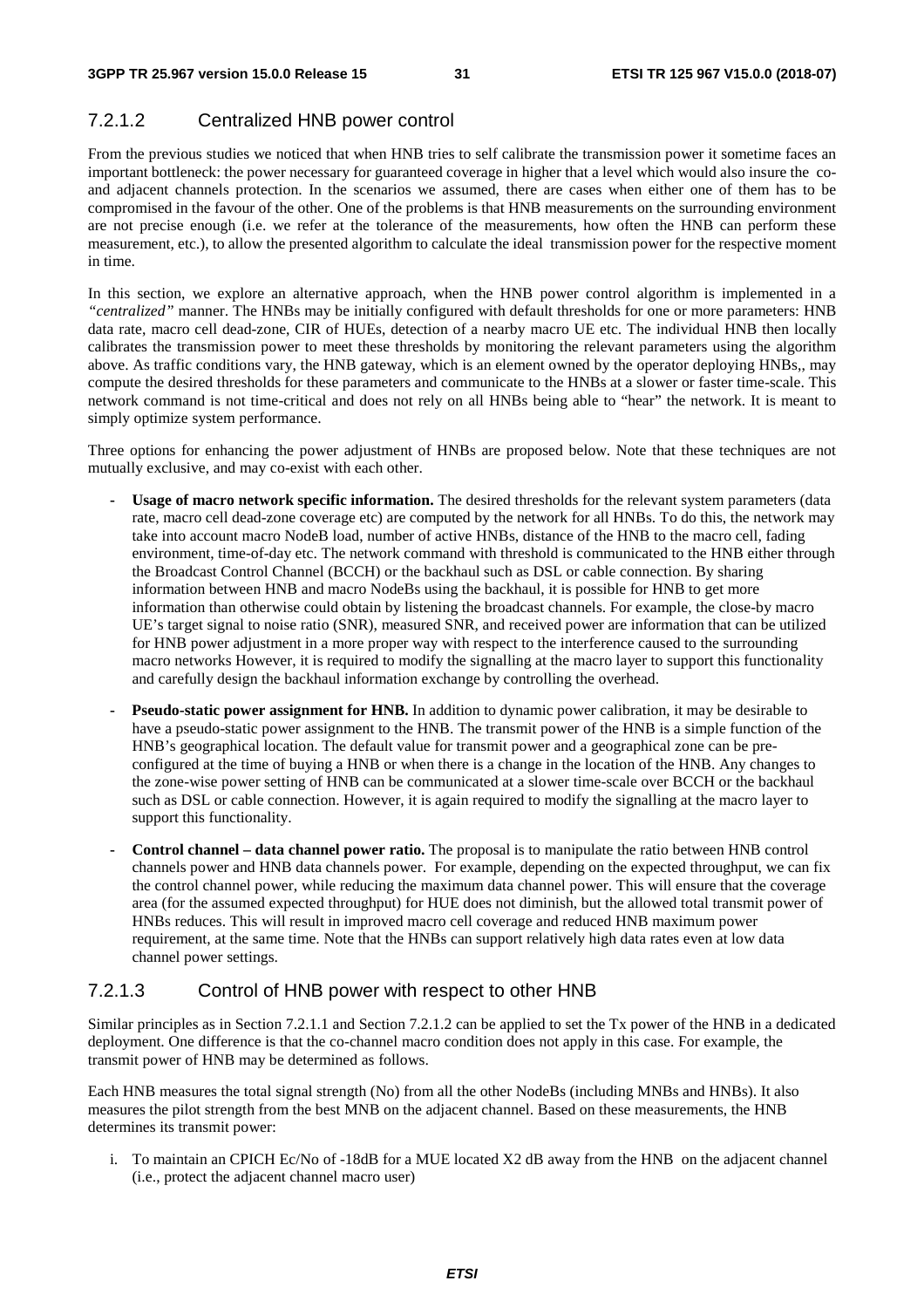ii. To make sure that HNB is not causing unnecessary interference to others by enforcing a cap on CPICH Ec/No of the HUE of -15 dB at X3 dB away from the HNB.

#### 7.2.1.4 Control of HNB power or macro UE based on network control

When the HNBs are deployed on the same channel as the macro network, macro UEs can experience interference from HNB DL when the macro UE is nearby a HNB or gets close to the HNB. One potential solution for mitigating this interference is to control HNB DL or macro UE adaptively through enhanced interference coordination.

Potential methods for controlling HNB transmission power adaptively according to the macro UE behavior are as follows;

- i. To reduce the interference to macro UE from HNB, it is useful to reduce the HNB CPICH power temporarily (this is only applicable when no HUEs exist on the HNB)
- ii. To avoid the interference to macro UE from HNB, it is useful to halt the HNB CPICH power temporarily (this is only applicable when no HUEs exist on the HNB)

A potential method for controlling macro UE adaptively according to the macro UE behavior is as follows;

i. To avoid the interference to macro UE from HNB, the macro UE is driven out to another carrier by the network. (this is only applicable to the areas deploying overlay carriers)

These solutions may need trigger from macro UEs. AS and NAS procedures may be utilized for this purpose.

#### 7.2.1.5 Enhancements for Control of HNB Tx Power

#### 7.2.1.5.1 UE-Assisted Power Calibration

To deal with scenarios where there is a significant mismatch between the RF conditions measured by the HNB and those experienced by the MUEs and HUEs, it is useful to use UE measurements (or measurement statistics) to optimize the calibrated HNB Tx power. This is particularly useful in co-channel deployments and can provide better protection for MUEs while maintaining good HNB coverage for the HUEs.

For example, if the HNB is placed near a window, HNB may see a stronger signal from MNB than the indoor HUE. In this case, HNB power calibration algorithm responding to the higher level of signal from the MNB, may set the transmit power of the HNB to a higher value than needed for the coverage of the home. This higher power may create a coverage hole for the MUEs that may be walking on the street close to the HNB premise. Therefore, if both the measurements from MUEs and HUEs (e.g. path loss to HNB), are made available to the HNB, then HNB can fine-tune its HNB Tx power.

#### 7.2.1.5.2 Minimum HNB Tx power

According to [57], the RRC signalling limits the lowest value for Primary CPICH Tx Power to -10 dBm. For CPICH Ec/Ior of -10 dB, this limits the lowest power transmit by a HNB to 0 dBm. However, in certain cases such as when the HNB is located at macro cell edge, the effectiveness of HNB power calibration algorithms is reduced because of 0 dBm limit imposed by the CPICH signalling. Since the HNB Tx power calibration algorithm may indicate a value less than 0 dBm as the desired value, it is useful to reduce the lower limit that can be signalled for CPICH Tx Power. This should be done in a manner that ensures backward compatibility with legacy UEs.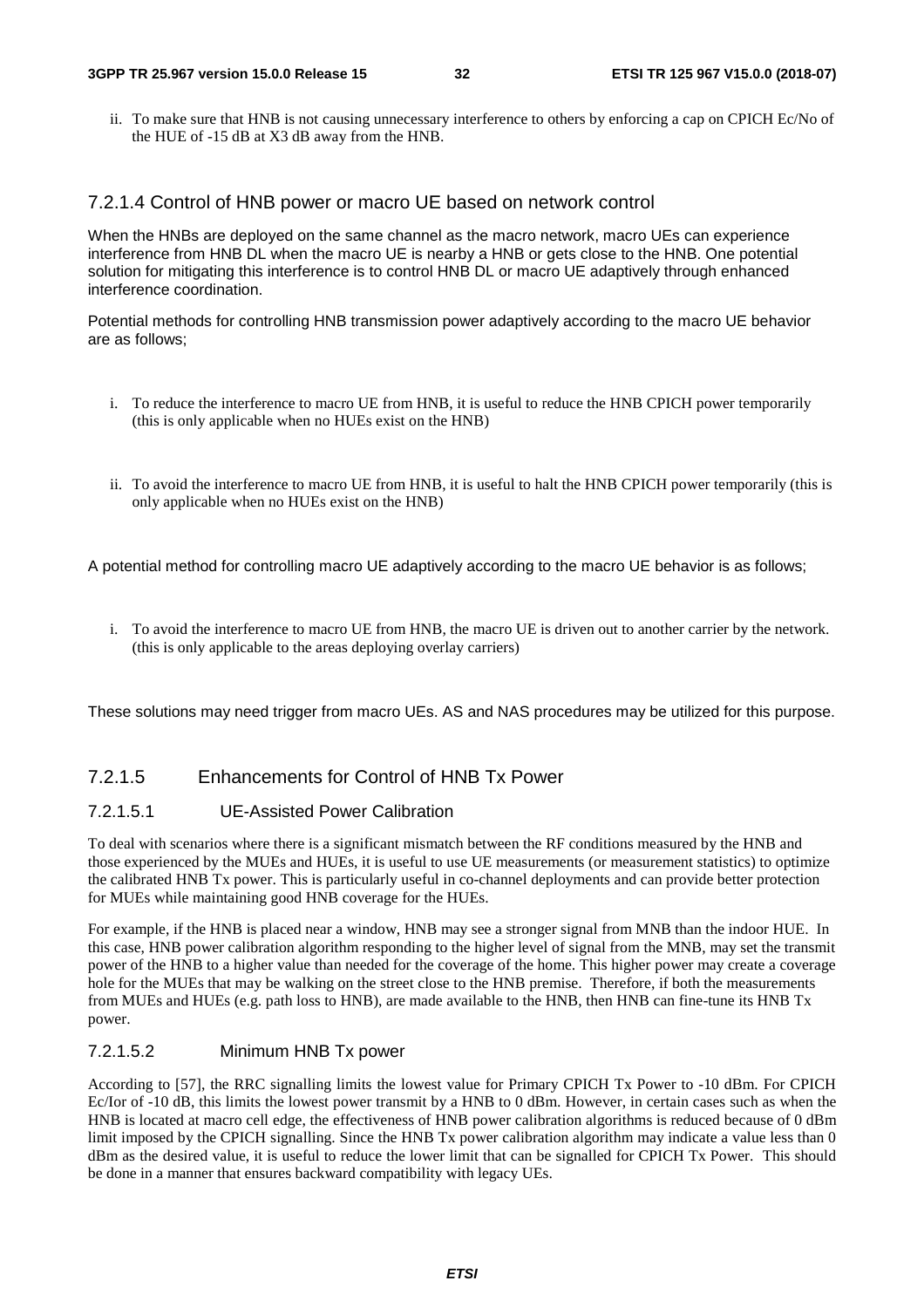# 7.3 Control of HNB uplink interference

The guidance in this section addresses issues related to UL interference. The specific cases considered are:

- a) how to minimise UL interference from HUEs towards the macro layer and other neighbour HNBs
- b) how to accommodate UL interference from uncontrolled (e.g. macro) UEs towards the HNB

### 7.3.1 Control of HUE allowable transmit power

This is to address UL interference from HUEs towards the macro layer and other neighbour HNBs. This is especially significant when a HUE is at the edge of its coverage, for example outside the property, but has good visibility of a neighbouring cell. Under such extreme conditions the UL power transmitted by the HUE could cause a considerable noise rise at the macro NodeB impacting its UL capacity.

Such conditions are extreme and potentially unlikely in practice; HUE transmit levels will not typically cause a significant noise rise at neighbour cells. However to cover these extreme cases a maximum limit for the allowed transmit power of HUEs can be defined.

In order to evaluate the potential level of UL interference that can be caused by a HUE, it is necessary to estimate the pathloss from the vicinity of the HNB to the neighbouring NodeBs. The pathloss from the vicinity of the HNB to the neighbouring NodeBs can be derived from measurements of CPICH RSCP of the neighbouring cells – potentially made by UEs attached to the HNB or by the HNB itself using a Downlink Receive mode of operation. Details of these measurements can be found in Section 7.1.

Based on the pathloss and other related parameters, the HNB can then determine a maximum allowed HUE transmit power, such that the noise rise experienced at the neighbour cells is constrained to be within an acceptable limit. This maximum power level would be signalled to the HUE as part of its normal RRC connection setup procedure. Further, periodic and/or event-triggered pathloss measurements made by the UEs can be used by the HNB to update the maximum allowable UE transmit power or a correction factor that used to offset the initial maximum allowable UE transmit power determined during the HNB self-configuration. The updated value can be signalled to the UE using e.g., Radio Bearer Reconfiguration message.

Alternatively, a fixed "cap" on the HUE transmit power could be defined irrespective of the proximity of the macro NodeB. Such approach offers simpler HNB implementation. However, due to no adaptation in the HUE transmit power level, if the cap is set too high, then this will create high UL interference. On the other hand, if the cap is set too low, then the UL interference is reduced at the expense of a potential reduction in the HUE UL throughput. Therefore, this limit would need to be selected such that the noise rise generated at the macro layer was acceptable in the worst case cochannel deployment scenario. A suggested value for this limit is 21dBm.

The pros and cons of these mitigation techniques can be summarised in Table 7.3.1-1.

| Table 7.3.1-1: HUE Allowable transmit power control techniques - pros and cons |
|--------------------------------------------------------------------------------|
|--------------------------------------------------------------------------------|

| <b>HUE Allowable</b><br><b>Transmit Power Control</b><br>techniques | <b>Pros</b>                                                                                            | Cons                                                                                                                                                                                                  |
|---------------------------------------------------------------------|--------------------------------------------------------------------------------------------------------|-------------------------------------------------------------------------------------------------------------------------------------------------------------------------------------------------------|
| Fixed "cap"                                                         | simple HNB implementation<br>no additional signalling requirements                                     | potential high UL interference created by<br>HUE(s) if cap is not set optimally<br>high UL interference created by HUE(s)<br>transmitting at consistently high Tx power<br>(e.g. cell edge scenarios) |
| Dynamic                                                             | reduced UL interference created by<br>HUE(s) transmitting at high Tx power<br>improved HNB performance | additional signalling required to adjust the<br>allowable HUE Tx power<br>additional HNB RRM implementation                                                                                           |

The noise rise at the MNB due to the HUE UL transmission can be determined from the estimated pathloss, as shown in the following link budget example. Table 7.3.1-2 shows the parameters used on the link budget analysis.

Note that "estimated pathloss" is the difference between the MNB "CPICH Tx Power" as indicated in its System Information and the CPICH RSCP as received at the HNB. Therefore "estimated pathloss" is equivalent to actual pathloss minus the MNB and HNB antenna gains.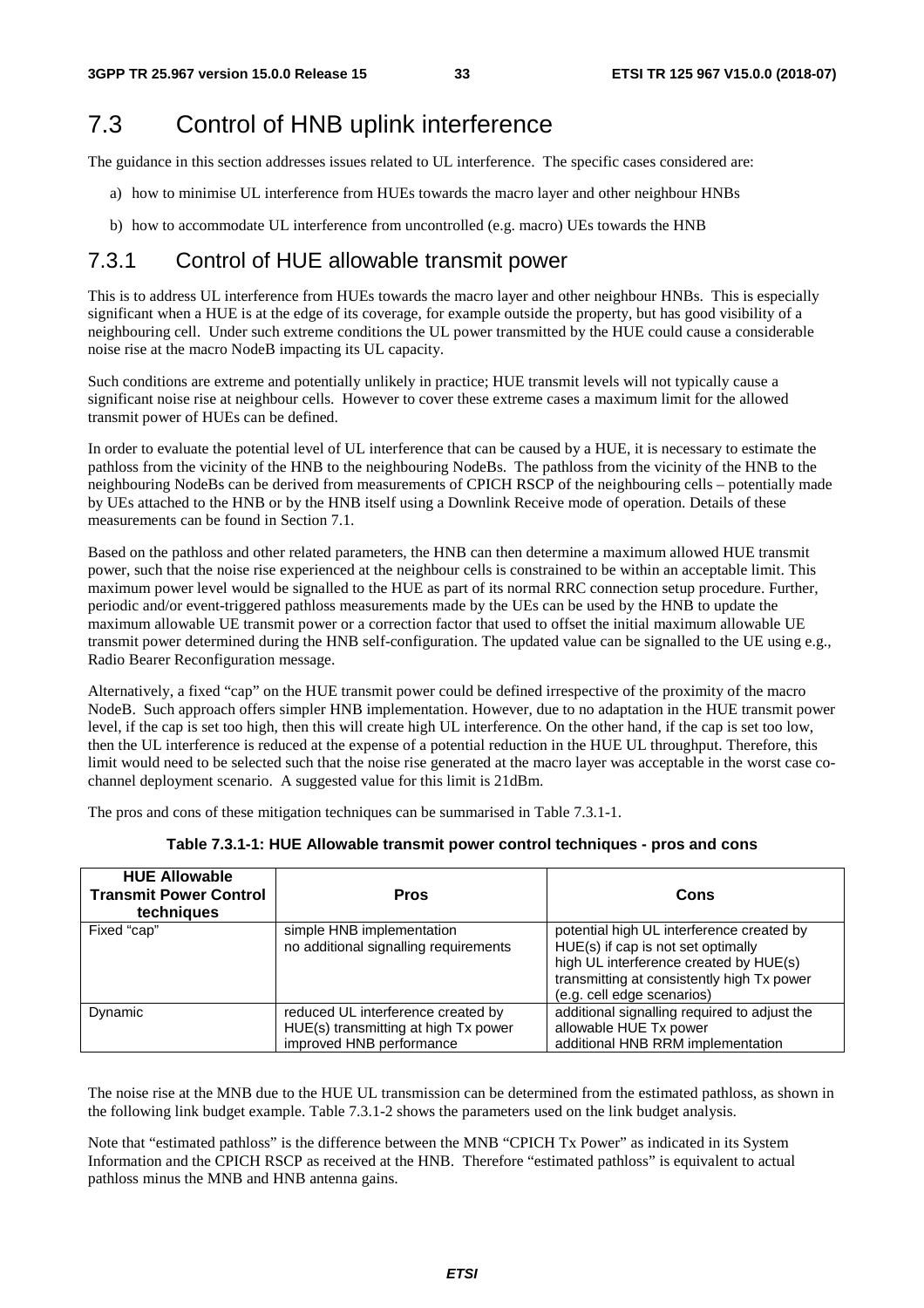| <b>Parameter</b>         | Value                 | <b>Formula</b>                             |
|--------------------------|-----------------------|--------------------------------------------|
| Thermal noise density    | $-174$ dBm/Hz         | ND t                                       |
| <b>Bandwidth</b>         | 3.84 MHz              | <b>BW</b>                                  |
| Thermal noise power      | $-108.16$ dBm         | $N_t = ND_t + 10log(BW^*10^6)$             |
| <b>MNB Noise Figure</b>  | 5 dB                  | <b>NF</b>                                  |
| MNB receiver noise floor | $-103.16$ dBm         | N $rx = N t + NF$                          |
|                          |                       |                                            |
| MNB antenna gain         | 14 dBi                | Gant_m                                     |
| HNB antenna gain         | 0 dBi                 | Gant h                                     |
| <b>Actual Pathloss</b>   | 100 dB (for example)  | PL                                         |
| Pathloss estimate        | 86 dB                 | $PL\_Est = PL - Gant_m - Gant_h$           |
|                          |                       |                                            |
| HUE tx power             | -30 dBm (for example) | H tx                                       |
| HUE antenna gain         | 0 dBi                 | Gant_ue                                    |
| <b>ACLR</b>              | 0 dB (co-channel)     | <b>ACLR</b>                                |
| HUE rx power at MNB      | -116 dBm              | H $rx = H$ $tx + G$ ant $ue - PL - ACLR +$ |
|                          |                       | Gant_m                                     |
| Noise rise due to HUE    | $0.22$ dB             | $NR = 10log(1 + log2lin(H_r x - N_r x))$   |

**Table 7.3.1-2: Link Budget example parameters** 

Figure 7.3.1-1 and Figure 7.3.2-2 show the noise rise at the MNB vs HUE transmit power, for a range of pathloss values.



**Figure 7.3.1-1: Noise rise at co-channel MNB**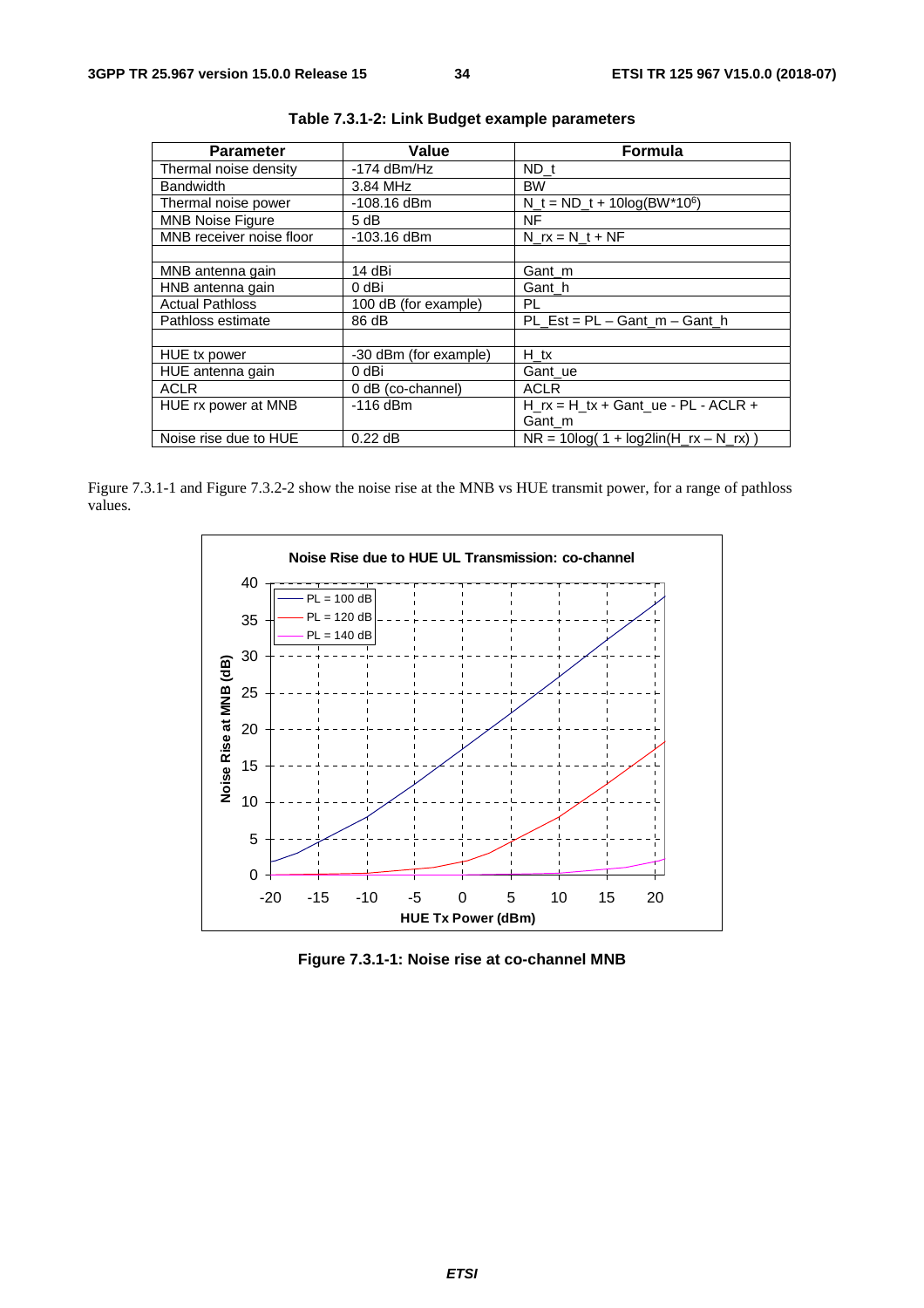

**Figure 7.3.2-2: Noise rise at adjacent channel MNB** 

From these characterisations, the HNB can select a maximum allowable HUE transmit power based on the estimated pathloss, the desired limit to the noise rise at the MNB and the RSCP and/or RSSI levels of other neighbour NodeBs.

### 7.3.2 Control of HNB noise rise threshold

This is a mitigation technique to address UL interference from uncontrolled macro or other HNB UEs towards the HNB. This is especially significant for CSG deployments, as illustrated by the following scenarios:

- 1. Uncontrolled UEs may be located within the premises where the HNB is installed while still being attached to an external macro network. In such cases the macro UE's transmit power will be high while the pathloss to the HNB will be small.
- 2. A HUE can generate a large UL noise rise at the HNB if the pathloss is very small and the HUE cannot be powered down due to limited dynamic range.

This mitigation approach also applies to the use of HSUPA and is associated with the UL scheduler. Specifically the scheduler in the HNB is configured to dynamically allow a greater UL noise rise (rise over thermal) than would normally be the case for a macro NodeB. This ensures that the HNB scheduler will be able to continue to grant significant capacity on the UL, so that HUE traffic throughput can be maintained, in the presence of an interfering macro UE or when a HUE cannot be powered down.

Adjustment of the UL noise rise threshold can be made by the HNB, driven by measurements of receive total wideband power (i.e. RTWP) or other similar measurement entities on the UL (as outlined in Section 7.1). Blocking levels of UL noise rise due to out of cell interference can be detected and the noise rise threshold adjusted accordingly. This adjustment would only need to be made temporarily while the UL interference was strong and as the noise rise was seen to fall the noise rise threshold could be returned to its normal operating value. However, in the presence of such greater UL noise rise, the HNB receiver should be designed so as to ensure proper system stability for HUEs (e.g., in the presence of bursty interference from MUE or power race among multiple HUEs) and adequate demodulation performance.

Modifying the HNB scheduler in this way will increase HUE throughput but as a result will also increase the UL interference caused by the HUEs at the macro layer. As a consequence the UL throughput of macro UEs can become degraded. The application of an upper limit on the HUE transmit power, as discussed in Section 7.4.1, will ensure that this effect is constrained to an acceptable level.

Table 7.3.2-1 summarises the control of HNB noise rise threshold.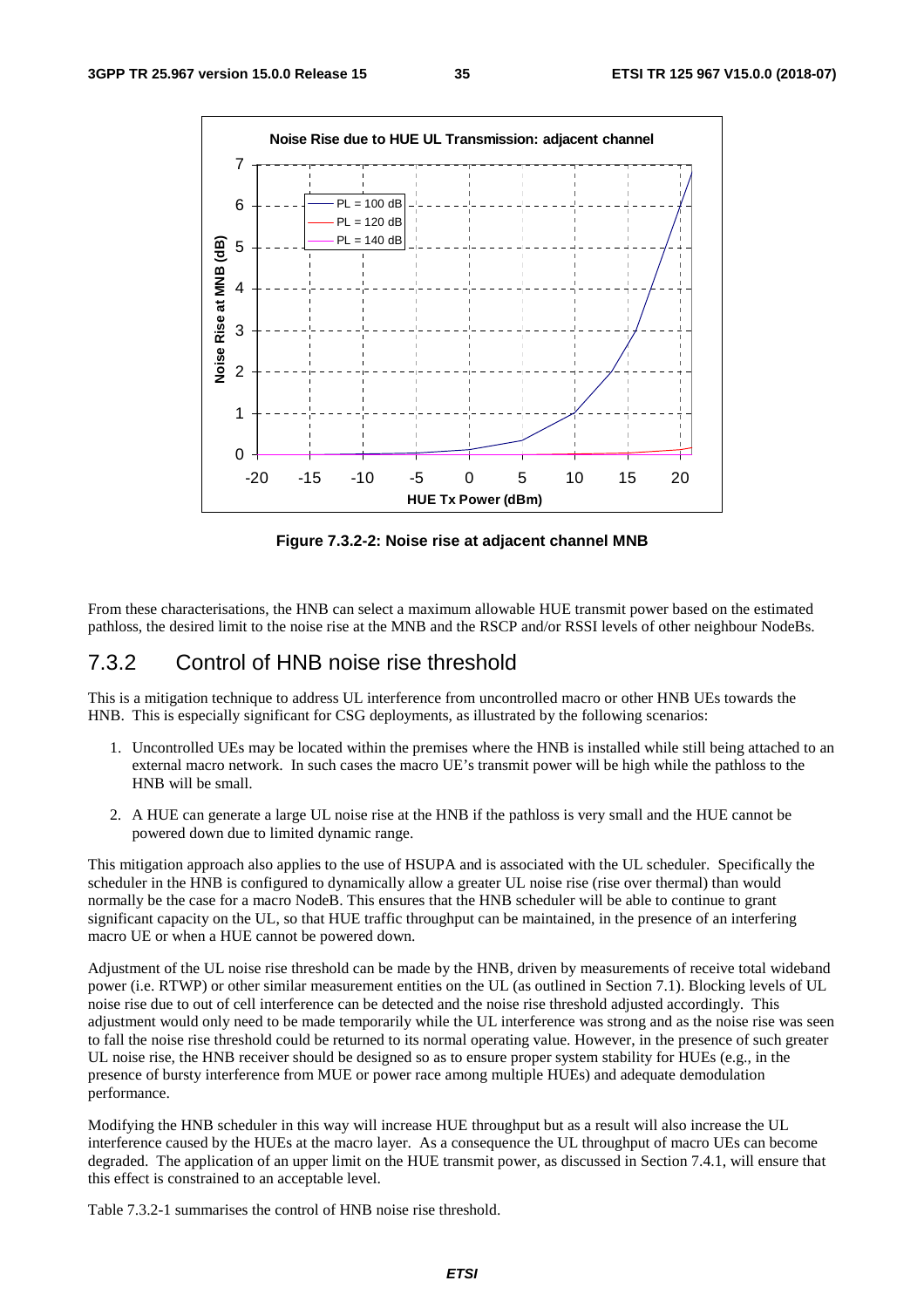| <b>Deployment Scenario</b>                                 | Interference source(s)                                                                                  | <b>HNB noise rise threshold</b><br>setting |
|------------------------------------------------------------|---------------------------------------------------------------------------------------------------------|--------------------------------------------|
| HNB installed inside a building far<br>from macrocell site | Macro UEs attached to macrocell<br>and located close to HNB                                             | High                                       |
| HNB installed inside a building close<br>to macrocell site | Macro UEs attached to macrocell<br>and located close to HNB                                             | Low                                        |
| HNB installed inside a building far<br>from other HNBs     | HUE(s) served by other HNBs and<br>located close to HNB                                                 | High                                       |
| HNB installed inside a building close<br>to other HNB(s)   | HUE(s) served by other HNBs and<br>located close to the HNB                                             | Low                                        |
| HNB installed inside a building                            | Own HUE(s) located very close to<br>the HNB that cannot be powered<br>down due to limited dynamic range | High                                       |

**Table 7.3.2-1: Control of HNB noise rise threshold based on different deployment scenarios** 

### 7.3.3 Control of HNB receiver gain

This is an alternative mitigation technique to address UL interference from uncontrolled UEs towards the HNB and increase in noise rise from a HUE that cannot be powered down due to limited dynamic range. Again it is especially significant for CSG deployments where uncontrolled UEs may be located within the HNB premises while still being attached to an external macro network. In such cases,

- the macro UE's transmit power could be high while the pathloss to the HNB could be small, or
- the uncontrolled UE (i.e. a HUE) associated with a neighbour HNB could be transmitting at high power, or
- own HUE located very close to the HNB could be transmitting at high power as it cannot be powered down due to limited dynamic range

This mitigation approach is based *on dynamic control of the receiver gain* or UL attenuation, also known as *adaptive noise figure adjustment*. This has the effect of moving the dynamic range of the HNB receiver such that the interfering UE is no longer blocking the UL. As a consequence the HNB receiver is temporarily desensitised during periods of reduced gain or attenuation.

Adjustment of the receiver gain or UL attenuation can be made by the HNB, driven by measurements of receive total wideband power (i.e. RTWP) or other similar measurement entities on the UL. Blocking levels of UL noise rise due to out of cell interference can be detected and the receiver gain reduced accordingly. This adjustment would only need to be made temporarily while the UL interference was strong and as soon as the noise rise was seen to fall the receiver gain could be returned to its normal operating value.

This adjustment would also need to react fast when the UL interference is strong or noise rise from a HUE is high and slowly decay with time, e.g., to accommodate variations in interference due to bursty traffic. The effect of such desensitisation would be to temporarily cause HUEs to increase their own UL transmit power and thereby increase interference to the macro layer. Therefore, it is crucial to determine the correct amount of attenuation that will improve the HUE's performance without degrading the MUEs. The application of an upper limit on the HUE transmit power, as discussed in Section 7.4.1, will ensure that a runaway positive feedback condition is avoided.

#### 7.3.3.1 Performance analysis

The performance of using dynamic control of the receiver gain or UL attenuation can be obtained using the following analysis setup. The general set up for the uplink analysis is given in Figure 7.3.3.1-1. The cell edge case is considered first, where a HNB is deployed at the edge of a macro cell and it has an active HUE associated with it. There is also a MUE which is located close to the HNB. The HNB, HUE and the MUE are assumed to have 140dB PL with the MNB (X=140dB). The HUE and the MUE are assumed to be separated from the HNB by Y and Z dB PL, respectively.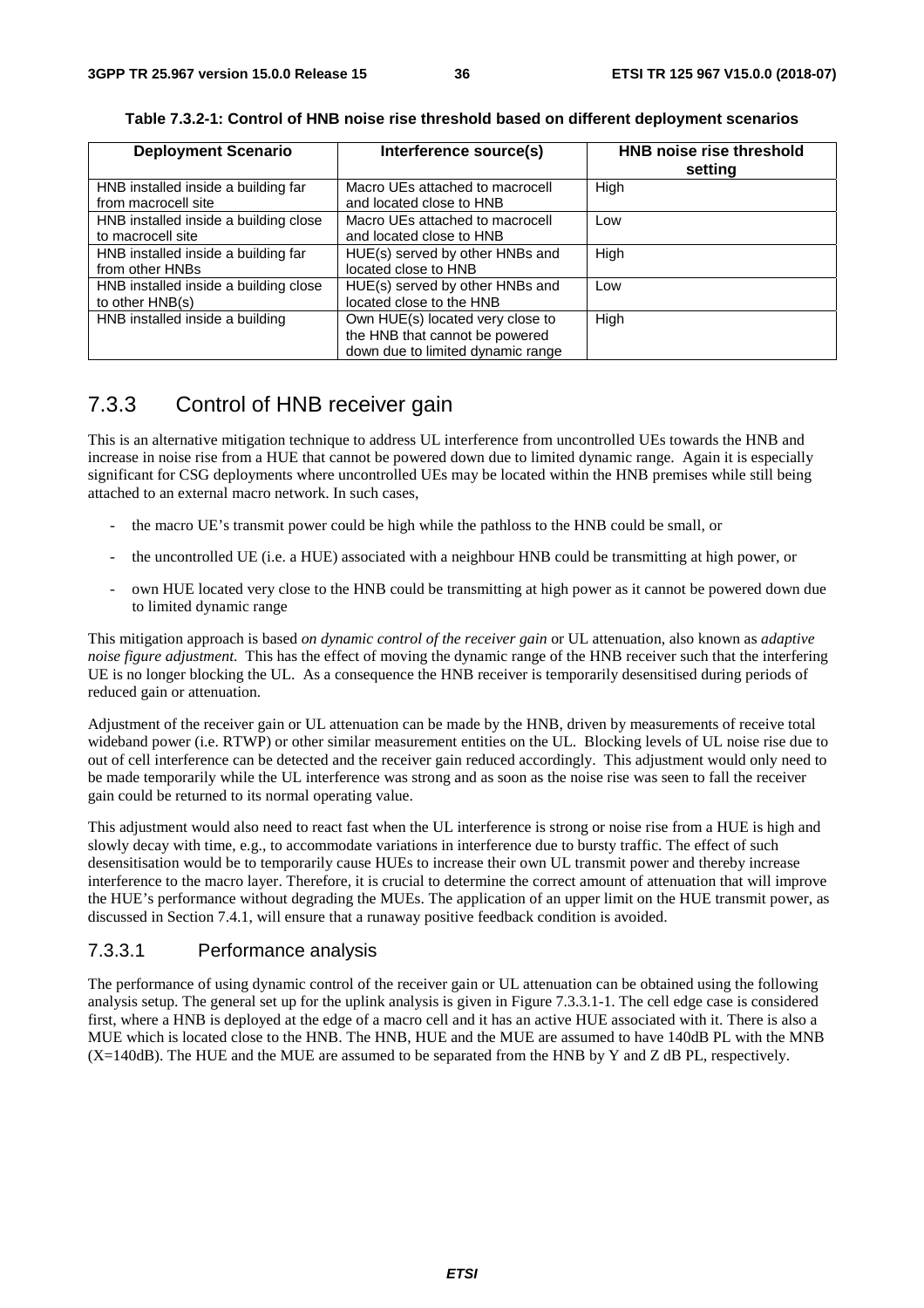

**Figure 7.3.3.1-1: UL Interference Analysis Setup** 

The PL values of interest (i.e., Y and Z) depend on the HNB coverage determined by the tx power chosen. Three deployment scenarios are considered: a) HNB with 70dB coverage radius, b) HNB with 80dB coverage radius, and c) HNB with 90dB coverage radius. Both cell edge and cell site scenarios are analyzed. The performance analysis for the cell edge and cell site scenarios demonstrate the need for an adaptive algorithm that adjusts the UL attenuation / padding based on the out-of-cell interference experienced at the HNB.

#### 7.3.3.1.1 Cell edge scenarios

For cell edge scenario, the following PL pairs are investigated in more detail (Table 7.3.3.1-1). When the HNB coverage of 70dB is targeted, the HNB tx power cannot go as low as required (min HNB total tx power limitation of - 10dBm is assumed). Therefore, a MUE located at the edge of the targeted coverage region will be in outage. Hence, the MUE is placed 80dB away from the HNB in this case.

| <b>Parameters</b>                  | <b>Values</b> |           |       |
|------------------------------------|---------------|-----------|-------|
| HUE UL Ec/No at HNB                |               | $-2.4$ dB |       |
| <b>HNB default Noise</b><br>Figure | 19dB          |           |       |
| Maximum HUE/MUE<br><b>Tx Power</b> | 21 dBm        |           |       |
| <b>MNB Noise Figure</b>            | 5 dB          |           |       |
| Additional interference<br>at MNB  | -101 dBm      |           |       |
| Y: PL (HUE to HNB)                 | 70 dB         | 80dB      | 90dB  |
| Z: PL (MUE to HNB)                 | 80 dB         | 80 dB     | 90 dB |

|  |  |  |  |  | Table 7.3.3.1-1: Cell edge parameters |
|--|--|--|--|--|---------------------------------------|
|--|--|--|--|--|---------------------------------------|

Being at the cell edge, the MUE is assumed to be transmitting at 21dBm (e.g., the maximum UE total tx power). The MUE transmitting at high power close to the HNB can significantly increases the noise rise at the HNB. This noise rise contribution is denoted by Ec/No', where Ec is received signal strength of the MUE at the HNB and No' corresponds to the received signal strength in the absence of HUE or MUE. The goal of the UL interference management is to keep the MUE contribution on the HNB noise rise below the noise rise threshold by adding attenuation or increasing the noise figure, such that the HUEs can get scheduled.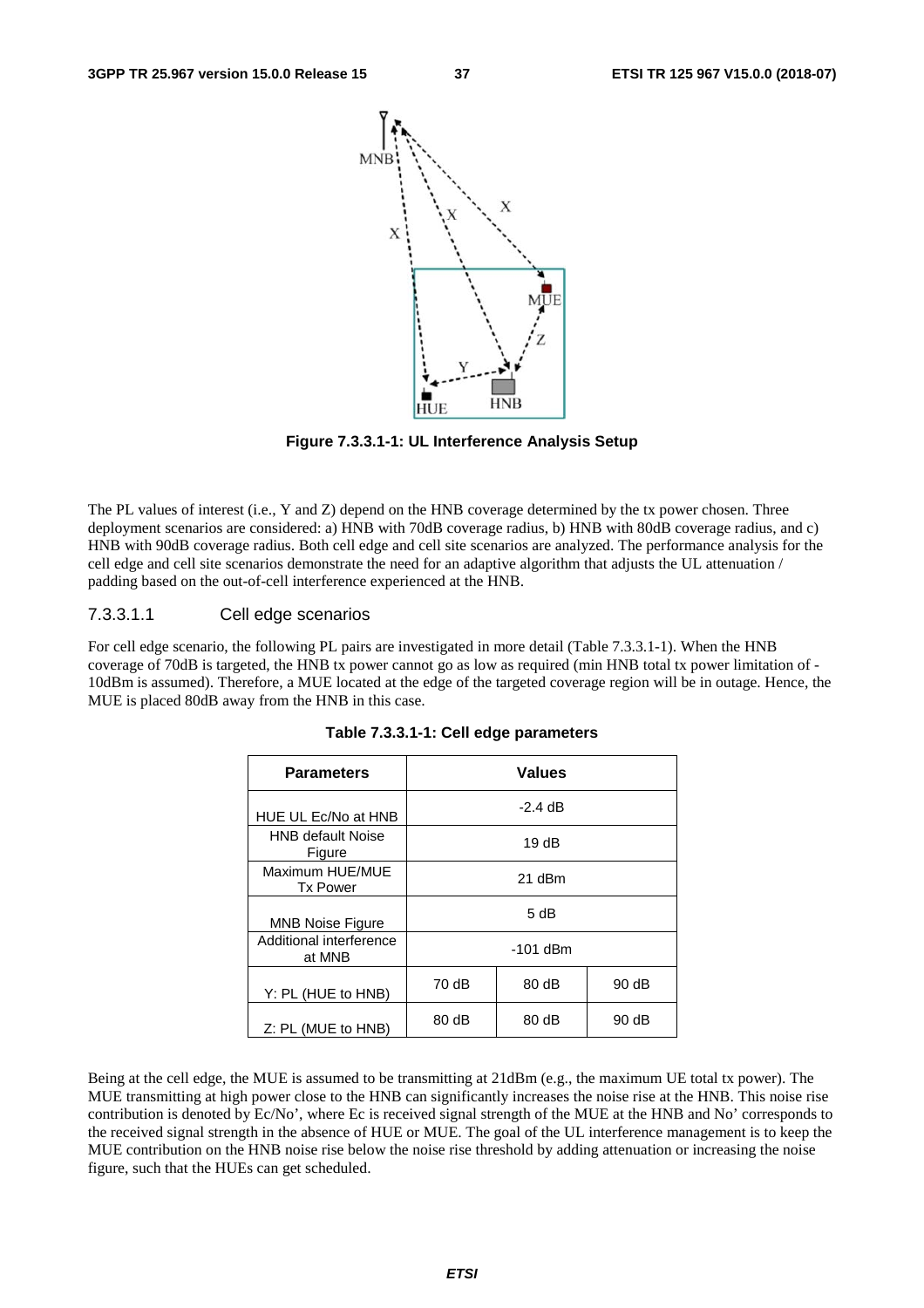In Figure 7.3.3.1-2, the solid curves correspond to the noise rise contribution of the MUEs at the HNB as a function of the additional padding / UL attenuation applied at the HNB. The HUE transmit power is determined based on a -2.4dB Ec/No requirement. The dashed curves correspond to the noise rise contribution of HUE at the MNB. Although the transmit power of the HUE is increased with the additional attenuation applied at the HNB, the HUE is still located very close to the HNB while being on the edge of the MNB coverage. Therefore, the HUE's contribution to the MNB noise rise is minimal.



**Figure 7.3.3.1-2: UL cell edge scenario: noise rise contribution of non-associated UEs** 

The HUE and MUE Ec/No values at their corresponding serving NBs are provided in Figure 7.3.3.1-3. Although the effect of HUE on the macro network is minimal, using more than the required amount of attenuation is not desired. For the cases where HUE to HNB PL is 80dB and 90dB, it is observed that beyond 10dB and 20dB additional noise figure respectively, the HUE starts running out of headroom and is unable to maintain the Ec/No requirement.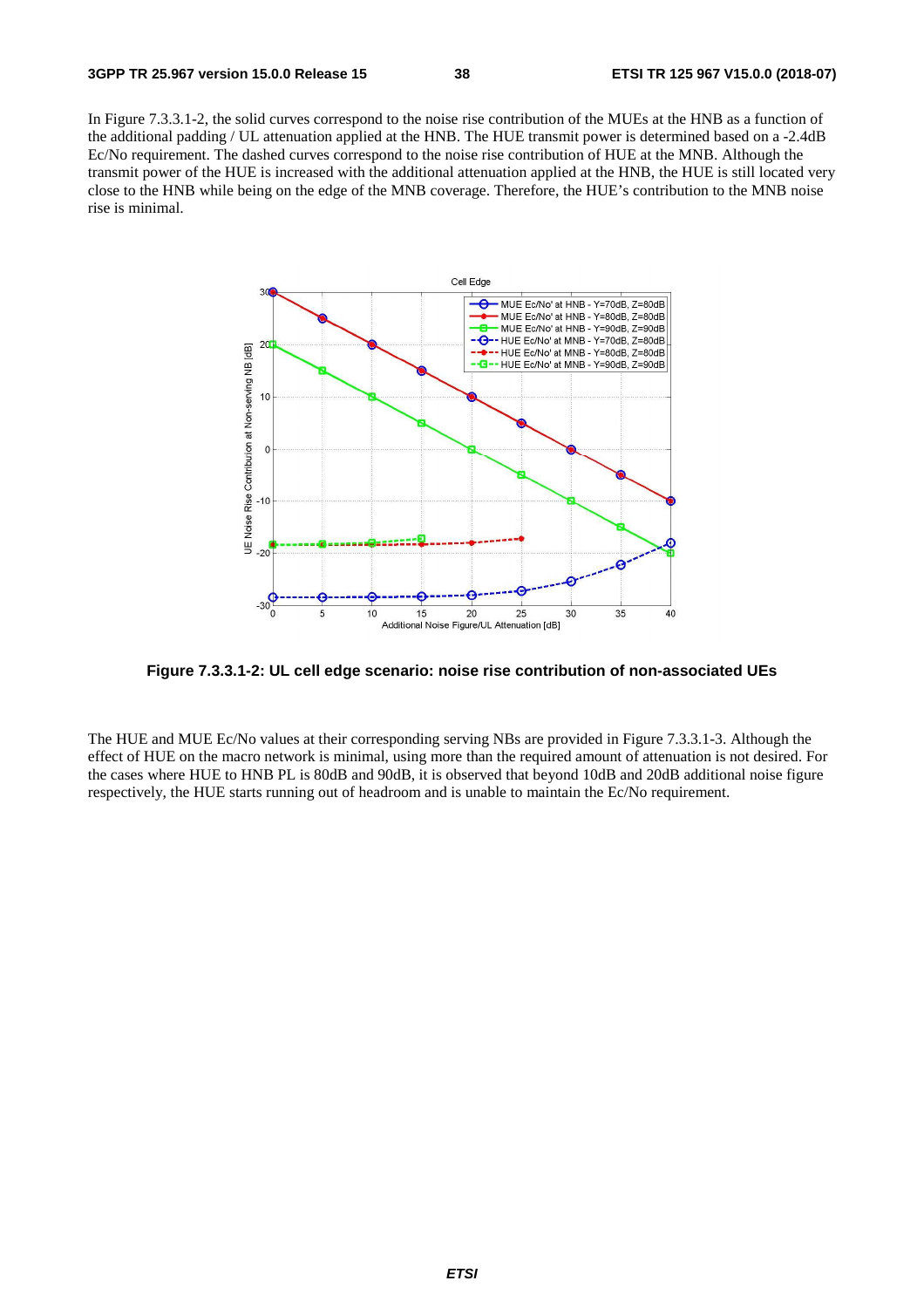

**Figure 7.3.3.1-3: UL cell edge scenario: Ec/No at serving NB** 

A reference algorithm trying to maintain the out-of-cell contribution to the HNB noise rise at 3dB would choose the following UL attenuation values (Table 7.3.3.1-2):

| Y: PL (HUE to HNB)                          | 70 dB | 80 dB | 90 dB |
|---------------------------------------------|-------|-------|-------|
| Z: PL (MUE to HNB)                          | 80dB  | 80 dB | 90 dB |
| UL Attenuation<br>(Additional Noise Figure) | 27dB  | 27dB  | 17dB  |

**Table 7.3.3.1-2: Cell edge analysis: suggested UL attenuation at HNB** 

#### 7.3.3.1.2 Cell site scenarios

For cell site scenarios, the HNB is deployed close to the macro cell site. In this case the HNB, HUE and the MUE are assumed to have 100dB PL to the MNB (X=100dB). The PL values of interest (i.e., Y and Z) again depend on the HNB coverage determined by the tx power chosen. For the cell site case, the following PL pairs are investigated in more detail (Table 7.3.3.1-3). When a HNB coverage of 90 or 100dB is targeted, the HNB tx power becomes insufficient due to the max HNB total tx power limitation of 20dBm. Therefore, a HUE located at the edge of targeted coverage region is unable to maintain -20dB CPICH Ec/No with the HNB.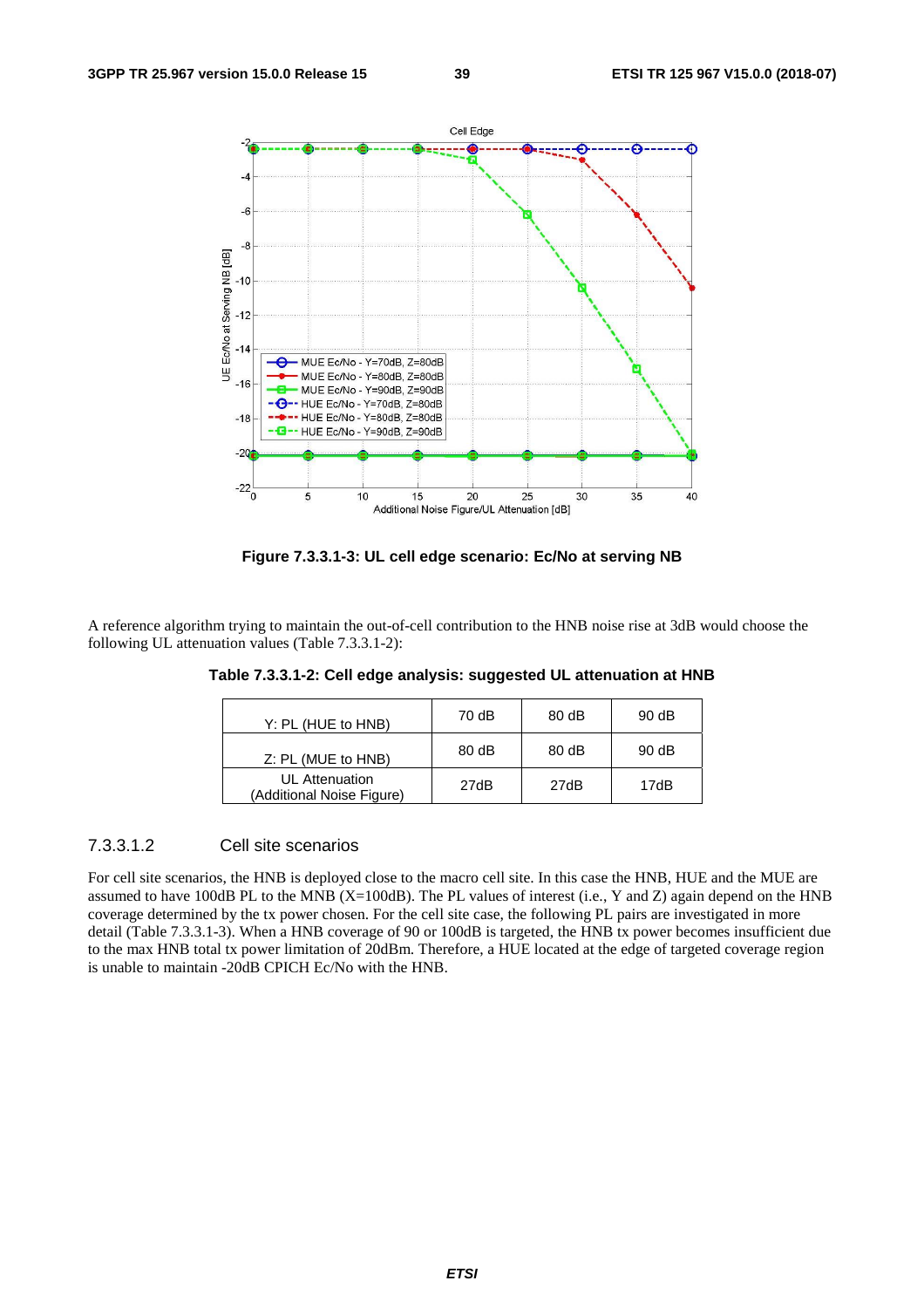| <b>Parameters</b>              |                | <b>Values</b> |       |
|--------------------------------|----------------|---------------|-------|
| HUE UL Ec/No at HNB            |                | $-2.4$ dB     |       |
| HNB default Noise Figure       |                | 19dB          |       |
| <b>HUE</b> maximum Tx Power    | 21 dBm         |               |       |
| <b>MUE Tx Power</b>            | $-15$ dBm      |               |       |
| HNB maximum Tx Power           | 20 dBm         |               |       |
| <b>MNB Noise Figure</b>        | 5 dB           |               |       |
| Additional interference at MNB | $-101$ dBm     |               |       |
| Y: PL (HUE to HNB)             | 70 dB<br>80 dB |               | 80 dB |
| Z: PL (MUE to HNB)             | 70 dB          | 80 dB         | 90 dB |

|  |  |  |  |  | Table 7.3.3.1-3: Cell site parameters |
|--|--|--|--|--|---------------------------------------|
|--|--|--|--|--|---------------------------------------|

Being at the cell site, the MUE is assumed to be transmitting at -15dBm. In Figure 7.3.3.1-4, the noise rise contributions of the MUE and HUE at the HNB and MNB, respectively are presented. Here again, the HUE transmit power is determined based on a -2.4 dB Ec/No requirement.

As seen in Figure 7.3.3.1-4, unlike the cell edge case, there is no need for large additional UL attenuation values to control the noise rise at the HNB. In fact, if unnecessary attenuation is applied, then the HUE tx power increases considerably, creating significant noise rise at the MNB.

In Figure 7.3.3.1-5, the UE Ec/No values at their serving NB are presented. It is clearly seen that the MNB Ec/No goes down if more than necessary UL attenuation is used. For certain cases, the HUE could also run out of headroom and not be able to maintain the required Ec/No.



**Figure 7.3.3.1-4: UL cell site scenario: noise rise contribution of non-associated UEs**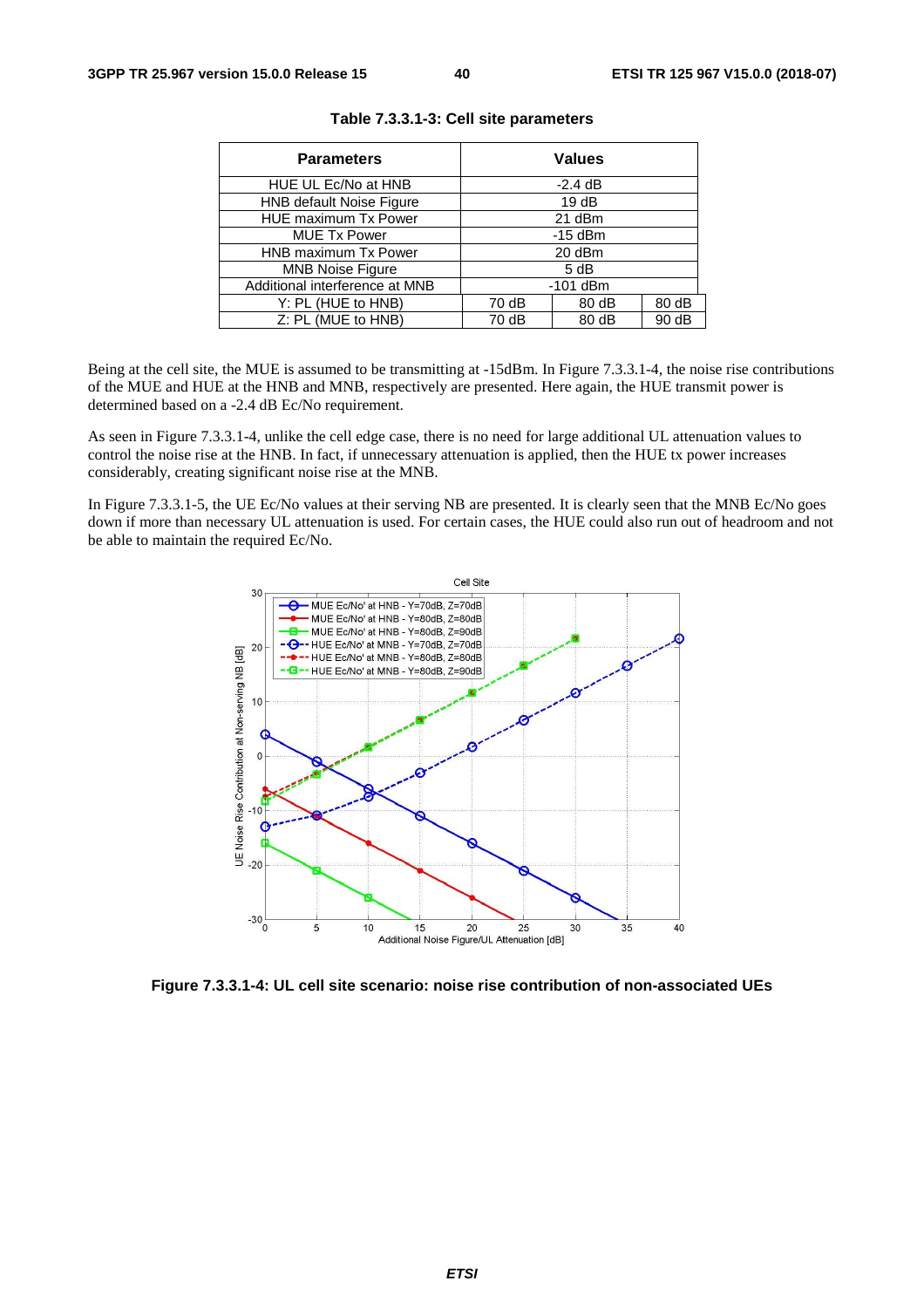

**Figure 7.3.3.1-5: UL cell site scenario: Ec/No at serving NB** 

A reference algorithm trying to maintain the out-of-cell contribution to the HNB noise rise at 3dB would choose the following UL attenuation values (Table 7.3.3.1-4):

| Y: PL (HUE to HNB)                          | 70 dB | 80 dB | 80 dB |
|---------------------------------------------|-------|-------|-------|
| Z: PL (HUE to HNB)                          | 70 dB | 80 dB | 90 dB |
| UL Attenuation<br>(Additional Noise Figure) | 1dB   | 0dB   | 0dB   |

**Table 7.3.3.1-4: Cell site analysis: suggested UL attenuation at HNB** 

### 7.4 HNB self-configuration

HNB should perform self-configuration at power up and on a regular basis during normal operation. Depending on the implementation, the HNB should be able to relay its measurements to, and receive its RF configuration from, an external configuration element such as network planning server, O&M server and HNB-GW. Such configuration elements can also optimize the RF parameters of a set of HNBs in a joint manner. However, this section does not describe the operation of these configuration elements and is limited to the self-configuration of a HNB based on the self-obtained information..

The HNB self-configuration can also be activated on a regular basis provided that no UE is RRC connected to the HNB or all UEs attached to the HNB are in idle mode. The self-configuration capability of HNB should not impact the existing UE behaviour. If any UE served by the HNB has on-going voice/data transmission, the HNB should wait until the corresponding UE to complete its voice/data transmission, release the RRC connection and then activate the selfconfiguration mode.

The self-configuration activation period can be set to long, medium or short (exact value FFS). For example, activation period can be set to 24 hours in order to activate HNB self-configuration mode once a day. Performing selfconfiguration on a regular basis (self-configuration interval FFS) or event triggered self-configuration will help to reduce excessive interference generated by the HNB to the surrounding macrocells and HNBs.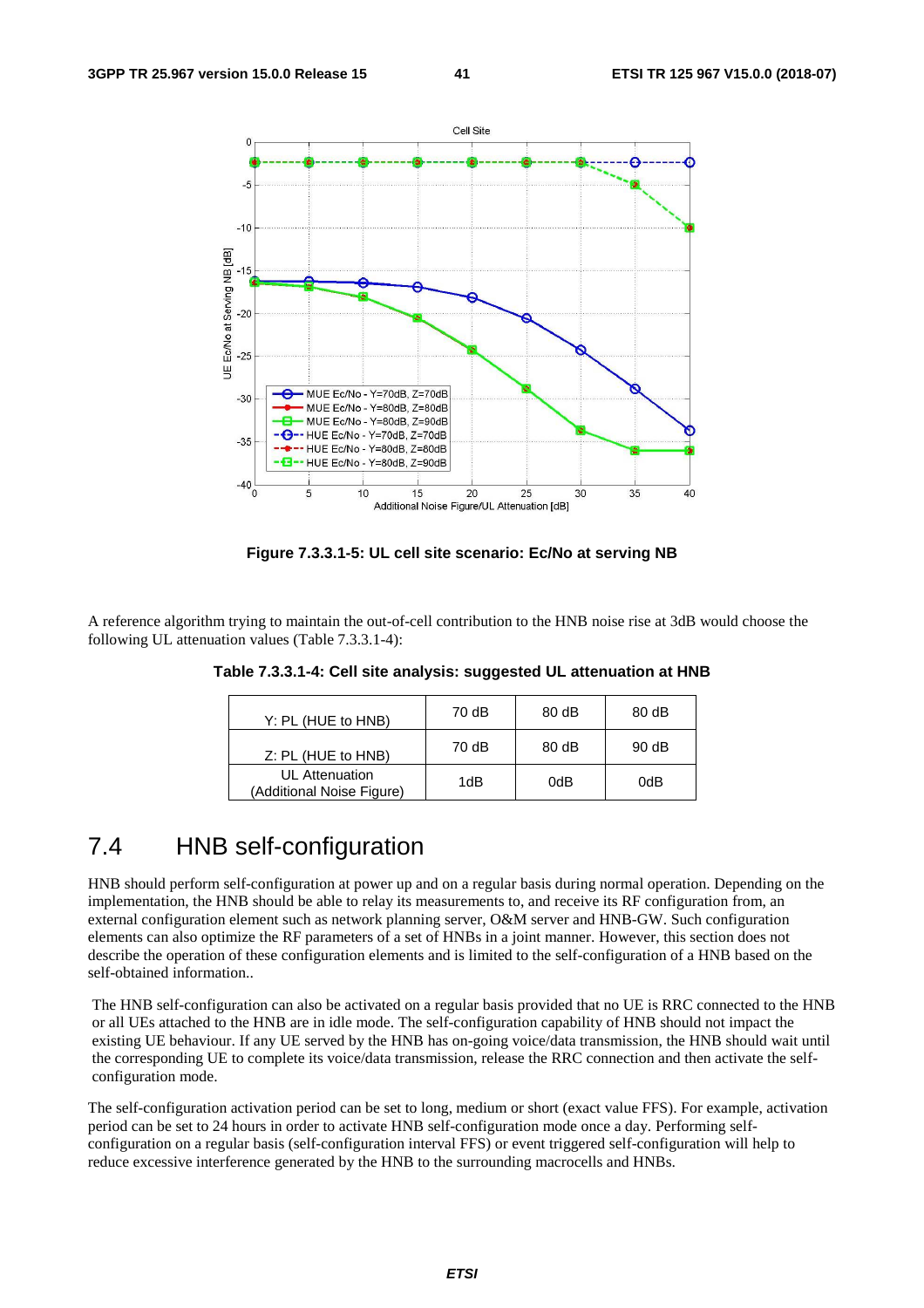Self-configuration of HNB consists of setting a number of RF parameters to a value which is optimized for achieving the proposed objectives. The most important parameters are:

- Choosing the right carrier frequency,
- Selecting the optimum DL scrambling code
- Selecting suitable LAC and/or RAC.
- Setting the optimum maximum allowable Tx power level in downlink and uplink,
- Building a set of cell lists, and,
- Processing the UE measurement reports (if available)

The HNB self-configuration requirements are listed in Table 7.4-1. Detailed fulfilment of HNB self-configuration requirements is vendor specific (i.e. dependent on self-configuration modes). Generally, the HNB self-configuration can be broadly divided into passive and active mode. The passive mode HNB self-configuration satisfies only the basic requirements, while the active mode HNB self-configuration is capable of handling more complex tasks such as detecting of abnormal operating conditions, decoding UE measurement reports, neighbour cell list construction, etc.

#### **Table 7.4-1: HNB self-configuration modes and requirements**

| <b>Requirement</b> | <b>Requirements</b>                                                            |                                                                                                              |  |  |  |
|--------------------|--------------------------------------------------------------------------------|--------------------------------------------------------------------------------------------------------------|--|--|--|
| <b>No</b>          | <b>Passive</b>                                                                 | <b>Active</b>                                                                                                |  |  |  |
| 1                  | Conduct measurements in section<br>7.1.1, 7.1.2, 7.1.3, 7.1.4                  | Conduct measurements in section 7.1.1,<br>7.1.2, 7.1.3 and 7.1.4                                             |  |  |  |
| $\overline{2}$     | Select DL scrambling code or<br><b>UARFCN</b>                                  | Select DL scrambling code or UARFCN                                                                          |  |  |  |
| 3                  | Select DL Tx Power level of the<br>HNB and max UL Tx power level<br>of the HUE | Select DL Tx Power level of the HNB<br>and max UL Tx power level of the HUE                                  |  |  |  |
| 4                  | Decode broadcast channel (e.g.<br>BCH)                                         | Decode broadcast channel (e.g. BCH)                                                                          |  |  |  |
| 5                  | N/A                                                                            | Use UE measurement reports as input<br>to self-configuration algorithm                                       |  |  |  |
| 6                  | N/A                                                                            | Perform additional RRM (e.g. handover<br>handling, coverage control) based on a<br>set of measurement inputs |  |  |  |
| $\overline{7}$     | N/A                                                                            | Detection of abnormal operating<br>conditions                                                                |  |  |  |
| 8                  | Construct a set of neighbour cell<br>lists                                     | Construct a set of neighbour cell lists                                                                      |  |  |  |
| 9                  | Synchronise local clock/RF<br>oscillator with e.g., macrocells, IP<br>network  | Synchronise local data clock/RF<br>oscillator with e.g., macrocells, IP<br>network                           |  |  |  |
| 10                 | Select suitable LAC, RAC                                                       | Select suitable LAC, RAC                                                                                     |  |  |  |

### 7.4.1 Scrambling code selection

In general, HNB should have abilities to detect interference and scrambling code. Using the information detected, HNB selects a spare scrambling code which is not used by neighboring HNBs. For example, HNB can monitor the radio signal in its downlink bands before setting up its own cell. Then, the HNB selects a scrambling code as its operating scrambling code which is not used by the neighboring HNBs or macro cells.

Therefore, each HNB would require to be configured for a particular scrambling code on the downlink. If neighbouring HNBs use the same scrambling code, significant problems can arise since HUEs may not be able to associate with the correct HNB. In macrocell networks, scrambling codes for base stations are carefully managed so that base stations in a certain region use different scrambling codes. This, however, is not very practical for HNBs and a more autonomous method to select the scrambling codes would be useful for HNBs. The goal of such a mechanism is to minimize the number of scrambling code collisions for a given number of total scrambling codes.

For instance, depending on the HNB deployment strategy, a certain set of scrambling codes can be reserved for HNBs, denoted as  $S_{HNB} = \{S_1, S_2, ..., S_{Ns}\}\$ . If the HNBs operate on a dedicated carrier, the HNB can scan all the available scrambling codes (i.e.,  $N_{\rm g}$ =512) and the total number of scrambling codes that can be reserved for HNBs is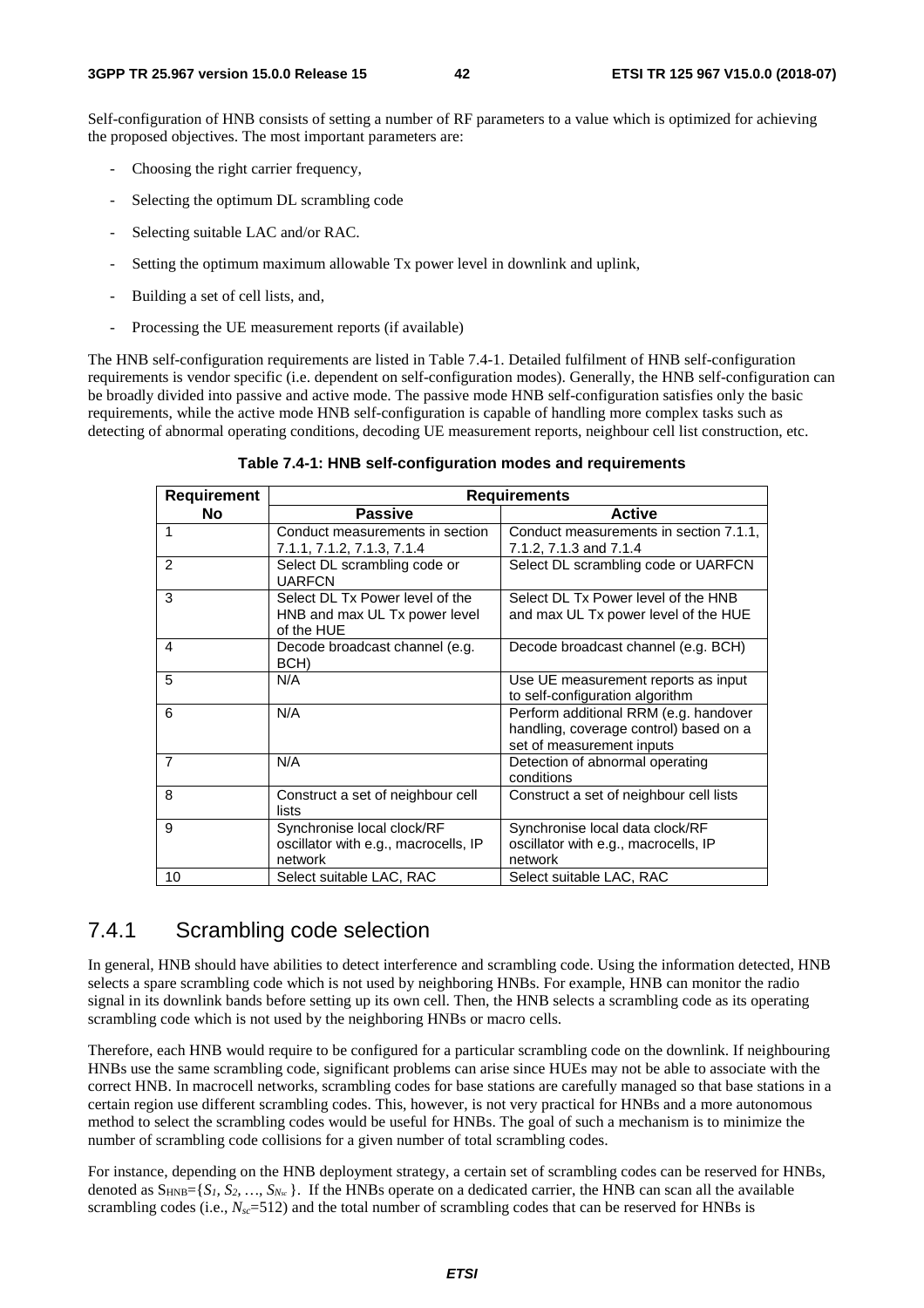configurable. If HNBs operate on a shared carrier (co-channel) with macrocell, a certain subset of available scrambling codes should be reserved for HNBs and these codes should not be used by any macrocell base station.

During HNB self-configuration, HNB scans for all scrambling codes and construct a set of scrambling codes which have pilot energy above detection threshold:  $S_{\text{DETECTED}} = \{S_i, S_j, ..., S_k\}$ . Note that some of the scrambling codes in the set SDETECTED can be part of the set S<sub>HNB</sub> (i.e., PSCs used by neighbouring HNBs) and rest of the set can be part of "macrocell only" scrambling codes. Then, HNB can select the "best" scrambling code based on certain criteria, for example:

- If all HNB-reserved scrambling codes are being used by neighbour HNBs
	- HNB picks a scrambling code in S<sub>HNB</sub> with smallest amount of detected energy (i.e., smallest CPICH Ec/No and CPICH RSCP)
- Else

-

- HNB picks a scrambling code randomly from set of scrambling codes that are member of  $S_{HNR}$  but not member of SDETECTED

Upon failure to pick the "best" scrambling code, an alarm or some form of error indication shall be send to the network controller (e.g. Core Network, HNB-GW, O&M server). The details of alarm triggering threshold is FFS.

### 7.4.2 Carrier or UARFCN selection

In general, HNB should have abilities to select a carrier frequency using information such as interference level. For example, HNB can monitor the radio signal in its downlink bands before setting up its own cell. Once the HNB gets the inference level (RSSI) on each of its available frequencies, it selects a carrier frequency as its operating frequency which has the smallest interference.

Therefore, each HNB needs to be configured for a certain carrier frequency (channel or UARFCN) to operate on. Such a mechanism depends on the particular deployment configuration listed in section 5.1. If there is only one available carrier for all HNBs, there could be certain amount of inter-HNB interference. One solution for addressing this issue would be to use multiple carriers for HNBs. For example, HNBs in neighboring apartments can be assigned to different frequency carriers to mitigate the potential interference problems.

If macrocells operate on the same carrier as HNBs, then HNB-macrocell interference can result in a certain amount of outage and performance degradation both for HUEs and MUEs. One solution for mitigating the HNB-macro interference would be to make sure the carriers used by HNBs are not used by macrocells. Although this method reduces HNB-macro interference noticeably, it is not efficient in terms of spectrum utilization especially if HNB deployment density is not high. Also, the total number of available carriers for an operator needs to be considered in this decision. For most operators with limited carriers (e.g., two or three carriers), sharing the carriers between HNBs and macrocells could be preferable. In this case, if a MUE goes into coverage hole of a HNB, it could perform inter-

frequency handoff to another carrier frequency**1**. In order to minimize the number of inter-frequency hand-off events for MUEs, HNBs may prefer a certain frequency and use other frequencies only in the homes where there is noticeable interference from neighboring HNBs.

In general if an operator has *N* carrier frequencies:  $F = \{f_1, f_2, ..., f_N\}$ , then HNBs are allowed to use a certain subset ( $F_{HNB}$ ) of these frequencies while macrocells can use a certain subset ( $F_{macro}$ ). Without loss of generality, in the following, we will assume  $F_{\text{HNR}} = \{f_1, f_2, ..., f_K\}$  and  $F_{\text{macro}} = \{f_M, f_{M+1}, ..., f_N\}$  where  $1 \le K \le N$  and  $1 \le M \le N$ .

As a possible method for carrier selection, during self configuration, the HNB will measure the RSS values for all *K* carrier frequencies and find the carriers with least interference, denoted as *Nomin*. The accuracy of RSS measurement is [FFS]. In order to find the carrier suitable for operation, the HNB can scan all the available UARFCN or carrier frequencies and, starting from  $f_1$ , choose  $f_i$  if  $No_f$   $\leq No_{min}$  + HNB\_Frequency\_RSS\_margin. The usage of the parameter *HNB\_Frequency\_RSS\_margin* is to adjust the tradeoff between selecting least interference carrier and concentrating the HNBs on certain carriers such that coverage hole created by macrocell is minimized.

**<sup>1</sup>** Note that macrocell legacy UEs are designed to choose the best macrocell frequency to operate given that system parameters are chosen appropriately.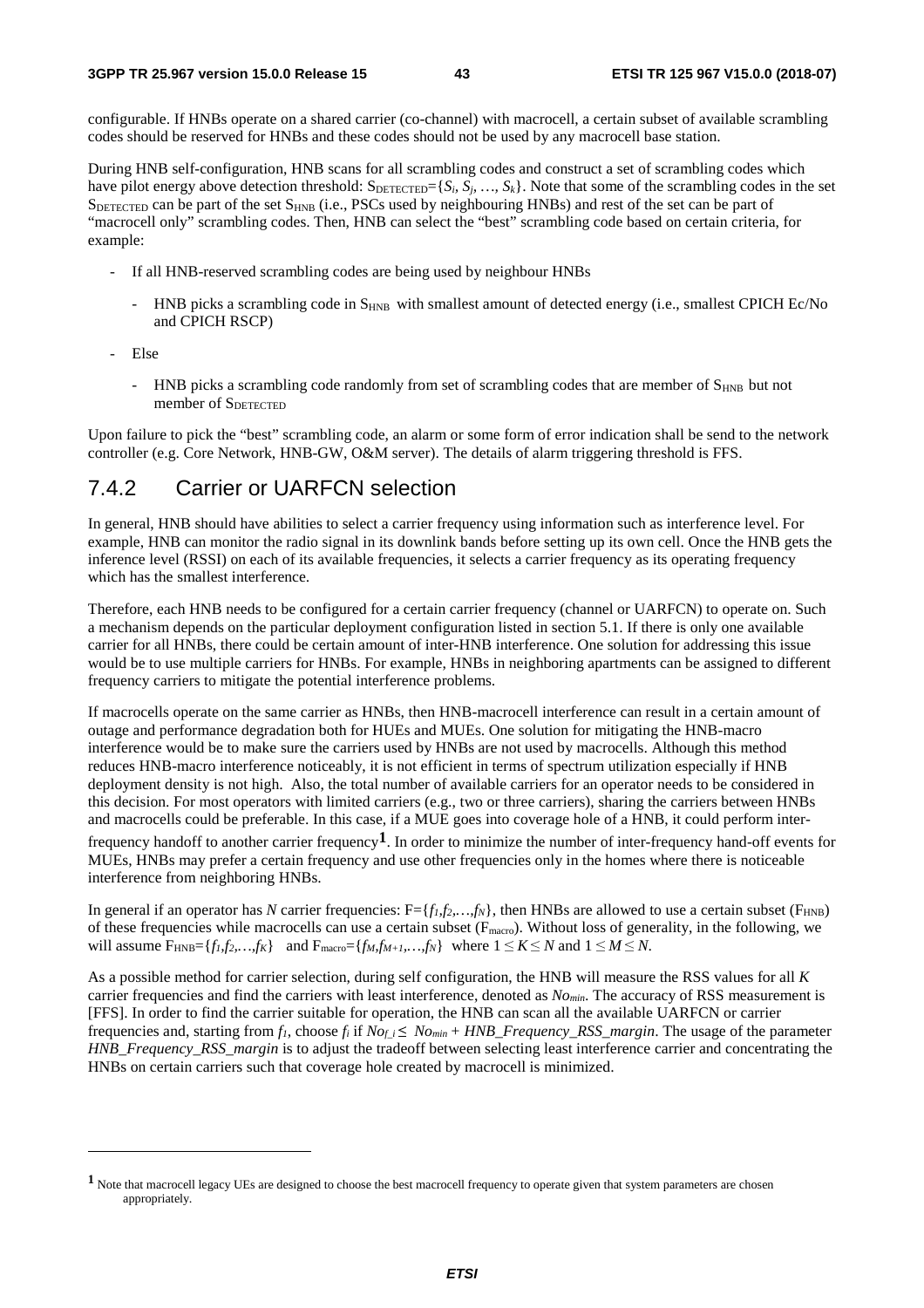### 7.4.3 Neighbour cell list configuration and handover

During the HNB self-configuration mode, HNB should be able to use the macrocells information detected on a set of UARFCNs to build the following cell lists:

- Intra-frequency cell list
- Inter-frequency cell list
- Inter-RAT list

In addition to the standard cell lists above, the HNB may also construct the following cell lists:

- Preferred cell camping list. This list can be a subset of the normal cell camping list and can be operator configurable (via O&M server). The purpose of the preferred cell camping list is to prioritise certain cells for HUE to camp on for load balancing, traffic and QoS control.
- Preferred RAT handover list. This is can be a subset of the normal IRAT list and can be operator configurable (via O&M server). The purpose of the preferred RAT handover list is to prioritise the handover preference of certain RAT cells (e.g. prefer handover to EDGE over GSM/GPRS).

Upon constructed the cell lists, the HNB can broadcast some of the cell list information (in e.g. SIB11) to the UEs served by the HNB.

When an HUE leaves the coverage area of HNB it can be handed over to macro network. In order to support the handover from HNB to macro network, HNBs should detect macro neighboring cells and add them to their neighbour cell list automatically.

In addition, when a number of HNBs may be required to be deployed as a small network, the HNB neighbour cell list can be configured automatically by the HNB or a HNB controller (e.g. HNB-GW) in order to facilitate the handover between HNBs.

To enable MNBs and network aware of the cell list information, the cell lists constructed by the HNB during selfconfiguration mode and/or subsequent cell list updates can be fed back to the network controller (i.e. Core Network, HNB-GW) via either HNBAP or TR-069 [55] signalling.

### 7.4.4 HNB DL power setting

HNBs with large transmit power may cause significant interference to macro network and neighboring HNBs, leading for example to dropped calls for the connected UEs on same and adjacent channels. Therefore the transmit power of HNBs should be controlled. Coverage range and interference level in different HNB deployment environments are different and varied. For this reason the HNBs should have the ability to adjust its power autonomously and/or based on the report from UEs about interference and signal quality detected by the UEs.

HNB DL power setting is a function of HNB cell coverage, macrocell interference and other-HNB interference. Given a suitable DL operating power range, the HNB should be able to set its output Tx power by taking into account a number of criterions such as:

- The CPICH Ec/No at the expected edge of coverage of the HNB is of sufficient quality to provide adequate coverage/performance for the HNB
- The macro layer CPICH Ec/No at the expected edge of coverage of the HNB is not severely degraded
- The adjacent-channel macro layer CPICH Ec/No at certain distance/pathloss from the HNB is not severely degraded

Out of all these three objectives, the last one is of special importance when the adjacent channel belongs to another operator, as it refers to the impact of HNB activity on the surrounding networks on adjacent channels.

### 7.4.5 HUE UL power setting

During HNB self-configuration, the HNB should set a maximum allowed transmit power for its UEs based on the pathloss to the neighbour NodeBs and the expected received power at neighbour NodeBs such that if its UEs were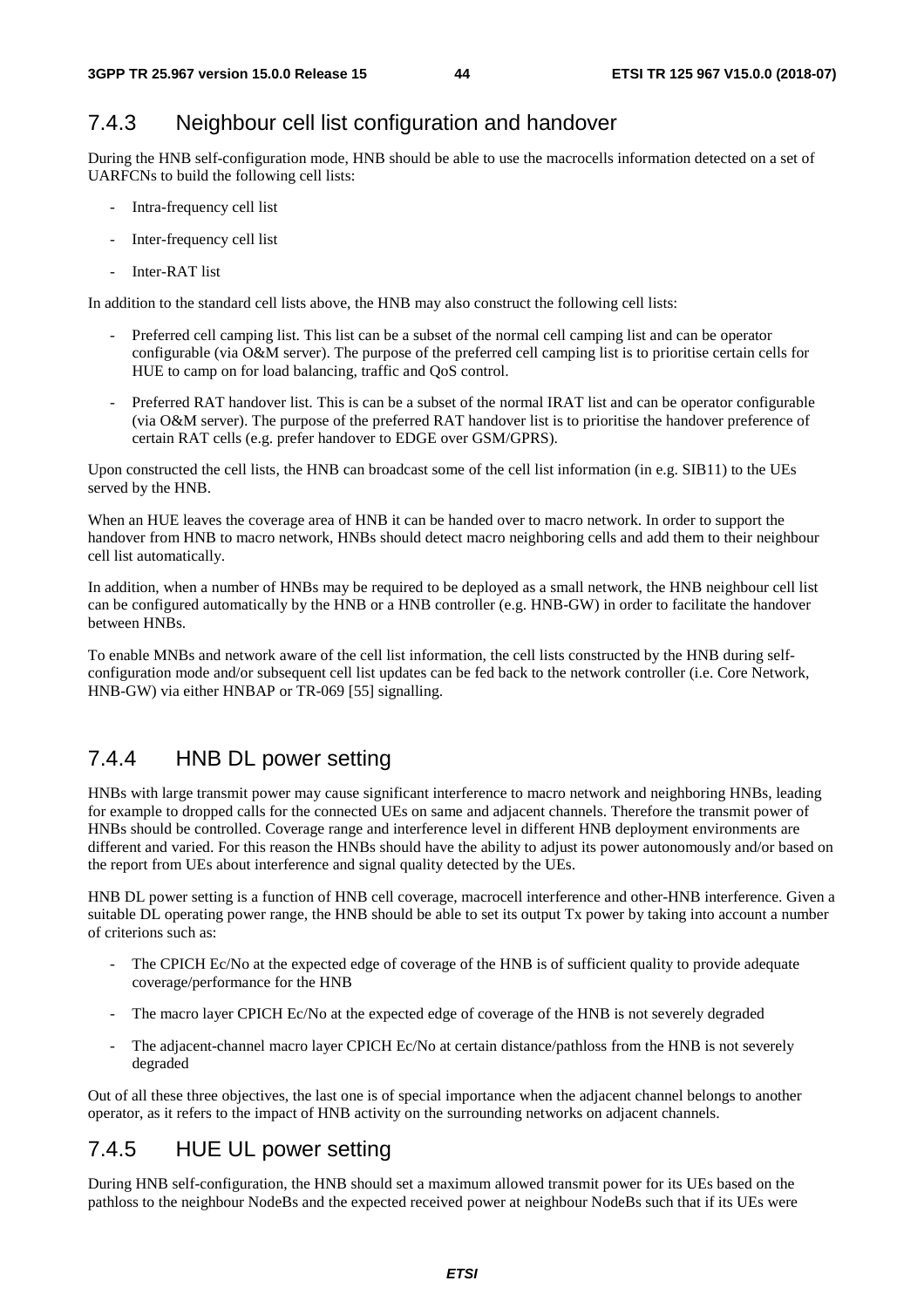transmitting at this maximum power level they will not cause a significant UL noise rise to the neighbour NodeBs, and thus compromise the coverage or capacity significantly. The pathloss to the neighbour NodeBs can be estimated via measurements outlined in subclause 7.1. The received power at the neighbour NodeBs can be obtained either from measurements outlined in subclause 7.1 or from network (e.g. Core Network, HNB-GW).

Note that the process to set HUE maximum allowed transmit power should not alter the existing UE behaviour. Also, the HUE transmit power will mainly affect the macro NodeBs operating on the same frequency channels as the Home NodeB.

As the HUE transmit power does not significantly affect the surrounding macro NodeBs operating on adjacent channels (i.e. other operator's network), the HUE power adjustment remains an operator choice.

### 7.4.6 LAC/RAC selection

In a CSG deployment, in order to perform user authentication for the UEs, one technique is to utilize Location Area Update/Routing Area Update procedure. This technique assumes that each HNB is configured with a LAC that is different from the surrounding macro cells and nearby HNBs, so that a UE always performs location area update when it tries to camp on the HNB. Therefore, during the HNB self-configuration mode, the HNB should be capable of selecting a suitable LAC (or RAC) from a list of available LACs/RACs.

However, the drawback of user authentication via LAU/RAU procedure is that there may be potentially a large number of LAU/RAU update reject messages generated when a HUE is not allowed to camp on to a consecutive number of HNBs under certain mobility scenarios, particularly for CSG type deployment.

The solution to avoid generating a large number of LAU/RAU update reject messages is [FFS].

### 7.4.7 Extreme/Abnormal operating conditions

There are certain conditions whereby the HNB might not be able to provide optimal RF performance to its HUEs, such as not having an accurate picture of the surrounding RF environment or the RF self-configuration algorithms not being able to select parameters within supplied bounds. In the event of detecting an error condition the HNB may use a set of RF parameters defined by the operator which will provide restricted HNB coverage or could disable radio transmission [56] until the situation has been rectified.

Table 7.4.7-1 provides a list of such conditions, their implications on HNB operation and suggested actions to take on detecting such conditions.

|   | <b>Condition</b>                                                                             | <b>Implication</b>                                                                                                                                                                                                                                  | <b>Possible consequent</b>                                                                                                                           |
|---|----------------------------------------------------------------------------------------------|-----------------------------------------------------------------------------------------------------------------------------------------------------------------------------------------------------------------------------------------------------|------------------------------------------------------------------------------------------------------------------------------------------------------|
|   |                                                                                              |                                                                                                                                                                                                                                                     | <b>Actions</b>                                                                                                                                       |
|   | Lack of suitable DL scrambling<br>Code                                                       | HNB could degrade performance of<br>other HNBs                                                                                                                                                                                                      | -Select alternative UARFCN if<br>available.<br>-HNB could be relocated<br>within building                                                            |
| 2 | Failure to detect BCH on downlink<br><b>UARFCN</b>                                           | HNB power setting & DL primary<br>scrambling code might not be optimal<br>Neighbour cell list will not be<br>generated                                                                                                                              | -Alert operator<br>-HNB could be relocated<br>within building<br>-Other possible actions [FFS]                                                       |
| 3 | No suitable LAC/RAC available                                                                | If a HNB reuses a LAC within the<br>same geographical area it is possible<br>that a UE can camp on to neighbour's<br>HNB without being on its access<br>control list. Under this scenario the<br>UE will not be able to receive paging<br>messages. | - Alert operator<br>- HNB could transmit with low<br>power to eliminate the overlap<br>in coverage areas between<br>HNBs that have the same<br>LAC.  |
| 4 | Location Change e.g. as indicated<br>by different macro cell IDs on<br><b>UARFCN or PLMN</b> | HNB is potentially in a location<br>outside the one it was provisioned for.<br>HNB can potentially transmit on a<br>UARFCN that is not allocated to the<br>operator.                                                                                | - Alert operator<br>- HNB could disable radio<br>transmission until new<br>location has been verified <sup>1</sup><br>- Other possible actions [FFS] |
| 5 | Failure to detect a suitable<br>frequency reference                                          | The RF oscillator of the HNB could<br>potentially be out-of-synch.                                                                                                                                                                                  | - Alert operator<br>- HNB could disable radio<br>transmission <sup>1</sup>                                                                           |

#### **Table 7.4.7-1: Extreme/Abnormal operating conditions**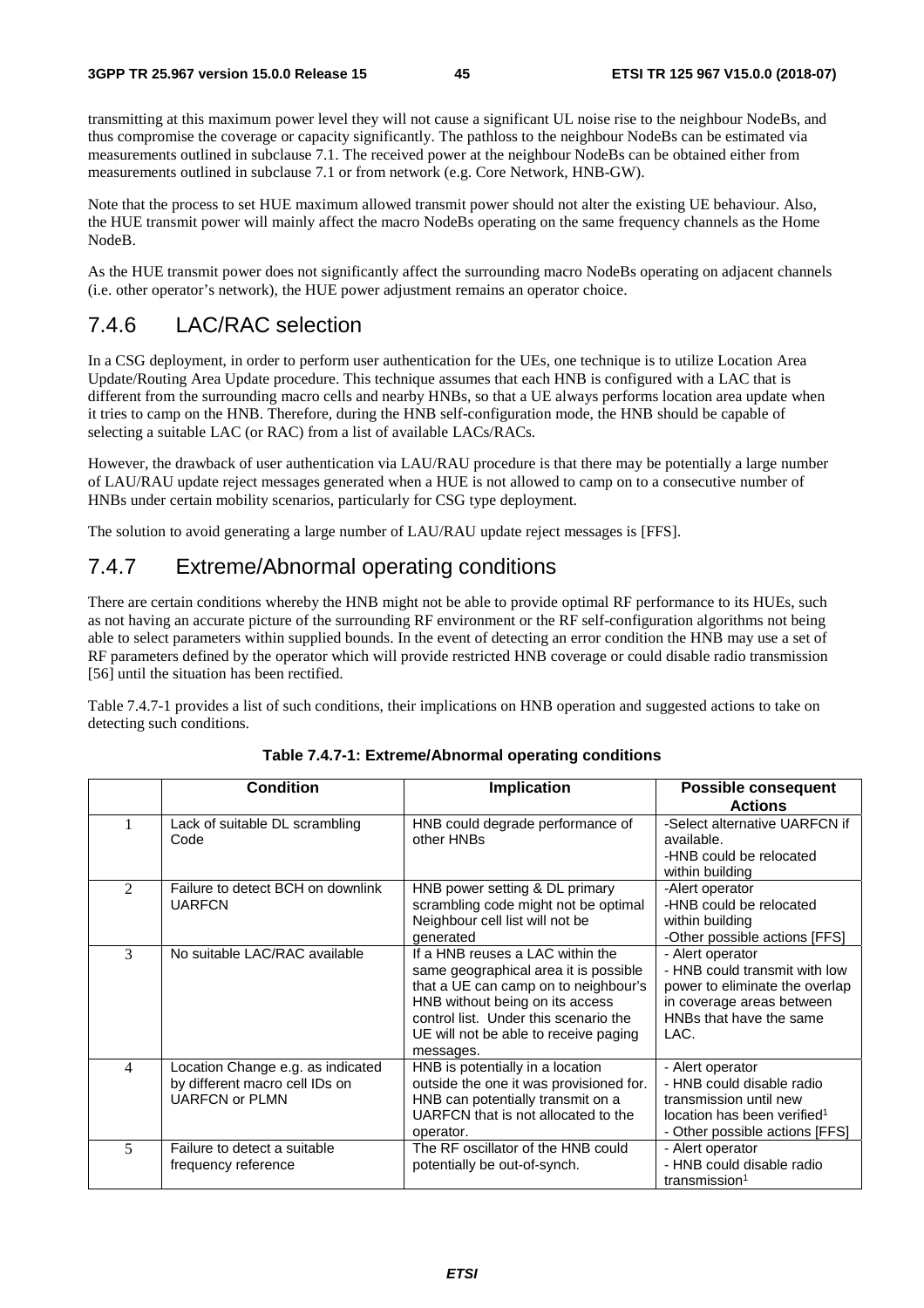Note 1: For regulatory reasons (e.g., intended by Japan and Germany), HNB should be able to stop radio transmission [56].

### 7.5 Control of HNB coverage

In principle, the HNB transmit power could be used to ensure HNB coverage. This is because the HNB coverage range and interference level in different HNB deployment environment are different and variable. With HNB adjusting its Tx power either autonomously and/or based on interference and signal quality detected and reported by surrounding UEs, the HNB coverage can be controlled.

The HNB coverage is determined by HNB output power, the data rate provided to the HUEs, and the external interference that HNB system received from macrocells and surrounding HNBs. There is no simple formula to define the HNB coverage as a function of all the parameters involved. However, the HNB coverage can be used as a trade-off in order to reduce the interference caused to the macrocells or other surrounding HNBs. Some interference control mechanisms in Section 7.2 and Section 7.3 can also be used to control the HNB coverage.

The HNB can be uplink and downlink coverage limited depending on the link budgets. The coverage of the HNB can also be controlled via dynamic switching of service-level date rates.

### 7.5.1 CSG

[Editor notes: detail of HNB coverage control for CSG type deployment]

### 7.5.2 Open access

[Editor notes: detail of HNB coverage control for open access HNB deployment]

# 8 Interference tests

//Editors note: this section is to test the ability of HNB maximum allowable transmit power dependant of co-channel interference conditions.

The following subsections describe example test procedure and parameters which can be used to evaluate HNB selfconfiguration and performance in both uplink and downlink scenarios.

### 8.1 Downlink

### 8.1.1 Co-channel tests

In order to ensure reasonable behaviour of HNB on the DL, two scenarios are considered for HNB deployments: a) cell edge and b) cell site. The DL scenario under consideration is shown in Figure 8.1-1. Cell edge refers to the case where the HNB and UEs are at the macro cell edge and cell site refers to the case where the HNB and UEs are close to the macro cell edge.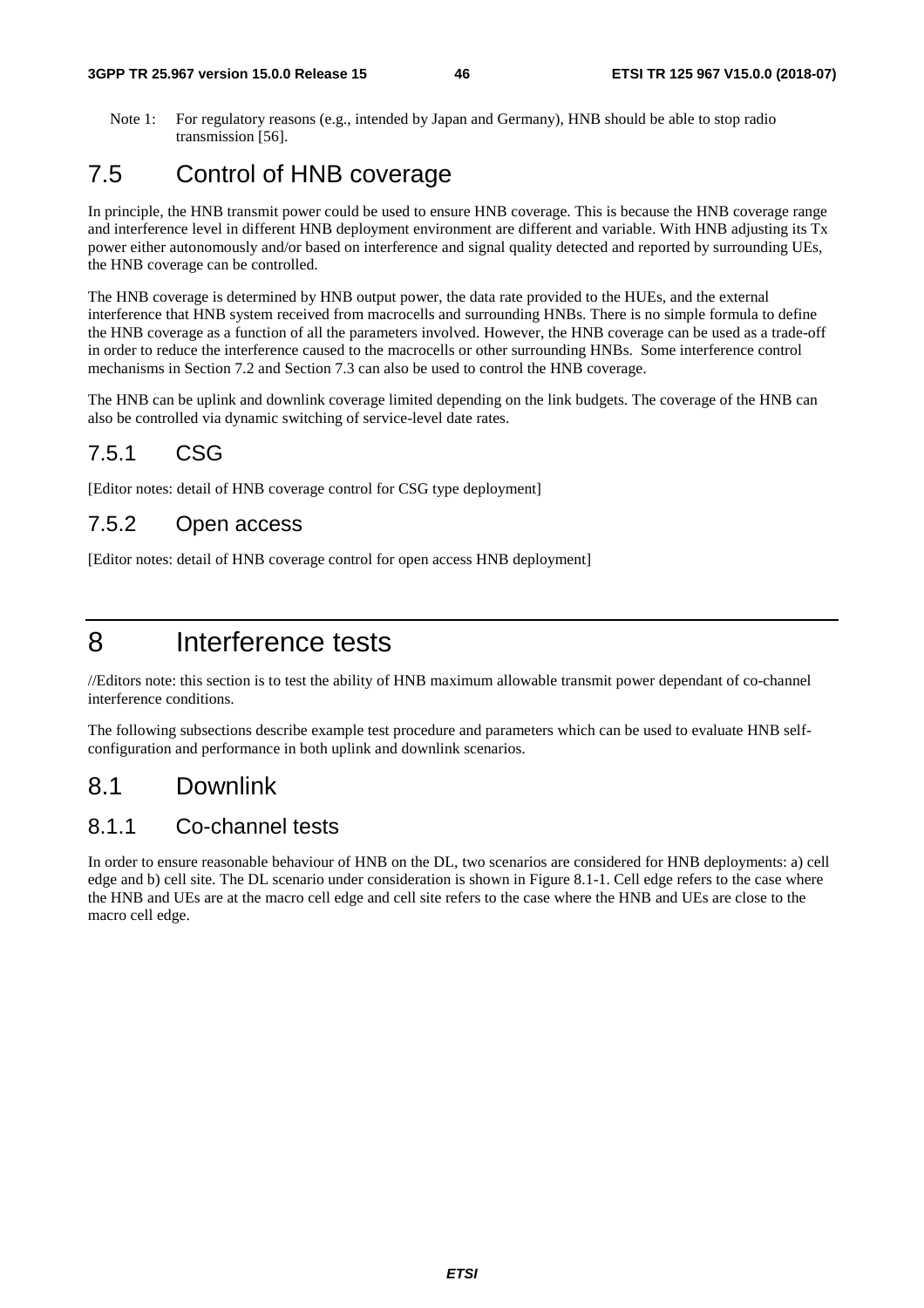

**Figure 8.1-1: DL interference scenario** 

Since a HNB can have different coverage radius (i.e., link budget) depending on the particular deployment scenario (e.g., suburban, urban, dense-urban), three categories of HNBs are considered: a) HNB with 70dB coverage radius, b) HNB with 80dB coverage radius, and c) HNB with 90dB coverage radius. A HNB with a particular coverage radius shall adjust its transmit power within the minimum and maximum power limits such that the MUE at the coverage radius can maintain a minimum quality of the CPICH Ec/No and the HUE can maintain an acceptable quality of CPICH Ec/No at the coverage radius. HNB DL tests are given below for the three HNB categories. The purpose of these tests is to ensure the HNB Tx power is adjusted properly to provide good HNB coverage and limit the coverage hole on macro.

#### Test Set-up:

The test set-up is as follows. The HNB under test is on frequency F1. A noise generator on F1 generates Ioc as specified in Table 8.1.1-1. A NB on frequency F1 is set up such that the RSSI (including Ioc) and the RSCP at the HNB are as specified in Table 8.1-1.

| <b>Test Parameters</b> | Cell Edge | Cell Site |
|------------------------|-----------|-----------|
| PL to MNB              | 140dB     | 100dB     |
| RSSI at HNB            | -95 dBm   | -60 dBm   |
| <b>MNB RSCP</b>        | -107 dBm  | $-67$ dBm |
| loc at HNB             | -96dBm    | -75dBm    |

**Table 8.1.1-1: Parameters for HNB DL co-channel tests** 

In the following tests, the requirements are in terms of lower and upper limits for HNB Tx power. The lower limits are specified such that a HUE at the HNB coverage radius is able to maintain -18dB CPICH Ec/No. For the upper limits, a margin of a few dBs (~3dB) is included to allow for variations in the algorithm used for HNB Tx powers. CPICH Ec/Ior of -10dB for HNB and MNB are assumed. The tests assume +20dBm as the maximum power for the HNB.

#### 8.1.1.1 DL test for HNB with 70dB coverage radius

For the test scenario described in Table 8.1.1-1, the total output power of the HNB with a designed coverage radius of 70dB shall be as specified in Table 8.1.1-2.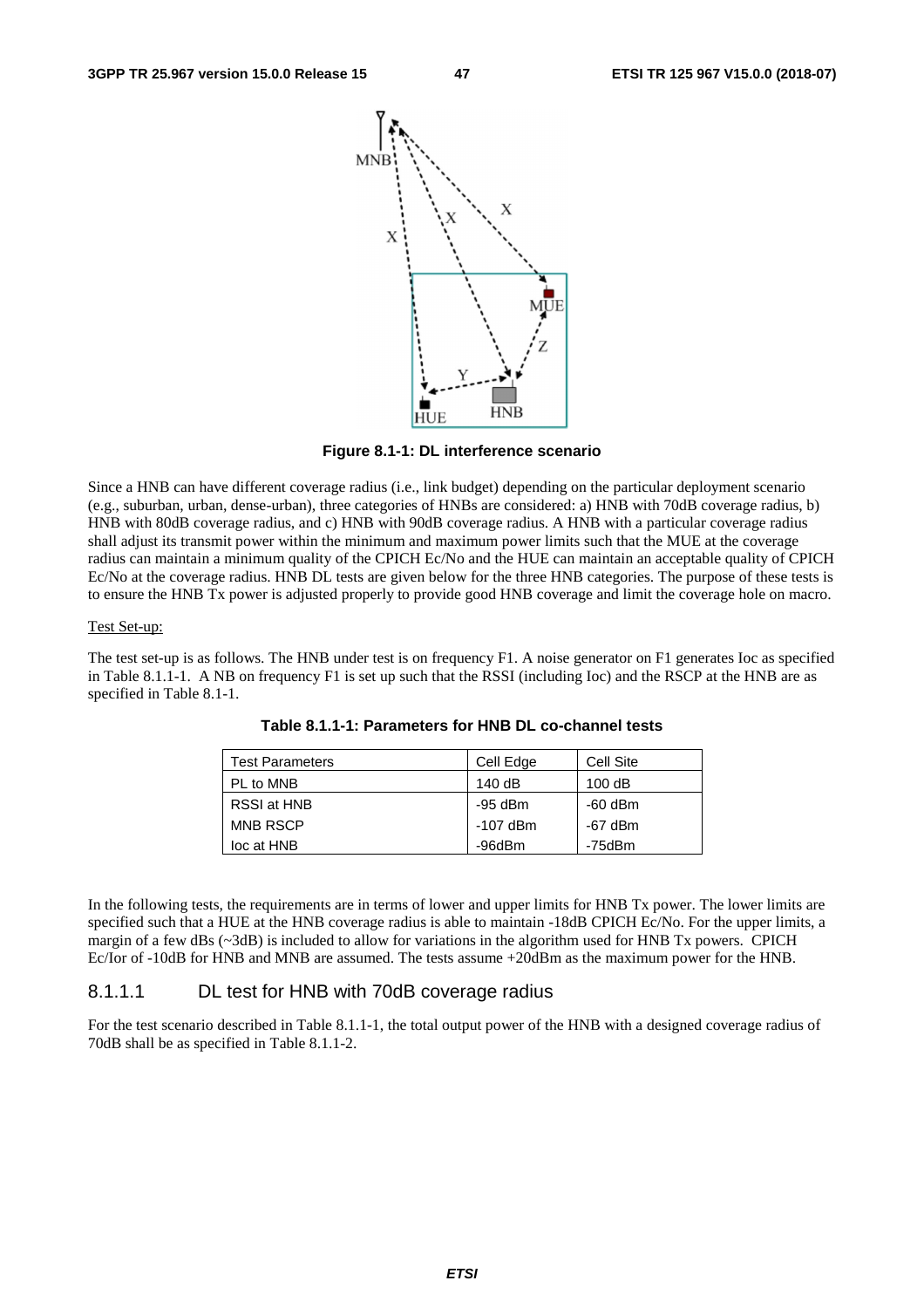| Reference<br><b>Condition</b> | <b>MNB RSCP</b><br>at HNB | <b>RSSI</b> at<br><b>HNB</b> | loc at HNB | <b>HNB Transmit Power Range</b>                     |
|-------------------------------|---------------------------|------------------------------|------------|-----------------------------------------------------|
| A                             | - 107 dBm                 | - 95 dBm                     | - 96 dBm   | -34 dBm $\leq$ HNB Total Tx Power $\leq$ -10<br>dBm |
| B                             | - 67 dBm                  | - 60 dBm                     | - 75 dBm   | 2 dBm $\leq$ HNB Total Tx Power $\leq$ 10 dBm       |

**Table 8.1.1-2: HNB total output power** 

#### 8.1.1.2 DL test for HNB with 80dB coverage radius

For the test scenario described in Table 8.1.1-1, the total output power of the HNB with a designed coverage radius of 80dB shall be as specified in Table 8.1.1-3.

| Reference<br><b>Condition</b> | <b>MNB RSCP</b><br>at HNB | <b>RSSI</b> at<br><b>HNB</b> | loc at HNB | <b>HNB Transmit Power Range</b>                     |
|-------------------------------|---------------------------|------------------------------|------------|-----------------------------------------------------|
| A                             | - 107 dBm                 | - 95 dBm                     | - 96 dBm   | -24 dBm $\leq$ HNB Total Tx Power $\leq$ -10<br>dBm |
| B                             | - 67 dBm                  | $-60$ dBm                    | - 75 dBm   | 12 dBm $\leq$ HNB Total Tx Power $\leq$ 20 dBm      |

**Table 8.1-3: HNB total output power** 

#### 8.1.1.3 DL test for HNB with 90dB coverage radius

For the test scenario described in Table 8.1.1-1, the total output power of the HNB with a designed coverage radius of 90dB shall be as specified in Table 8.1.1-4.

|  |  |  |  | Table 8.1-4: HNB total output power |  |
|--|--|--|--|-------------------------------------|--|
|--|--|--|--|-------------------------------------|--|

| Reference<br><b>Condition</b> | <b>MNB RSCP</b><br>at HNB | <b>RSSI</b> at<br>HNB | loc at HNB | <b>HNB Transmit Power Range</b>                 |
|-------------------------------|---------------------------|-----------------------|------------|-------------------------------------------------|
|                               | - 107 dBm                 | - 95 dBm              | - 96 dBm   | -14 dBm $\leq$ HNB Total Tx Power $\leq$ -5 dBm |

### 8.1.2 Adjacent channel tests

The purpose of the test is to ensure that a HNB does not cause unacceptable interference to the adjacent channel operator. The HNB can use measurements such as RSSI and RSCP to adjust its transmit power such that it does not cause interference for the adjacent channel operator. The test set-up and requirements are specified in [25.104/25.141].

### 8.2 Uplink

### 8.2.1 Basic tests

Uplink interference between HNBs and the macro layer comprises three components, identified in the figure below as (a) (b) and (c):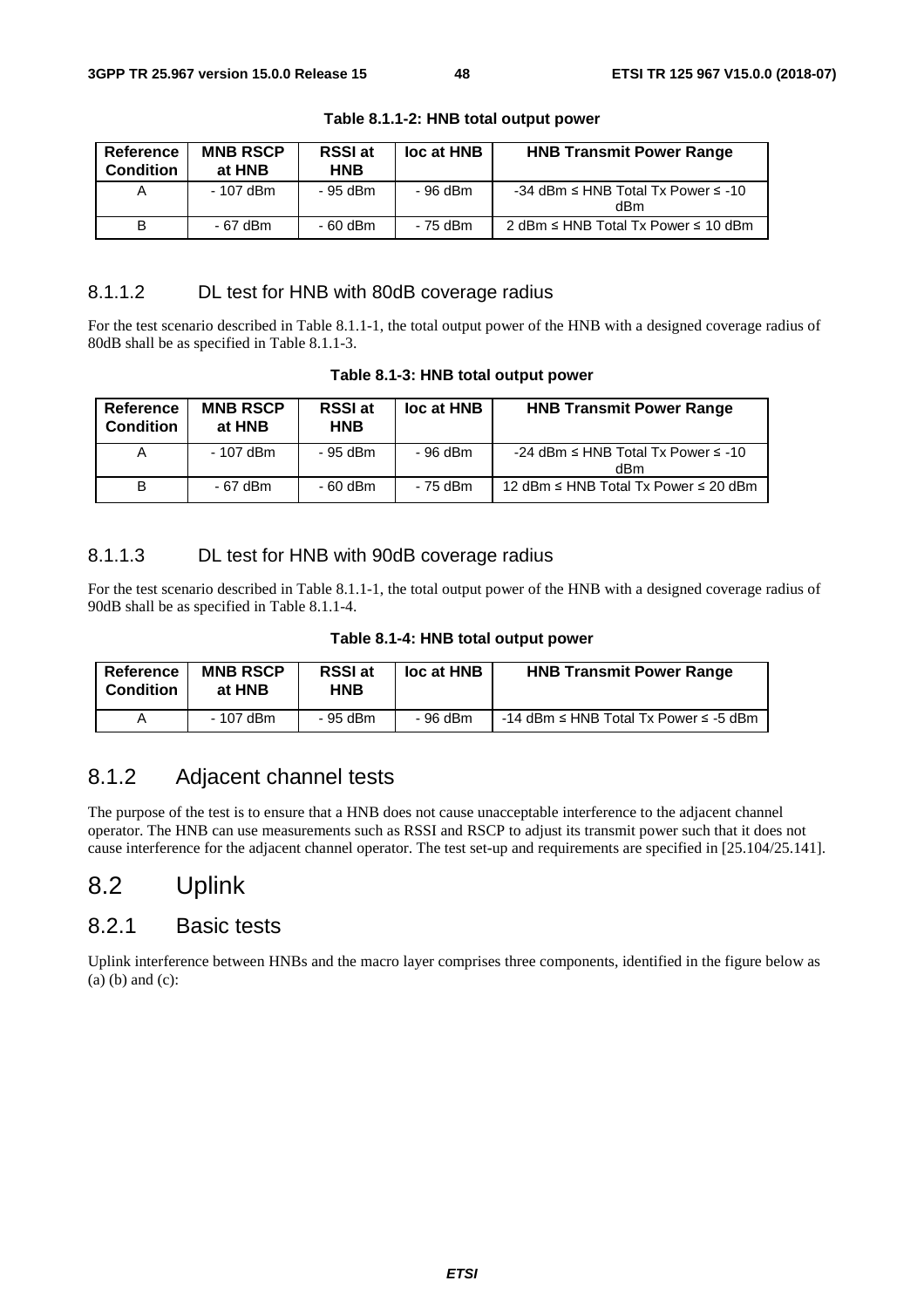

- (a) UL interference from HUE towards the macro layer
- (b) UL interference from MUE towards the HNB
- (c) UL interference from a neighbour HUE towards the

**Figure 8.2-1: UL interference paths** 

The interference mitigation approaches presented in Section 7.4 above have addressed all of these interference components, but the key requirement being tested here is that the UL interference from the HUE towards the macro layer (component (a) in the figure above) is controlled to be within an acceptable limit.

The additional Dynamic Range and ACS tests for the Home BS class in 25.104, as specified in [3], have ensured that the HNB receiver can accommodate increased levels of interference (b) and (c) from nearby uncontrolled UEs. Guidance on how to make this accommodation has been provided in Sections 7.4.2 and 7.4.3 above. It has further been noted that as a result of this mitigation the transmit power of the HUE will increase, potentially causing additional noise rise at the macro layer – so interference paths (b), (c) and (a) are inextricably linked. The way in which this positive feedback cycle is broken is through the application of a limit on the HUE allowable transmit power as discussed in Section 7.4.1 above.

Therefore, given that mitigation techniques to accommodate UL interference (b) and (c) towards the HNB have already been tested by the new Dynamic Range and ACS requirements in 25.104, it is sufficient from a "closed loop" system perspective to ensure that the maximum UL interference (a) towards the macro layer is controlled. This can be tested as follows.

#### 8.2.1.1 Test setup



**Figure 8.2-2: UL interference test setup** 

The MNB emulator is configured to transmit a P-CPICH and a P-CCPCH. The latter physical channel carries the BCH on which SIB5 is transmitted, providing an indication of the P-CPICH Tx Power. Note that the actual transmit power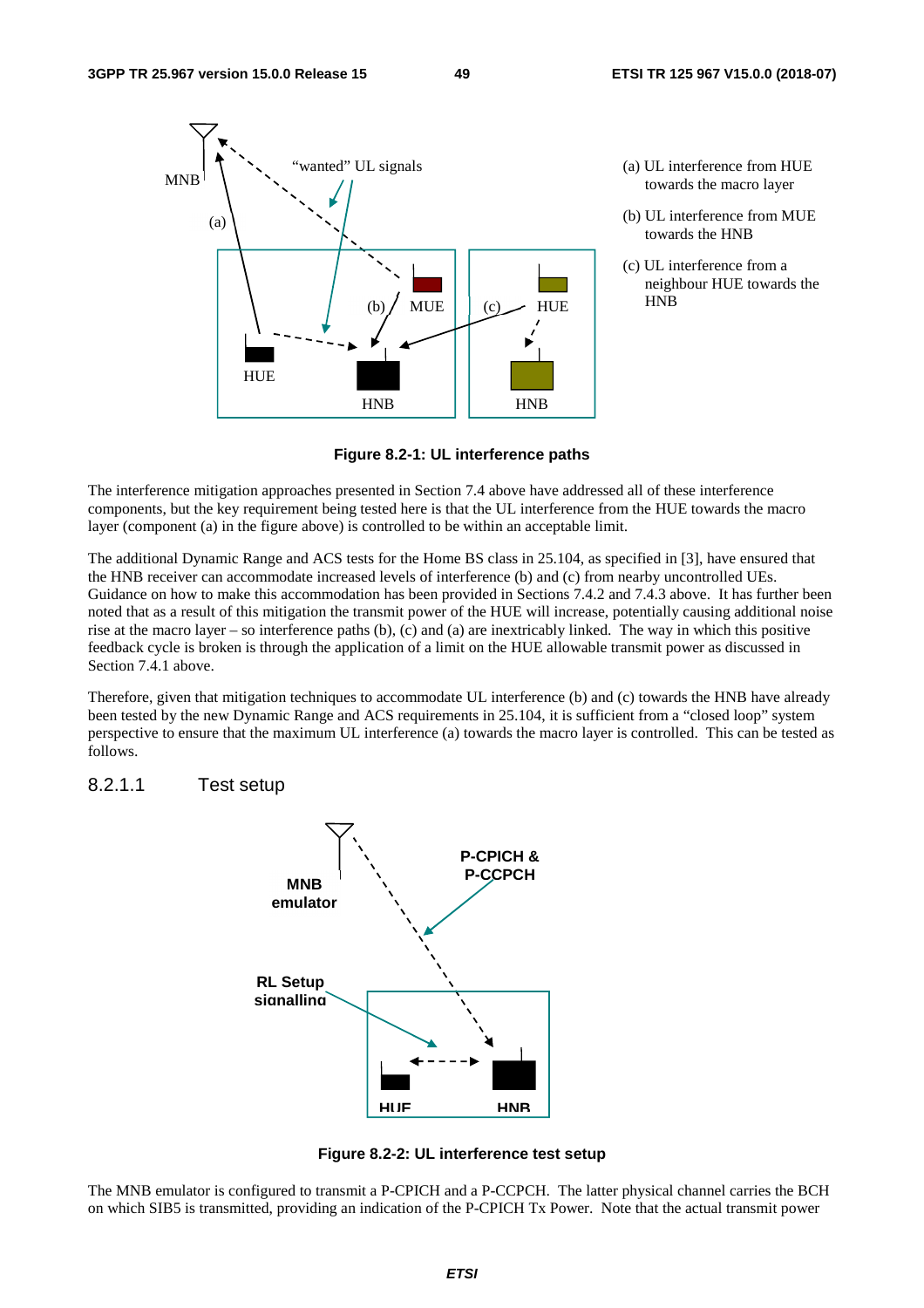of the P-CPICH does not need to align with this signalled value. Sufficient other SIBs must also be present to allow for identification of the NodeB as part of the macro layer, rather than another HNB. The cabled connection to the HNB receiver passes through a variable attenuator (not shown in the figure above) such that the pilot power (RSCP) arriving at the HNB can be controlled.

The HNB makes measurements, as defined in Section 7.1 above, of the macro P-CPICH RSCP and the decoded P-CPICH Tx Power IE in order to estimate the pathloss to the MNB. From this estimate it can derive a value for the maximum HUE allowable transmit power such that the noise rise at the macro layer is constrained. This value will be signalled to the HUE as part of a subsequent RL Setup procedure for AMR 12.2 kbps service and can be logged at the HUE for verification.

#### 8.2.1.2 Test parameters

Based on the analysis in subclause 7.4.1 above, the following test parameters are specified for the co-channel and adjacent channel cases. The maximum allowable HUE transmit power is defined such that it causes no more than [1dB] noise rise at the MNB:

| <b>Signalled P-CPICH</b><br><b>Tx Power (on MNB</b><br>BCH) | <b>Pathloss</b> | <b>P-CPICH</b><br><b>RSCP</b> at<br><b>HNB</b> | Maximum<br>allowable HUE Tx<br>power <sup>2</sup> |
|-------------------------------------------------------------|-----------------|------------------------------------------------|---------------------------------------------------|
| 33 dBm                                                      | 100dB           | $-67$ dB                                       | $\leq$ [-9 dBm]                                   |
| 33 dBm                                                      | 140 dB          | $-107$ dB                                      | $\le$ [21 dBm]                                    |

**Table 8.2-1: Co-channel UL test parameters** 

|  | Table 8.2-2: Adjacent channel UL test parameters |  |  |
|--|--------------------------------------------------|--|--|
|--|--------------------------------------------------|--|--|

| <b>Signalled P-CPICH</b><br><b>Tx Power (on MNB</b><br><b>BCH)</b> | <b>Pathloss</b> | <b>P-CPICH</b><br><b>RSCP</b> at<br><b>HNB</b> | <b>Maximum</b><br>allowable HUE Tx<br>power <sup>2</sup> |
|--------------------------------------------------------------------|-----------------|------------------------------------------------|----------------------------------------------------------|
| 33 dBm                                                             | 100dB           | $-67$ dB                                       | $\le$ [21 dBm]                                           |
| 33 dBm                                                             | 140dB           | $-107$ dB                                      | $\le$ [21 dBm]                                           |
|                                                                    |                 |                                                |                                                          |

Notes:

- 1. The Pathloss of 100dB and 140dB represent typical "cell-site" and "cell-edge" scenarios respectively.
- 2. The maximum allowable HUE Tx power is capped at a maximum level of [21 dBm] as per Section 7.4.1 above.

### 8.2.2 HSUPA tests

#### 8.2.2.1 HNB-Macro tests

For the uplink tests, we again consider three deployment scenarios: a) HNB with 70dB coverage radius, b) HNB with 80dB coverage radius, and c) HNB with 90dB coverage radius. Separate cell edge and cell site tests are specified. The uplink tests are to be carried out in a cabled-up lab setup. The HNB and MNB in these tests are on the same carrier frequency (i.e., co-channel). All the path loss values specified here include antenna gains.

For the cell edge tests, the test setup is as displayed in Figure 8.2.2.1-1(i). The HUE, HNB and MUE path loss to the MNB is assumed to be 140dB. The MNB is assumed to experience interference at -101dBm from users other than the HUE, which is modelled through an AWGN noise source (not shown in the picture). Two BS testers are used as the HUE and the MUE, which are connected to the HNB and the MNB through channel emulators. AWGN channel is assumed and path loss values of the links are set as specified in the test description. The MUE is set to transmit at 21dBm max Tx power, with power control disabled. The HNB is run with the regular UL scheduler and power control enabled with full queue traffic. The UL throughput and the transmit power at the BS tester (HUE) is measured. The MNB does not play any role in the test requirements.

For the cell site tests, a HNB, a MNB and a single BS tester (HUE) are used (Figure 8.2.2.1-1(ii) ). The HUE and HNB path loss to the MNB is assumed to be 100dB. A channel emulator is used to adjust the path loss between the HUE and the HNB. The HNB is operated with the regular UL scheduler with full queue traffic. The UL throughput and the transmit power at the BS tester (HUE) is measured. It should be noted that since there is no MUE present in this test, the only purpose of having a MNB is for path loss estimation in case it is used by the HNB.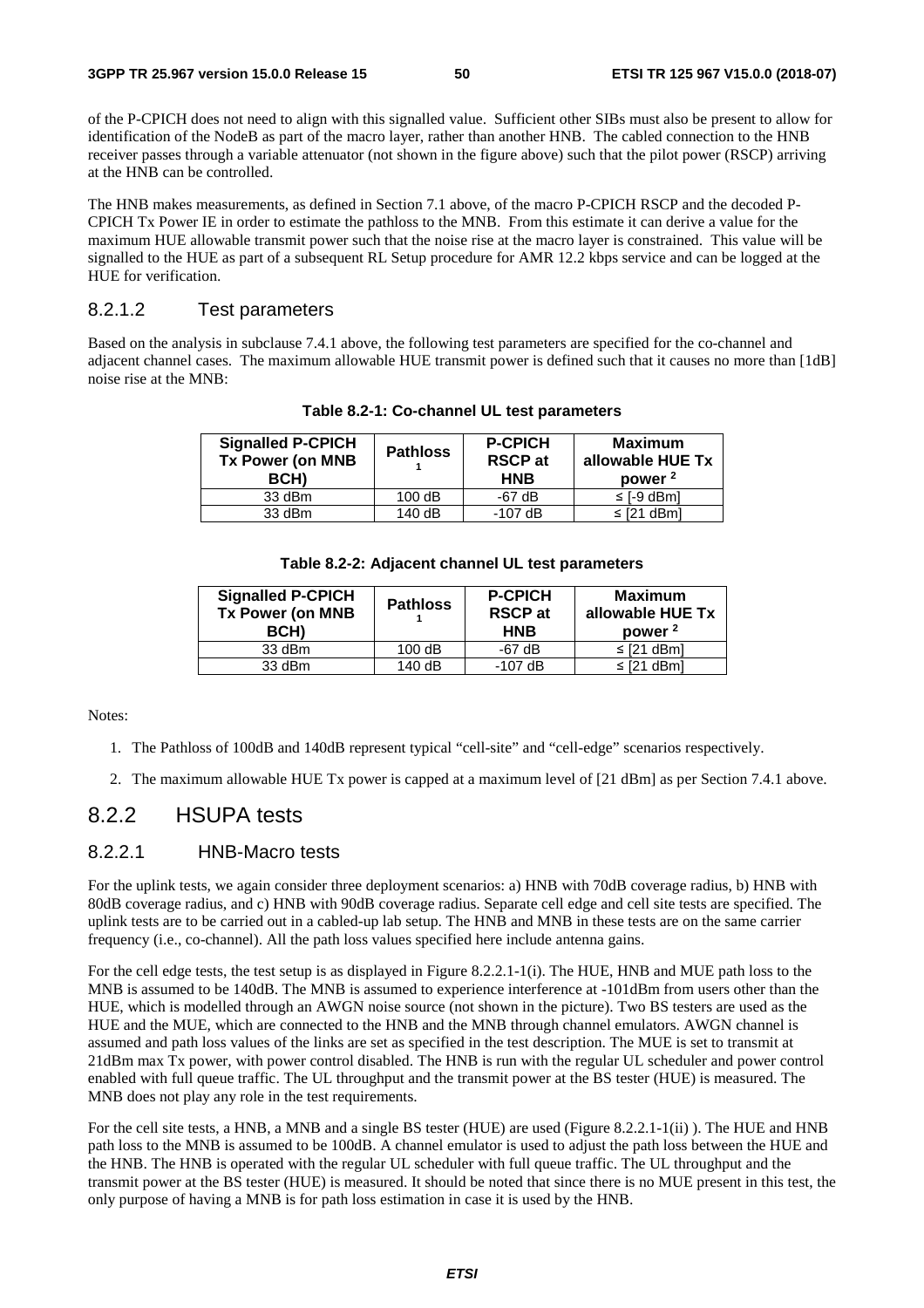The E-DPDCH demodulation tests for FRC1 and FRC2 for Ped A channel with no Rx diversity have been used as reference to show that the transmit power and throughput requirements for the cell-edge and cell-site tests are indeed achievable. However, since the power control is enabled for these tests, AWGN channel is used instead of PedA to minimize the fluctuations in HUE tx power and throughput (due to fading).



The test requirements for the different HNB coverage scenarios are given below.

#### 8.2.2.1.1 Uplink test for HNB with 70dB coverage radius

The purpose of the test is for the HUE to achieve a minimum UL throughput while its average total transmit power does not exceed the requirement given in Table 8.2.2.1.1-1.

For the cell edge test, the HUE transmit power can go as high as the maximum limit of 21 dBm. The test requirement is in terms of an upper limit for the HUE average transmit power while the HUE average throughput is above a certain value. The throughput and transmit power requirements are chosen based on an Ec/No target of 0.8 dB (corresponding to the FRC2 E-DPDCH demodulation test).

For the cell site test, the maximum Tx power is specified such that the HUE interference at the MNB which is 100dB away is limited to 5dB below the noise floor of the MNB which is -103dBm. Here again, an Ec/No target of 0.8 dB is used.

| <b>Parameter</b>      | <b>Cell Edge</b> | <b>Cell Site</b> |
|-----------------------|------------------|------------------|
| PL to MNB             | 140dB            | 100dB            |
| PL MUE to HNB         | 80dB             |                  |
| <b>HUE Throughput</b> | $\geq$ 811kbps   | $\geq$ 811kbps   |
| <b>HUE Tx Power</b>   | $\leq$ 21dBm     | $\leq$ -8dBm     |

**Table 8.2.2.1.1-1: UL test specifications - 70dB HNB coverage** 

#### 8.2.2.1.2 Uplink test for HNB with 80dB coverage radius

The purpose of the test is for the HUE to achieve a minimum uplink throughput at the HNB for cell site case while its average total transmit power does not exceed the requirement given in Table 8.2.2.1.1-2.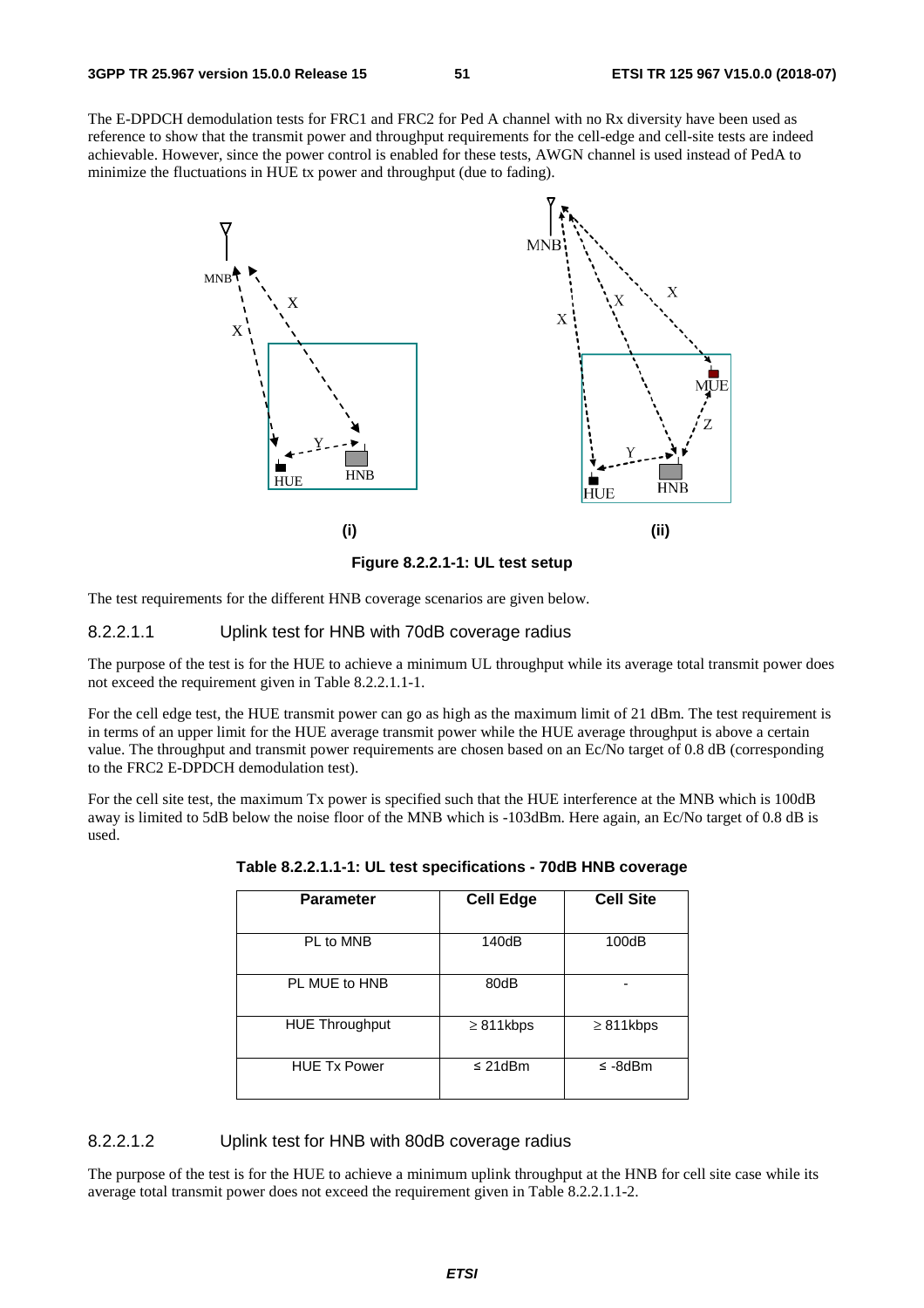For the cell edge test, the HUE transmit power can go as high as the maximum limit of 21 dBm. The test requirement is specified in terms of an upper limit for the HUE average transmit power while the HUE average throughput is above a certain value. The throughput and transmit power requirements are chosen based on an Ec/No target of -2.4 dB (corresponding to the FRC1 E-DPDCH demodulation test).

For the cell site test, the maximum tx power is specified such that the HUE interference at the MNB which is 100dB away is limited to 5dB below the noise floor of the MNB which is -103dBm. Here, an Ec/No target of 0.8 dB is used (corresponding to the FRC2 E-DPDCH demodulation test).

| <b>Parameter</b>      | <b>Cell Edge</b> | <b>Cell Site</b> |
|-----------------------|------------------|------------------|
| PL to MNB             | 140dB            | 100dB            |
| PL MUE to HNB         | 80dB             |                  |
| <b>HUE Throughput</b> | $\geq$ 405kbps   | $\geq 811$ kbps  |
| <b>HUE Tx Power</b>   | $\leq$ 21dBm     | $\leq$ -8dBm     |

**Table 8.2.2.1.1-2: UL test specifications - 80dB HNB coverage** 

#### 8.2.2.1.3 Uplink test for HNB with 90dB coverage radius

The purpose of the test is for the HUE to achieve a minimum uplink throughput at the HNB for the cell edge case while its average total transmit power does not exceed the requirement given in Table 8.2.2.1.1-3. A cell site test is not specified for this particular HNB coverage case due to the fact that the max Tx power limit of 20dBm on the HNB does not allow the coverage to be 90dB.

For the cell edge test, the HUE transmit power can go as high as the maximum limit of 21 dBm. The test requirement is specified in terms of an upper limit for the HUE average transmit power while the HUE average throughput is above a certain value. The throughput and transmit power requirements are chosen based on an Ec/No target of -2.4 dB (corresponding to the FRC1 E-DPDCH demodulation test).

| Table 8.2.2.1.1-3: UL test specifications - 90dB HNB coverage |  |
|---------------------------------------------------------------|--|
|---------------------------------------------------------------|--|

| <b>Parameter</b>      | <b>Cell Edge</b> |
|-----------------------|------------------|
| PL to MNB             | 140dB            |
| PL MUE to HNB         | 90dB             |
| <b>HUE Throughput</b> | $\geq$ 405 kbps  |
| <b>HUE Tx Power</b>   | $\leq$ 21dBm     |

#### 8.2.2.2 Inter-HNB uplink test

The inter-HNB test corresponds to two neighbouring HNBs on the same carrier as shown in Figure 8.2.2.2-1.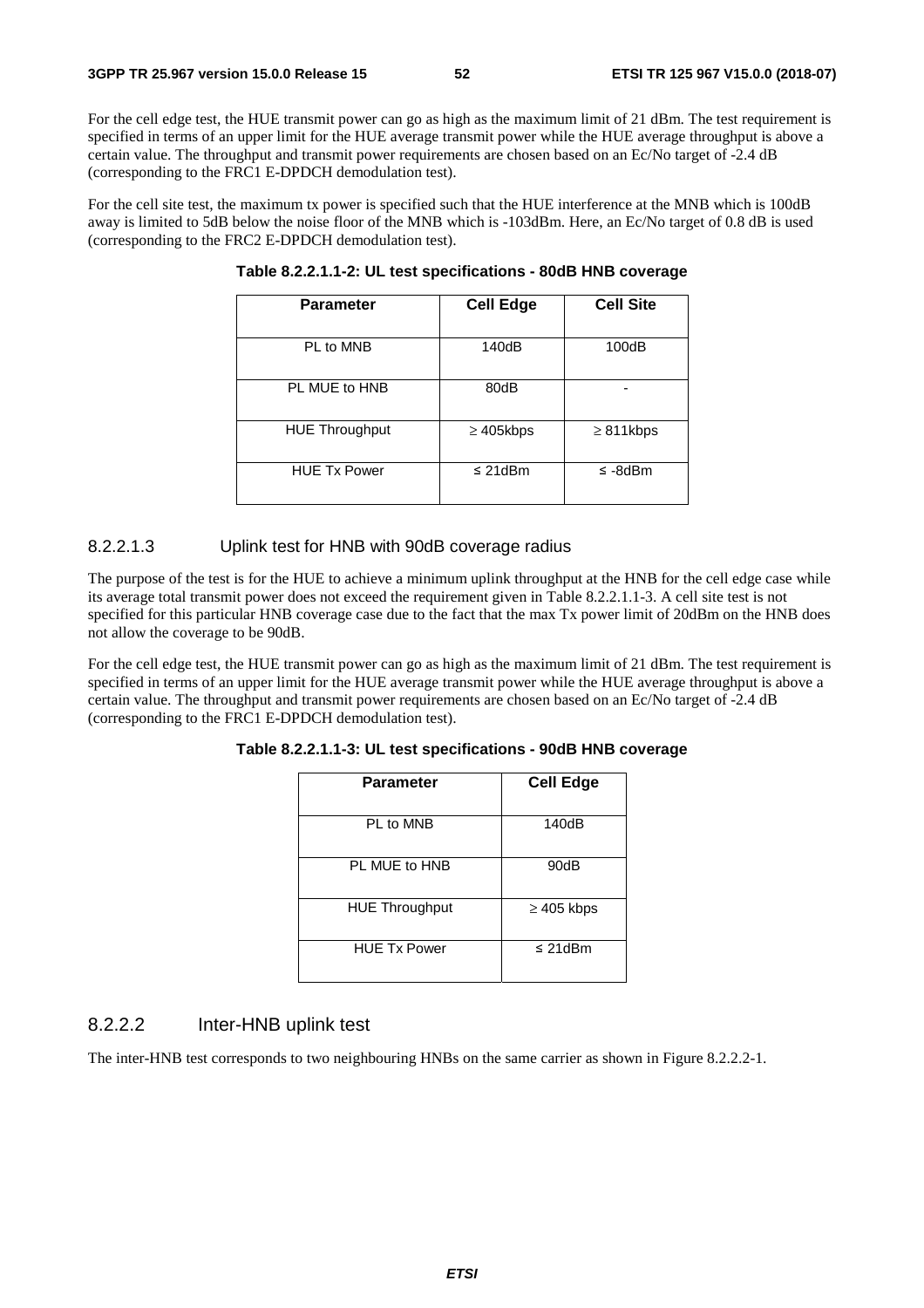

**Figure 8.2.2.2-1: Inter-HNB uplink test set-up** 

The purpose of the test is for the HUEs to maintain a minimum uplink throughput at their own HNBs while their total transmit powers do not exceed the requirements given in Table 8.2.2.2-1.

The test requirement is specified in terms of an upper limit for the HUE average transmit power while the HUE average throughput is above a certain value. The throughput and transmit power requirements are chosen based on an Ec/No target of 0.8 dB (corresponding to the FRC2 E-DPDCH demodulation test).

**Table 8.2.2.2-1: Specifications for UL inter-HNB test** 

| <b>Parameter</b>      | <b>HUE1</b>    | <b>HUE2</b>    |
|-----------------------|----------------|----------------|
| <b>HUE Throughput</b> | $\geq$ 811kbps | $\geq$ 811kbps |
| <b>HUE Tx Power</b>   | $\leq$ -11dBm  | $\leq$ -12dBm  |

# 9 Summary

# 10 Conclusions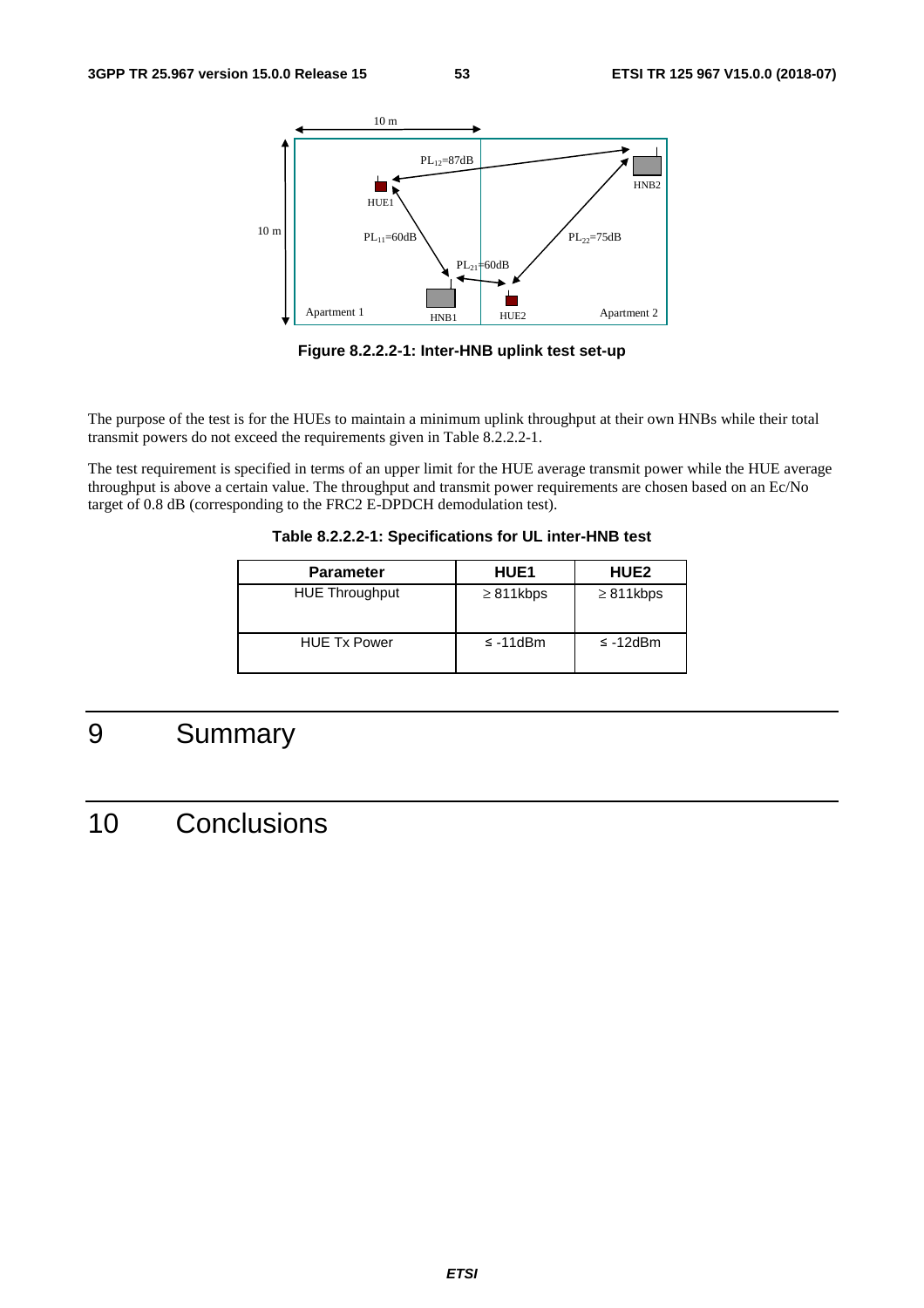# Annex A: Change history

|             | <b>Change history</b> |                 |           |  |                                                                                                                                                                                                                                                                                                     |       |               |
|-------------|-----------------------|-----------------|-----------|--|-----------------------------------------------------------------------------------------------------------------------------------------------------------------------------------------------------------------------------------------------------------------------------------------------------|-------|---------------|
| <b>Date</b> | TSG#                  | <b>TSG Doc.</b> | <b>CR</b> |  | <b>Rev Subject/Comment</b>                                                                                                                                                                                                                                                                          | Old   | <b>New</b>    |
| 2008-06     | <b>RAN4#47</b><br>bis |                 |           |  | TR created based on content in R4-081548                                                                                                                                                                                                                                                            |       | 0.2.0         |
| 2008-08     | <b>RAN4#48</b>        | R4-082045       |           |  | Agreed TPs in RAN4#47bis:<br>R4-081380, "TP for 25.9xx: Structure of chapter 6, HNB Class<br>definition"                                                                                                                                                                                            | 0.2.0 | 0.3.0         |
| 2008-11     | RAN4#49               | R4-083250       |           |  | Agreed TPs in RAN4#48bis:<br>R4-082623, "Merged Text Proposal for HNB TR25.9xx - Home<br>NodeB RF"<br>R4-082624, "Merged Text Proposal for HNB TR25.9xx: DL<br>Interference Mitigation for Home NodeB RF"<br>R4-082316, "Text Proposal for HNB TR25.9xx: Guidance on UL<br>interference mitigation" | 0.3.0 | 0.4.0         |
| 2008-12     | <b>RAN#42</b>         | RP-080972       |           |  | Approved TR in RAN#42:<br>RP-080972 "TR 25.9xx v 1.0.0, FDD Home NodeB RF<br>Requirements Work Item Technical Report"                                                                                                                                                                               | 0.4.0 | 1.0.0         |
| 2009-01     | <b>RAN4#49</b><br>bis | R4-090394       |           |  | Approved TPs in RAN4#49bis:<br>R4-090349," Text Proposals for TR 25.967 - Home NodeB RF,<br>chapter 7"<br>R4-090383," Text Proposals for TR 25.967 - Home NodeB RF,<br>chapters 1 to 6"                                                                                                             | 1.0.0 | 1.1.0         |
| 2009-02     | <b>RAN4#50</b>        | R4-091032       |           |  | Approved TPs in RAN4#50:<br>R4-091026," Text Proposal for TR25.967 regarding switch off upon<br>RF-Tx-failure in Chapters 2 and 7.4"<br>R4-091027," Text Proposal for TR25.967 for improvement of<br>reading in Chapters 3 and 7.3.1"                                                               | 1.1.0 | 2.0.0         |
| 2009-03     | <b>RAN#43</b>         | RP-090284       |           |  | Technical Report Approved.                                                                                                                                                                                                                                                                          | 2.0.0 | 8.0.1         |
| 2009-05     | <b>RAN#44</b>         | RP-090561       | 2         |  | Enhanced interference management methods for controlling 8.0.1<br>HNB transmit power                                                                                                                                                                                                                |       | 9.0.0         |
| 2009-05     | <b>RAN#44</b>         | RP-090561       | 3         |  | Enhanced HNB interference coordination based on network 8.0.1<br>control                                                                                                                                                                                                                            |       | 9.0.0         |
|             | SA-51                 |                 |           |  | Upgraded unchanged from Rel-9                                                                                                                                                                                                                                                                       | 9.0.0 | 10.0.0        |
|             |                       |                 |           |  |                                                                                                                                                                                                                                                                                                     |       |               |
| 2012-09     |                       |                 |           |  | Update to Rel-11 version (MCC)                                                                                                                                                                                                                                                                      |       | 10.0.0 11.0.0 |
| 2014-09     | <b>SP-65</b>          |                 |           |  | Update to Rel-12 version (MCC)                                                                                                                                                                                                                                                                      |       | 11.0.0 12.0.0 |
| 2016-01     | <b>SP-70</b>          |                 |           |  | Update to Rel-13 version (MCC)                                                                                                                                                                                                                                                                      |       | 12.0.0 13.0.0 |
| 2017-03     | <b>RP-75</b>          |                 |           |  | Update to Rel-14 version (MCC)                                                                                                                                                                                                                                                                      |       | 13.0.0 14.0.0 |

| <b>Change history</b> |                |             |           |  |                          |                                |                              |
|-----------------------|----------------|-------------|-----------|--|--------------------------|--------------------------------|------------------------------|
| <b>Date</b>           | <b>Meeting</b> | <b>TDoc</b> | <b>CR</b> |  |                          | <b>Rev Cat Subiect/Comment</b> | <b>New</b><br><b>version</b> |
|                       |                |             |           |  |                          |                                |                              |
| 2018-06               | SA#80          |             |           |  | $\overline{\phantom{0}}$ | Update to Rel-15 version (MCC) | 15.0.0                       |